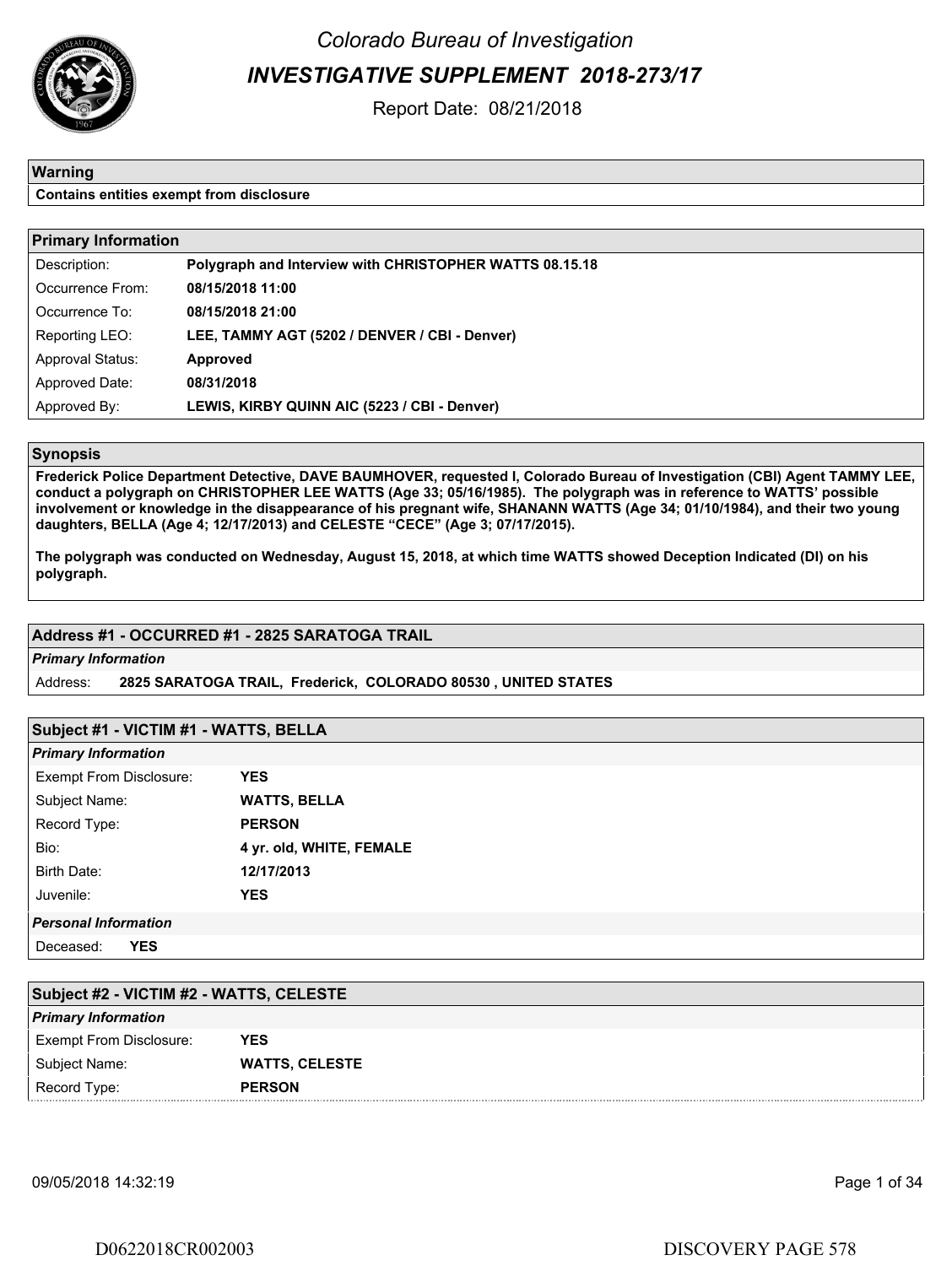

Colorado Bureau of Investigation

INVESTIGATIVE SUPPLEMENT 2018-273/17

Report Date: 08/21/2018

| Subject #2 - VICTIM #2 - WATTS, CELESTE - Continued |                          |  |  |  |  |  |
|-----------------------------------------------------|--------------------------|--|--|--|--|--|
| <b>Primary Information - Continued</b>              |                          |  |  |  |  |  |
| Bio:                                                | 3 yr. old, WHITE, FEMALE |  |  |  |  |  |
| Birth Date:                                         | 07/17/2015               |  |  |  |  |  |
| Juvenile:                                           | <b>YES</b>               |  |  |  |  |  |
| <b>Personal Information</b>                         |                          |  |  |  |  |  |
| <b>YES</b><br>Deceased:                             |                          |  |  |  |  |  |
| <b>Alias Information</b>                            |                          |  |  |  |  |  |
| <u>Alias</u><br><b>WATTS, CECE</b>                  |                          |  |  |  |  |  |
|                                                     |                          |  |  |  |  |  |
| Subject #3 - VICTIM #3 - WATTS SHANANN              |                          |  |  |  |  |  |

| Subject #3 - VICTIM #3 - WATTS, SHANANN |                           |  |  |
|-----------------------------------------|---------------------------|--|--|
| <b>Primary Information</b>              |                           |  |  |
| Subject Name:                           | <b>WATTS, SHANANN</b>     |  |  |
| Record Type:                            | <b>PERSON</b>             |  |  |
| Bio:                                    | 34 yr. old, WHITE, FEMALE |  |  |
| Birth Date:                             | 01/10/1984                |  |  |
| Juvenile:                               | <b>NO</b>                 |  |  |
| <b>Personal Information</b>             |                           |  |  |
| <b>YES</b><br>Deceased:                 |                           |  |  |

| Subject #4 - SUBJECT #1 - WATTS, CHRISTOPHER LEE   |                               |                     |                |            |                                |                |  |  |  |
|----------------------------------------------------|-------------------------------|---------------------|----------------|------------|--------------------------------|----------------|--|--|--|
| <b>Primary Information</b>                         |                               |                     |                |            |                                |                |  |  |  |
| Subject Name:                                      | <b>WATTS, CHRISTOPHER LEE</b> |                     |                |            |                                |                |  |  |  |
| Record Type:                                       | <b>PERSON</b>                 |                     |                |            |                                |                |  |  |  |
| Bio:                                               | 33 yr. old, WHITE, MALE       |                     |                |            |                                |                |  |  |  |
| Birth Date:                                        | 05/16/1985                    |                     |                |            |                                |                |  |  |  |
| Juvenile:                                          | <b>NO</b>                     |                     |                |            |                                |                |  |  |  |
| <b>Employment Information</b>                      |                               |                     |                |            |                                |                |  |  |  |
| Occupation:                                        | <b>FIELD COORDINATOR</b>      |                     |                |            |                                |                |  |  |  |
| <b>Identifications</b>                             |                               |                     |                |            |                                |                |  |  |  |
| <b>ID Type</b><br><b>SOCIAL</b><br><b>SECURITY</b> | Number                        | <b>State</b><br>--- | Country<br>--- | As Of Date | <b>Fictitious</b><br><b>NO</b> | Comment<br>--- |  |  |  |
| <b>Alias Information</b>                           |                               |                     |                |            |                                |                |  |  |  |
| <b>Alias</b><br><b>WATTS, CHRIS</b>                |                               |                     |                |            |                                |                |  |  |  |

Narrative begins on the following page.

09/05/2018 14:32:19 Page 2 of 34

D0622018CR002003 DISCOVERY PAGE 579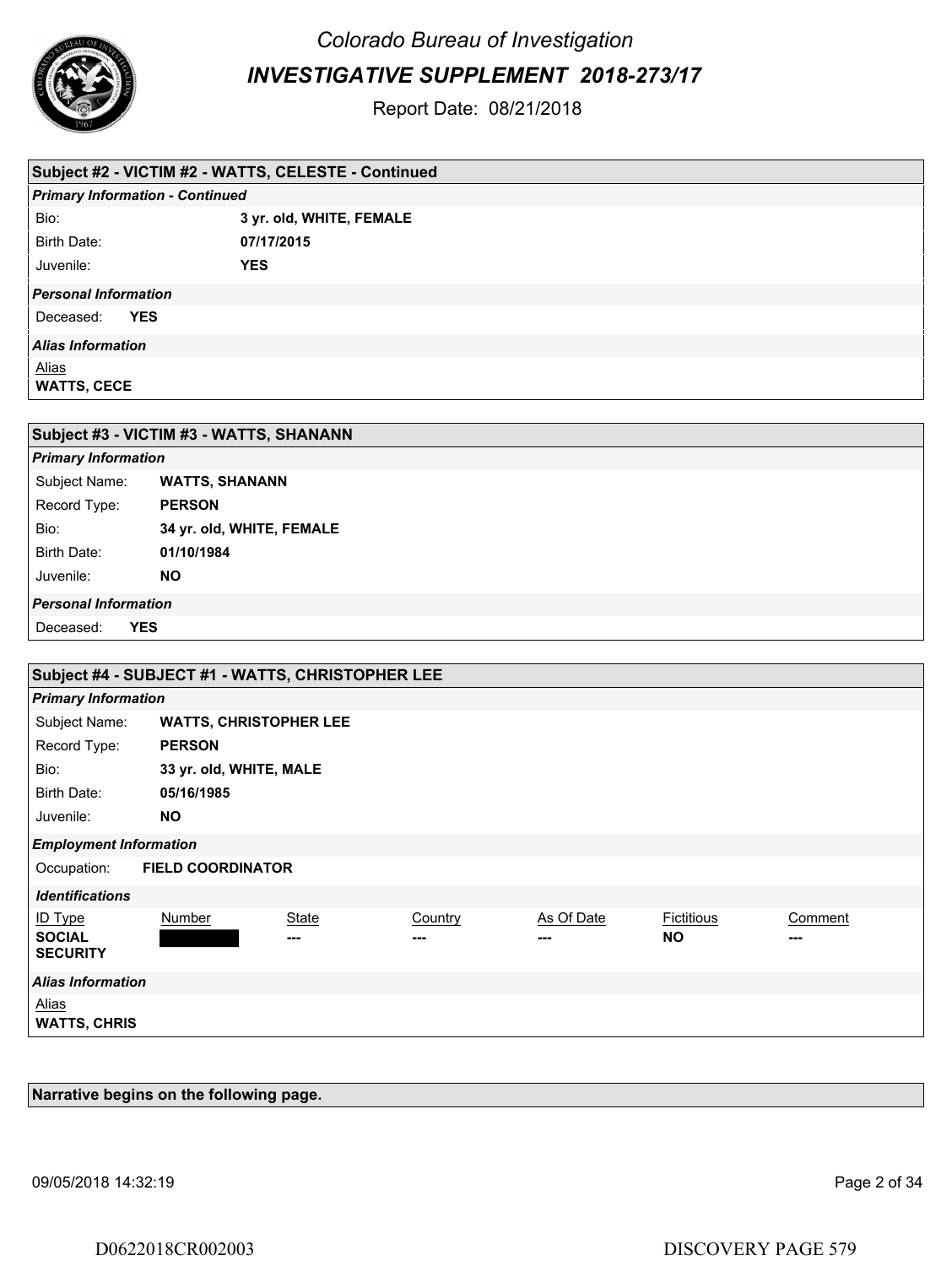# **SYNOPSIS:**

Frederick Police Department Detective, DAVE BAUMHOVER, requested I, Colorado Bureau of Investigation (CBI) Agent TAMMY LEE, conduct a polygraph on **CHRISTOPHER LEE WATTS** (Age 33; 05/16/1985). The polygraph was in reference to WATTS' possible involvement or knowledge in the disappearance of his pregnant wife, SHANANN WATTS (Age 34; 01/10/1984), and their two young daughters, BELLA (Age 4; 12/17/2013) and CELESTE "CECE" (Age 3; 07/17/2015).

The polygraph was conducted on Wednesday, August 15, 2018, at which time WATTS showed *Deception Indicated* (DI) on his polygraph.

# **ACTION TAKEN:**

On Wednesday, August 15, 2018, CHRISTOPHER "CHRIS" WATTS voluntarily consented to a recorded polygraph interview. The interview took place at the Frederick Police Department, which was located at 333 5<sup>th</sup> Street in Frederick, Colorado. It was my understanding the primary purpose of the interview was to determine if WATTS had any knowledge or involvement in the disappearance of his wife and two (2) young daughters.

The day before the polygraph interview, I assisted the Frederick Police Department with the initial investigation into the disappearance of SHANANN, BELLA, and CELESTE WATTS. I also observed a voluntary interview with CHRIS, which was conducted the prior evening by FBI Special Agent (SA) GRAHM CODER. During the interview with SA CODER, WATTS denied having any knowledge regarding the whereabouts of his wife and children. WATTS was also adamant there was no infidelity in his marriage of any kind. SA CODER asked CHRIS if he would be willing to take a polygraph and CHRIS agreed. CHRIS stated he had to pick up his father, later identified as RONNIE WATTS (Age  $62$ ;  $\blacksquare$ ) from the airport early the next morning, so the polygraph was scheduled for Wednesday, August 15, 2018, at 11:00 A.M. CHRIS then left the Fredrick Police Department for the evening.

It should be noted that approximately 3 hours before the polygraph was scheduled to begin (8:00 A.M.), I received a phone call from Anadarko Regional Security Manager, TONY HUSKEY. HUSKEY advised he had reviewed CHRIS' computer network traffic and it was possible CHRIS had started a relationship with an Anadarko contracted employee. HUSKEY advised he located emails between CHRIS and the contracted employee, who he identified as NICHOL "NIKKI" KESSINGER (Age 30; ). HUSKEY said it appeared a relationship between CHRIS and KESSINGER started around June of 2018. HUSKEY further explained KESSINGER was on the "Geo Sciences" side of the company and helped survey land. HUSKEY explained CHRIS and KESSINGER worked out of the same office in Platteville, Colorado. HUSKEY advised he would be forwarding the emails to law enforcement as soon as it was cleared by their legal department. The emails received by HUSKEY are attached to this report.

### **PRE-TEST INTERVIEW:**

On Wednesday, August 15, 2018, at approximately 11:00 A.M., SA CODER met CHRIS in the lobby of the Fredrick Police Department and escorted him to a private interview room inside the police department. CHRIS was wearing a short-sleeve North Carolina Tar Heels t-shirt, black athletic shorts, and black flip flops (no wedding ring). I greeted CHRIS inside the interview room and the door was shut. I told CHRIS the door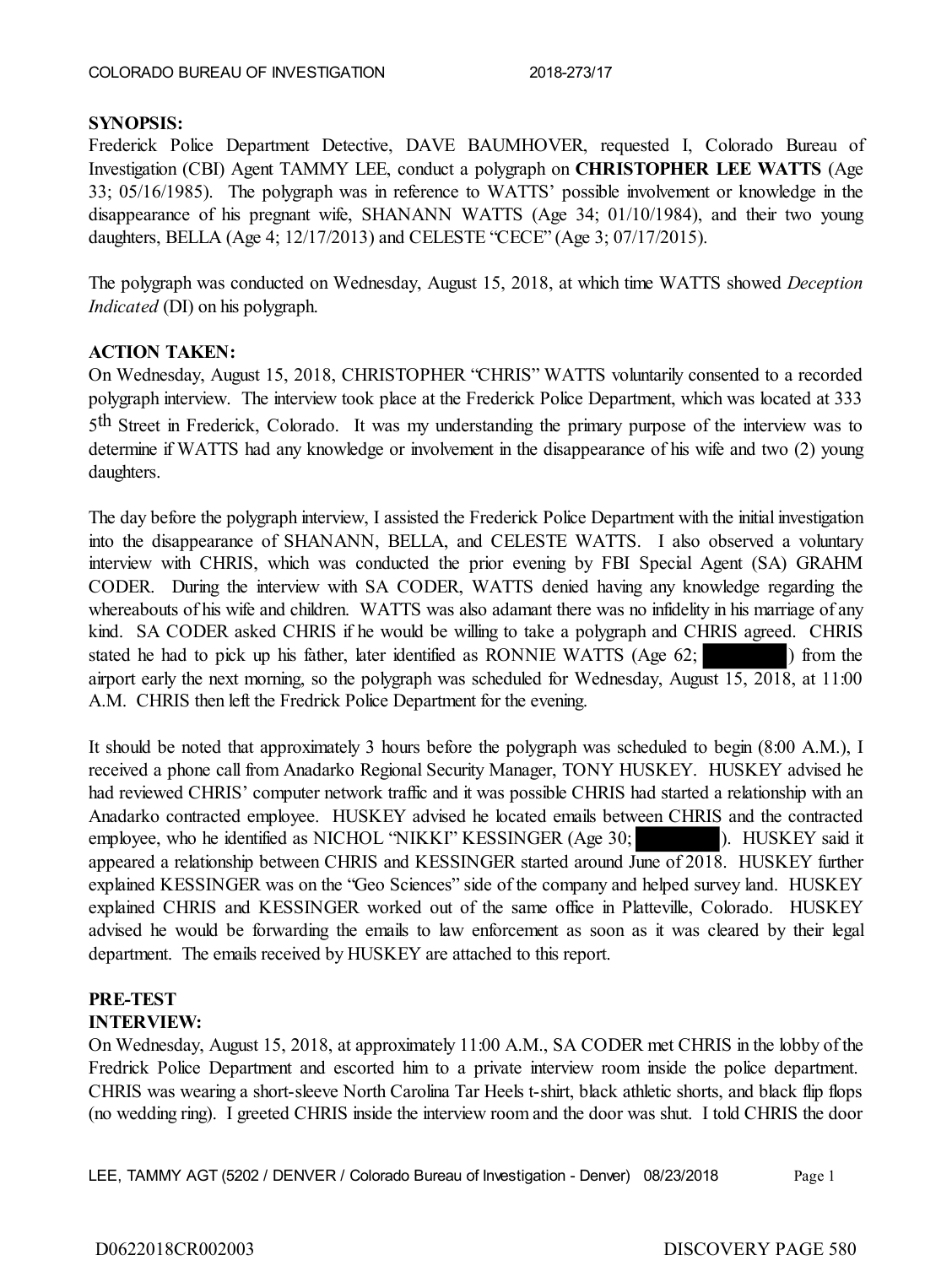automatically locks from the inside, but there was a key inserted into the lock that could be turned to open the door. I also explained to CHRIS the door was shut for privacy, but he was not under arrest and could leave at any time. CHRIS said he understood. (*It should be noted, I was not wearing a gun, badge, handcuffs, magazines, or any other police insignia during the polygraph and interview*.)

Next, CBI's polygraph procedures were explained to CHRIS. I read CHRIS his Miranda rights and explained to him that he did not have to talk to me. CHRIS signed the Advisement of Rights form stating he understood his rights and wished to continue with the interview and polygraph. CHRIS also signed a consent form indicating his willingness to undergo a polygraph examination.

During the pretest interview, CHRIS told me the following: (*Note: Below is only a summary of our conversation – please review the attached transcript, audio file, and video recordings in their entireties for full details on the interview*.)

- (*With regard to CHRIS' background and upbringing*.) Growing up, he lived with his mother, father, and sister (JAMIE).
	- o His father worked as a Parts Manager for a Ford dealership.
	- o His mother worked as a secretary and notary for a used car dealership.
	- o JAMIE is seven (7) years older than him.
		- He gets along well with JAMIE and her husband.
		- He just saw JAMIE and her family during his recent visit to North Carolina.
		- $\blacksquare$  He was in North Carolina August 1-7, 2018.
	- o Growing up, his family attended First Baptist Church on a fairly regular basis.
	- o He was always the "quiet kid" who followed the rules.
		- JAMIE was the rebellious child in the family.
		- JAMIE left numerous times after high school and would always move back home.
	- o His father was the disciplinarian in the family.
		- His father would not use physical discipline, but would raise his voice.
		- His father struggled with substance abuse after he (CHRIS) moved out.
		- It was hard on his father when he (CHRIS) left because his father was used to him (CHRIS) always being around.
		- $\blacksquare$  His father is his hero and his best friend.
- After he graduated high school, he moved to Morrisville, North Carolina.
- He attended NASCAR college in Morrisville, North Carolina.
	- o NASCAR college was a mechanical school.
	- o He understands numbers and math very well.
- From 2001-2012, he worked for Morrisville Ford.
- From 2012-2014, he worked at Longmont Ford in Colorado.
	- o While he worked for Ford, he developed the onset of carpel tunnel in both of his hands.
	- o Since leaving Ford, he no longer has pain in his hands.
- In 2014, he worked for Covenant Testing Technologies (oil field contractor).
- In January of 2015, he was hired to work at Anadarko.
	- o He currently works as a Field Coordinator with Anadarko.
	- o He usually helps his guys in the field and tries to get everyone off of work by 3:00-3:30 P.M.
	- o He usually starts his work day at 6-6:30 A.M. every day.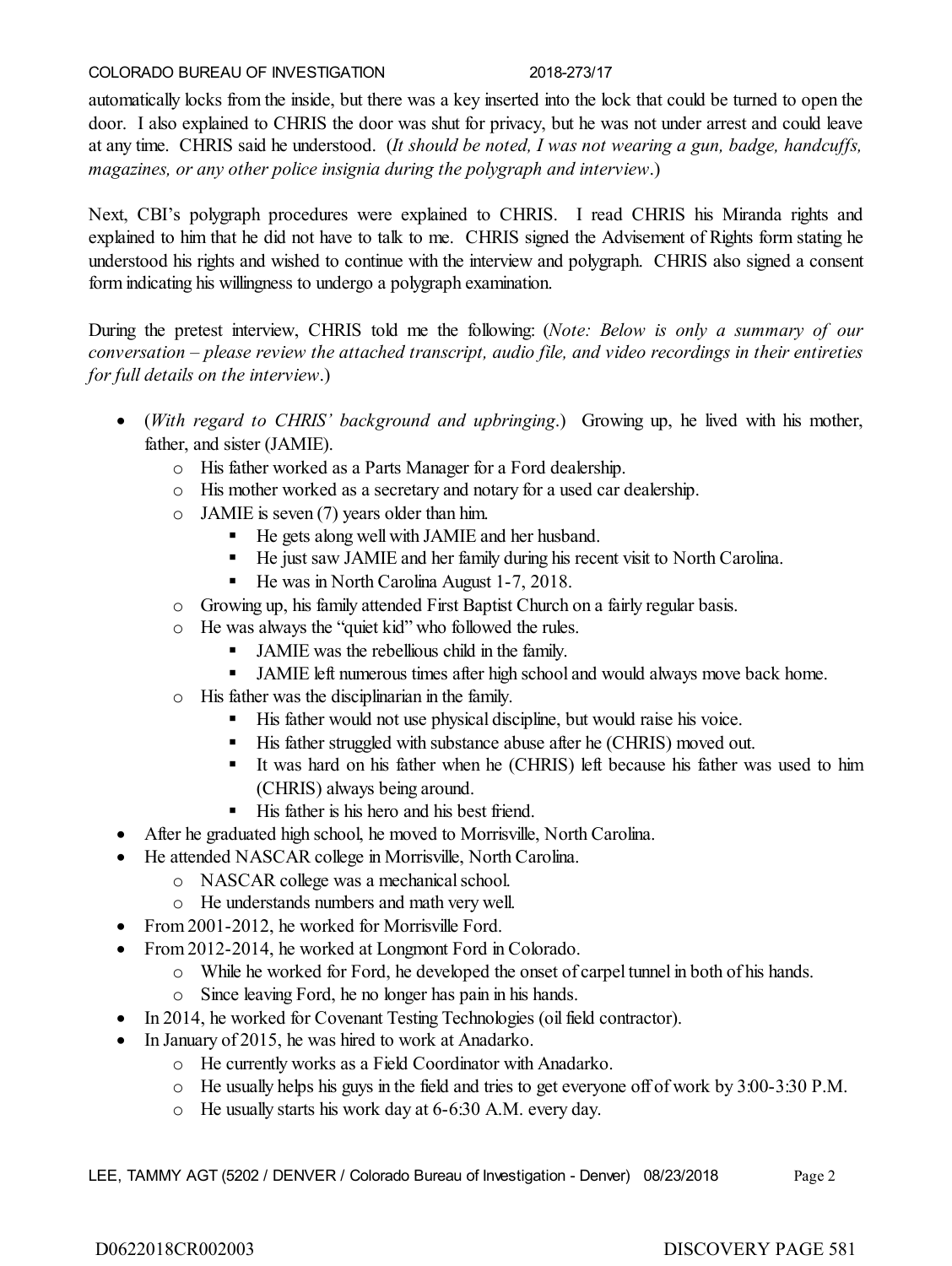- o Some people at work call him "Rain Man" because if he goes to an oil site once, he will remember it.
- He stayed the prior evening (Tuesday, August 14, 2015) at NICK and AMANDA THAYER's house.
	- o He met AMANDA while she was a Director at Primrose School (where BELLA and CECE attended).
	- o AMANDA currently works as a "down line" from SHANANN in the company "Thrive."
		- Thrive sells vitamins and minerals that are all plant-based.
		- Thrive is a 3-step system, which includes capsules in the morning, a protein shake with water, and a patch you wear on your skin.
		- **Thrive is extremely healthy.**
		- He (CHRIS) weighed 245 pounds before he started using Thrive in 2016.
		- He (CHRIS) is a down-line from SHANANN, but she sells for him.
		- SHANANN knows he is not a seller and told him he would tell people too much about the product.
		- One person at his work, TROY MCCOY, buys Thrive from him.
			- He and MCCOY are both Field Supervisors for Anadarko.
			- He and MCCOY have hung out a few times outside of work with their families.
- (*With regard to his relationship with SHANANN*.) He met SHANANN in 2010 through Facebook.
	- o His cousin's wife recommended he and SHANNAN become 'friends' on Facebook.
	- o He started talking to SHANANN and they had their first date at a movie theatre.
		- SHANANN was not impressed with him because he came to the date very underdressed.
	- o He and SHANANN's second date was at a rock concert.
	- o He and SHANANN spent their third date at Myrtle Beach.
		- SHANANN suffered from Lupus and it was "acting up" on their date at Myrtle Beach.
		- On the drive back from Myrtle Beach, she laid on his lap the entire time.
		- SHANANN realized he was a really nice guy because he let her lay on his lap for  $2\frac{1}{2}$ hours.
	- o He proposed to SHANANN in 2011 at Ocean Isle Beach.
	- o SHANANN is very OCD about organization and planned the entire wedding.
	- o In November of 2012, he and SHANANN wed at the Double Tree Hilton in North Carolina.
		- **Their wedding was amazing.**
		- They spent their honeymoon in Myrtle Beach.
	- o In December of 2013, their daughter, BELLA, was born.
		- BELLA was a 'gift' because doctors warned them SHANANN may not be able to have children due to her Lupus.
	- o In July of 2015, CECE was born.
		- **BELLA** was a mama's girl and CECE was a daddy's girl.
		- CECE was rambunctious and was always moving until she fell asleep.
		- CECE loved riding in the airplane on the way back from North Carolina.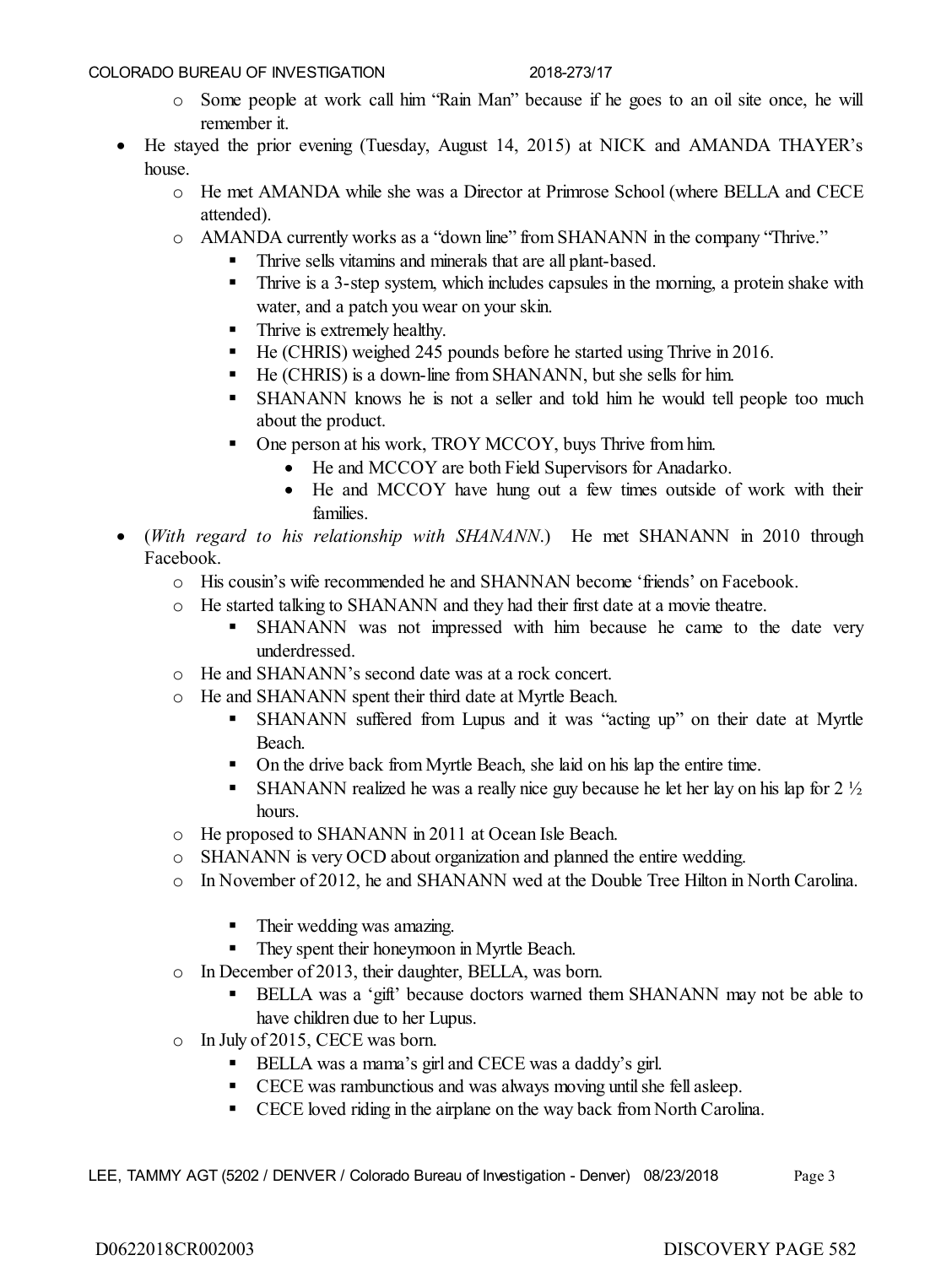- o He was excited when he found out SHANANN was pregnant with their third child.
	- SHANANN had an ultrasound the prior week (August 8, 2018) and they found out they were having a boy.
- o SHANANN used fertility drugs with both BELLA and CECE.
	- SHANANN was not using any fertility drugs when she got pregnant with their third child.
	- They only "tried" twice when SHANANN got pregnant with their son.
	- **SHANANN** believed she got pregnant because she was using Thrive and had a much healthier lifestyle.
- o SHANANN did not suffer from postpartum with any of her pregnancies.
- o SHANANN found out she was pregnant with their son the first or second week of June 2018.
	- SHANANN is currently 14-15 weeks pregnant.
- (*With regard to the family's recent trip to North Carolina*.) He and SHANANN went on a Thrive trip to San Diego the end of June 2018.
	- o He and SHANANN returned from San Diego on June 26, 2018.
		- SHANANN's father watched their girls while they were in San Diego.
		- Later the same day (June 26, 2018), SHANANN, BELLA, CECE, and SHANANN's father flew to North Carolina.
	- o While in North Carolina, SHANANN and the girls visited both sides of their family.
		- SHANANN needed to meet up with some of her promoters and customers while she was in North Carolina.
		- SHANANN wanted both sets of grandparents to watch BELLA and CECE while she was working.
	- o CECE's birthday occurred during their trip to North Carolina, so they had a birthday party for her.
		- SHANANN FaceTime'd him during the birthday party, so he could watch it.
	- o While SHANANN and the girls stayed in North Carolina, he stayed at home, worked, worked out, ran, and kept the house together.
	- o He flew out to North Carolina on July 31, 2018, so he could fly back to Colorado with SHANANN and the girls.
		- He spent a week in North Carolina with his family.
		- The night he arrived in North Carolina, he stayed at SHANANN's parent's house.
		- The following day, he, SHANANN, and the girls drove to the beach (North Myrtle Beach) and stayed there for 4-5 days.
		- It was the first time his daughters had ever seen the beach.
		- CECE loved the beach and her bathing suit was full of sea shells.
	- o He was able to visit his paternal grandmother in the nursing home.
		- His grandmother lights up when she sees his daughters.
	- o His dad came and picked him up and he spent the day with his parents.
		- He hung out with his parents and visited with his sister and her family.
	- o On August 7, 2018, he and SHANANN packed up and flew back home to Colorado.
- On August 8, 2018, he returned to work.
- On August 10, 2018, SHANANN flew out to Arizona with her friend, NICKOLE (ATKINSON).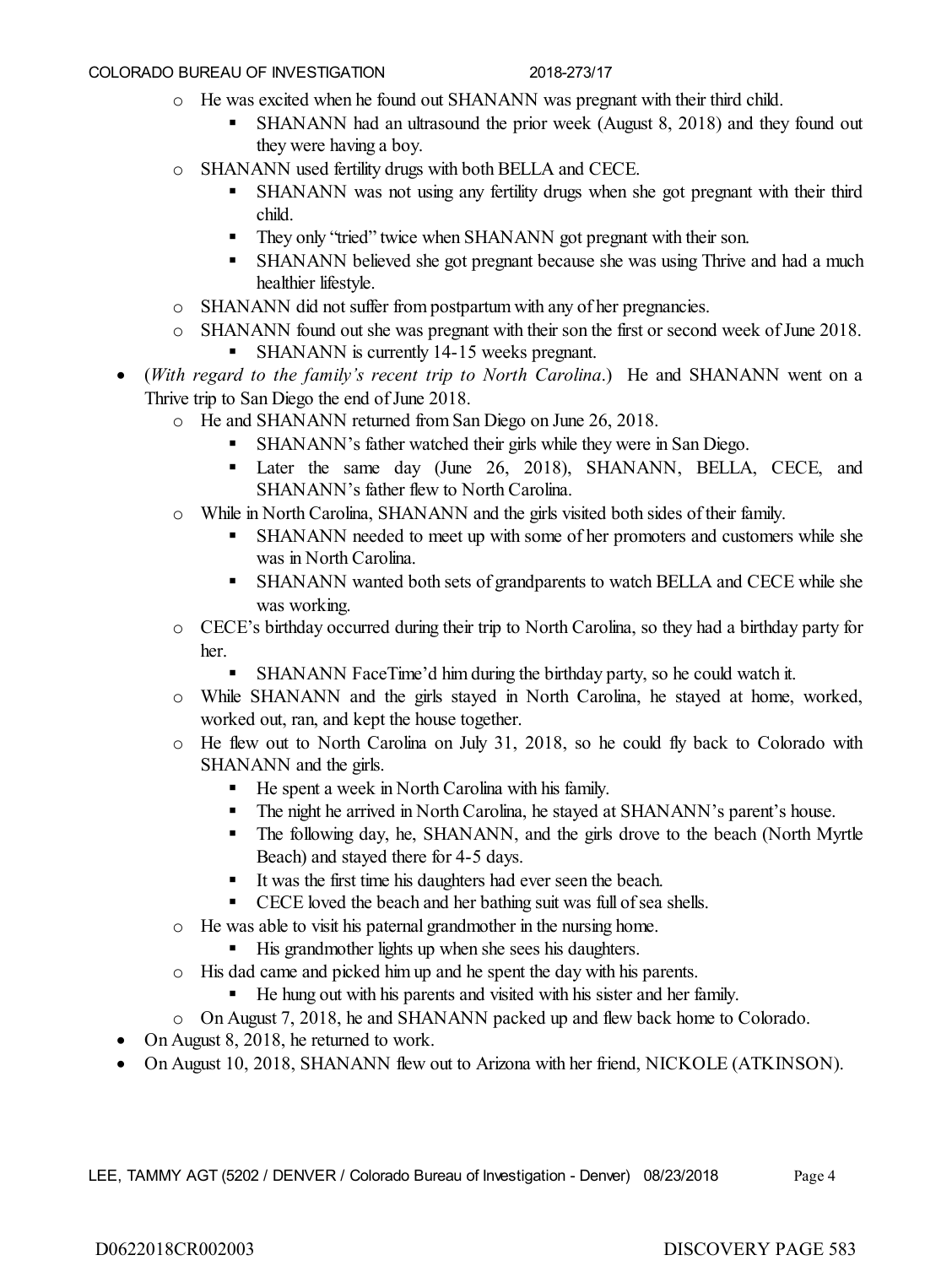- o He spent Friday (August 10, 2018), Saturday (August 11, 2018) and Sunday (August 12, 2018) with his girls.
- On Sunday, August 12, 2018, he took his girls to a birthday party for JEREMY LINDSTROM's son who turned 4 years old.
	- o There was a mini pool at the birthday party and his girls "had an epic time."
	- o They drove back home after the party and he gave his girls a shower and put them to bed.
	- o He waited to hear from SHANANN who was going to fly back to Colorado that evening.
	- o SHANANN's airplane got delayed because they couldn't find a flight crew.
	- o SHANANN was supposed to arrive in Denver at 11:00 P.M., but she didn't end up getting in until approximately 2:00 A.M.
- (*With regard to the events that occurred after SHANANN arrived home from Arizona*.) SHANANN returned home around 2:00 A.M. and got into bed.
	- o His doorbell alert showed SHANANN walked inside at 1:48 A.M.
	- o His alarm went off at 4:00 A.M. so he could get up and go to work.
		- He got up, brushed his teeth, and put on deodorant.
		- He did not take a shower because he works in the oil field and showers when he gets home from work.
	- o SHANANN told him before she got home that she wanted him to wake her up when he got up so she could shower and "get the airport off me."
	- o He woke SHANANN up after he got ready and they talked about selling the house and separating.
		- He and SHANANN's conversation was emotional.
		- He and SHANANN were both crying.
		- After he and SHANANN talked, SHANANN said she was going to take the kids to a friend's house and she would return later the same day.
		- He told SHANANN that was fine and went downstairs to pack his lunch, fill up his water jug, and collect his computer.
		- He loaded his truck and went to work.
	- o After he got to work, he texted SHANANN at 7:40 A.M. because he hadn't heard from her and he didn't know where she was going.
		- He texted SHANANN and asked her to tell him where she took the kids.
		- **SHANANN** did not reply to his text.
		- It is normal for SHANANN to not respond to his texts because her priority is to respond to her direct-sales people.
	- o He continued working and at noon he realized he never heard from SHANANN.
		- He called and texted SHANANN and said, "Hey, call me."
	- o At 12:10 P.M., he received a "doorbell alarm" on his cellphone stating someone was at the front door.
		- **ATKINSON** was at his front door, so he called her (ATKINSON).
		- He asked ATKINSON what was going on and ATKINSON said she hadn't heard from SHANANN the entire day.
		- He thought, "Alright, this is kinda strange."
		- ATKINSON told him SHANANN's car was there and she could see SHANANN's shoes by the front door.
		- He left work and headed home.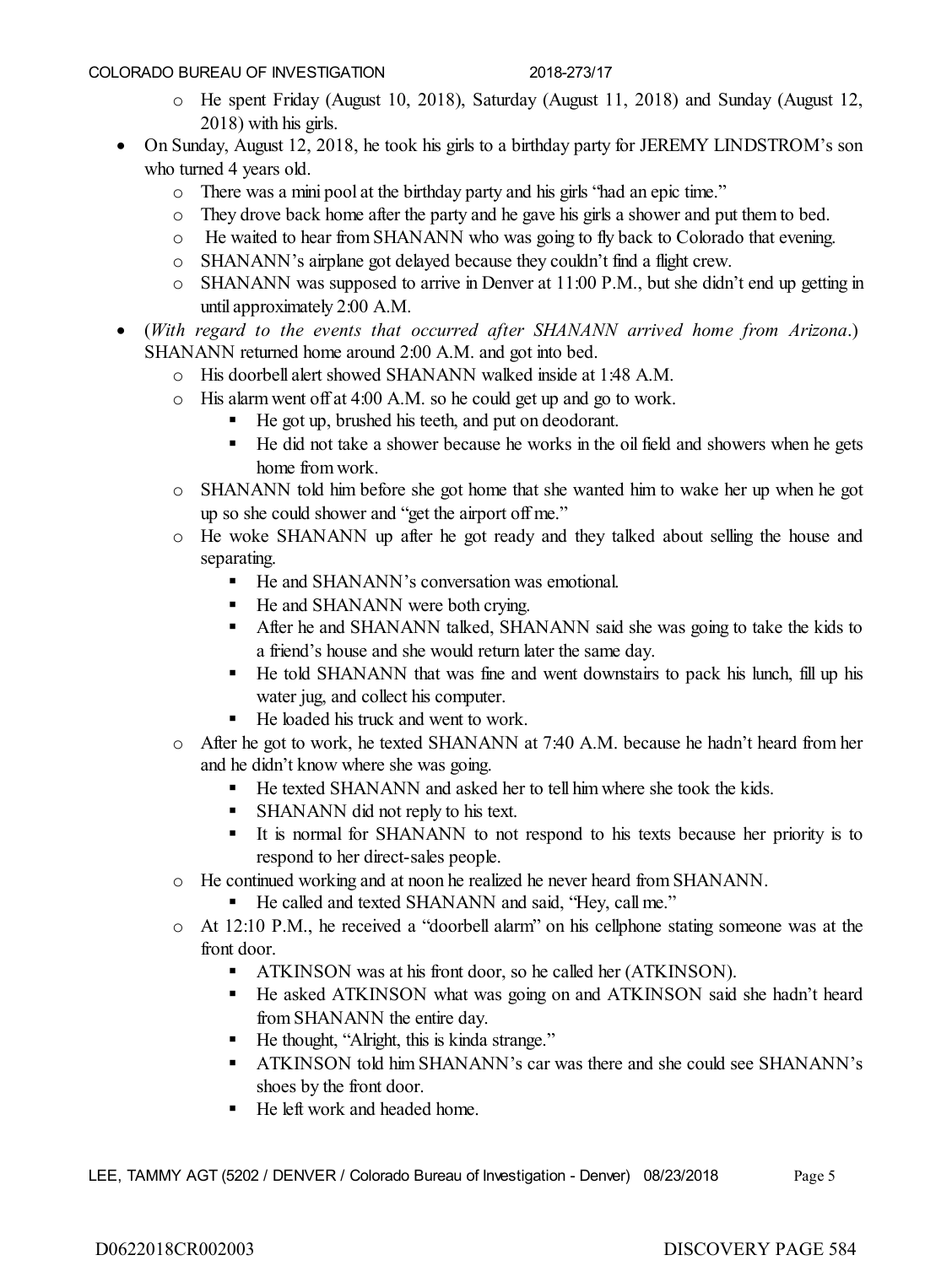- **THE ATKINSON** told him there would be a police officer there when he got home.
- ATKINSON wasn't able to get inside because there was a top latch on the inside of the front door.
	- They use the top latch on the front door to make sure the kids cannot get outside without them knowing.
- o The keypad on the outside of the garage door did not work.
	- The police and ATKINSON had to wait until he arrived so he could use his garage door opener.
- o When he arrived home, they went inside the house.
- o "Car's there…car seats are there…purse is still there…the phone's on the couch…like her wedding ring's sitting on the nightstand…there's like no sign of BELLA…CELESTE…her…anywhere."
	- **BELLA and CECE's beds were not made.**
	- The sheets were off of his and SHANANN's bed.
		- It is common for SHANANN to wash the bed sheets when she slept in the bed after coming home directly from the airport.
		- He believed SHANANN woke up and decided to strip the bed to wash the sheets.
		- He "washed everything" (all the sheets SHANANN had stripped and left on the floor in the bedroom) and put different sheets from the closet onto the bed. (*CHRIS described this had occurred after the police searched his home Monday*.)
		- The sheets SHANANN had taken off the bed should be clean in a pile in the bedroom where he left them.
	- They found SHANANN's cellphone and powered it up.
	- **There were numerous text messages that started coming through from people trying to** get ahold of SHANANN.
	- "Everything that was there just didn't make sense…as far as, like, why, like, what happened?"
- o He started reaching out to numerous friends who had car seats or had kids in general.
	- No one had heard from SHANANN.
- o Detective BAUMHOVER arrived at his residence and interviewed him, ATKINSON, and ATKINSON's son, NICK.
- o The police talked to his (CHRIS') neighbor because he had a camera with a few different angles.
	- He (CHRIS) watched the surveillance video and didn't see SHANANN leaving at all.
	- There was no video of SHANANN leaving out the front of the house.
	- He knew SHANANN wouldn't just leave everything at home, which included the girls' medicine. (*CHRIS later mentioned that SHANANN takes Imitrex for migraines and it was also missing from the residence*.)
	- The only thing missing from the house were the girls' "blankies."
		- The girls usually take their "blankies" whenever they leave the house.
		- CECE had a New York Yankees blanket, a little dinosaur, a turtle, and an animated dog.
		- BELLA had two (2) "blankies," but one was left at the house.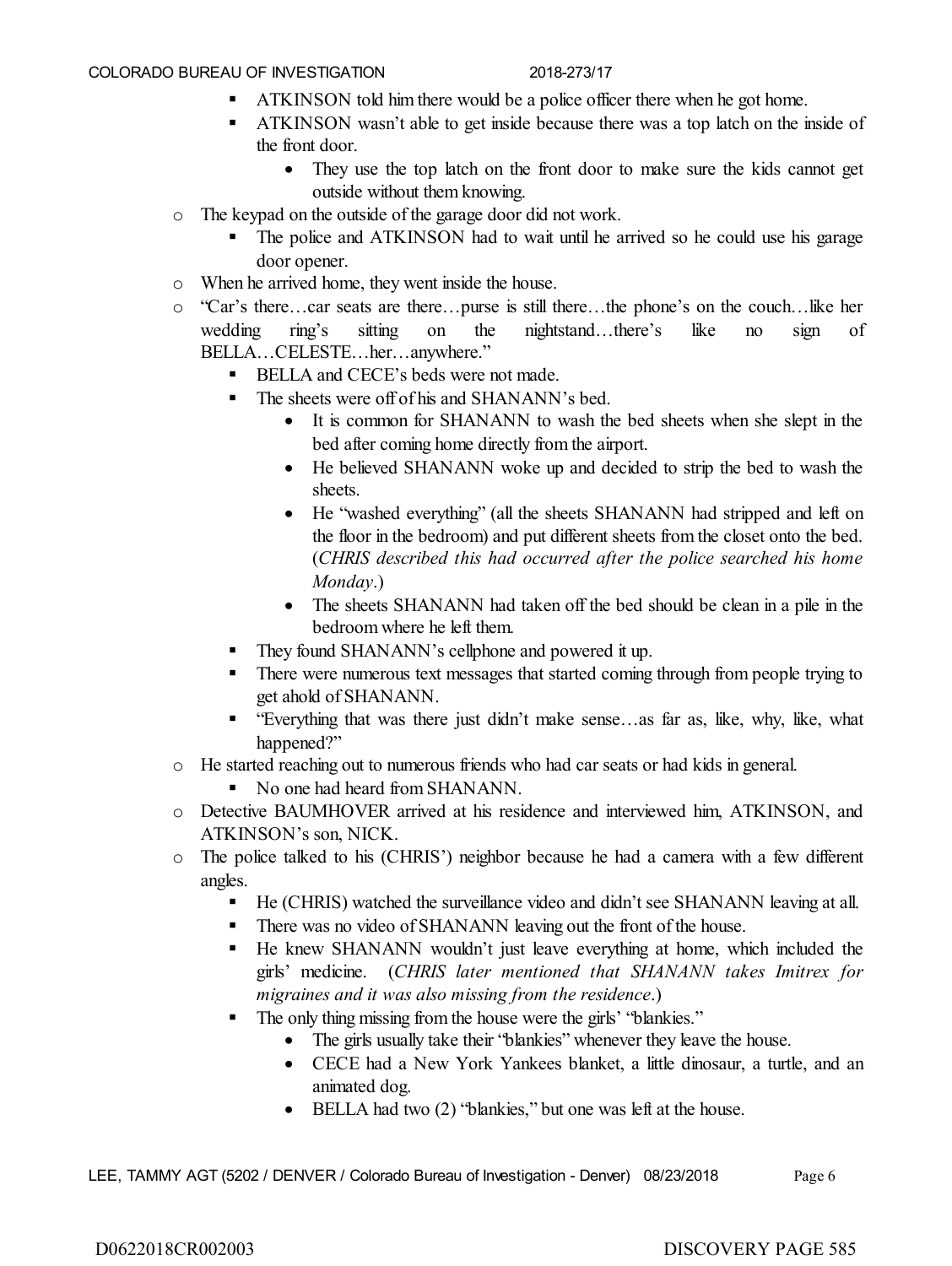- o BELLA had a dinosaur and a swan blanket that were missing.
- o BELLA's animated cat was left at the house.
- The police went around his neighborhood to ask if anyone else had surveillance video or if they saw something.
- "We had nothing at all."
- $\circ$  He hoped SHANANN and the girls were just at a friend's house decompressing and they were safe.
- o That evening (Monday, August 13, 2018), he called hospitals and hotels.
- o He kept every light in the house on just in case they came home.
- o He laid in bed, but he didn't sleep.
- o He had friends who came over to show their support.
- o Everyone told him that they hoped SHANANN was okay.
- o He hoped he would get a knock on the door, a call, or a text.
- o He hoped SHANANN would buy a "burner" phone, so she could at least call him and tell him she's okay.
- o He misses the kids sitting at the dinner table and having to tell them to eat.
	- He misses the kids throwing their chicken nuggets at him.
	- He went to the kids' rooms to make their beds and he realized he didn't need to turn on their rain machine, wouldn't be able to read them a book, wasn't going to kiss them goodnight, wasn't giving them their nighttime snack, wasn't giving them their medicine, wasn't getting them dressed for bed, and didn't need to turn on the monitor to watch them.
	- He didn't want to stay in the house Monday night, but he knew he needed to be there in case they came home.
- o SHANANN and the girls did not come home Monday night.
- o On Tuesday, August 14, 2018, the police called him and told him they were going to issue a missing persons report.
- o The news crews came over and the police used drones and K-9 units.
	- "It all set in…like, this is not…she's, she's not…they think something happened…because all this right here…this means, that okay, my worst fear…that's where this is going."
- o He hopes wherever SHANANN and the girls are, they are safe.
- o "I really, I really hope they can just come home."
- o Being at home and not being able to tuck his girls in "it's heart-wrenching…it's earth shattering right now because that's-those are my kids…those are like, like you made those kids, you know?"
- $\circ$  His kids were gone for five (5) weeks and he got to FaceTime them every night.
- o "They were just here…and not knowing where they are now, it's a nightmare right now."
- (*With regard to if he still believed SHANANN was at a friend's house*.) "At this point, I don't…because all this…like, everything that's happened now."
	- o It made him feel like SHANANN vanished and hopefully had the kids at a hotel.
	- o He just wants SHANANN to be safe.
	- o With the FBI and CBI involved in the investigation, it made him feel like maybe someone has SHANANN who is not keeping her (SHANANN) safe "or something terrible has happened...and that is—that's the nightmare."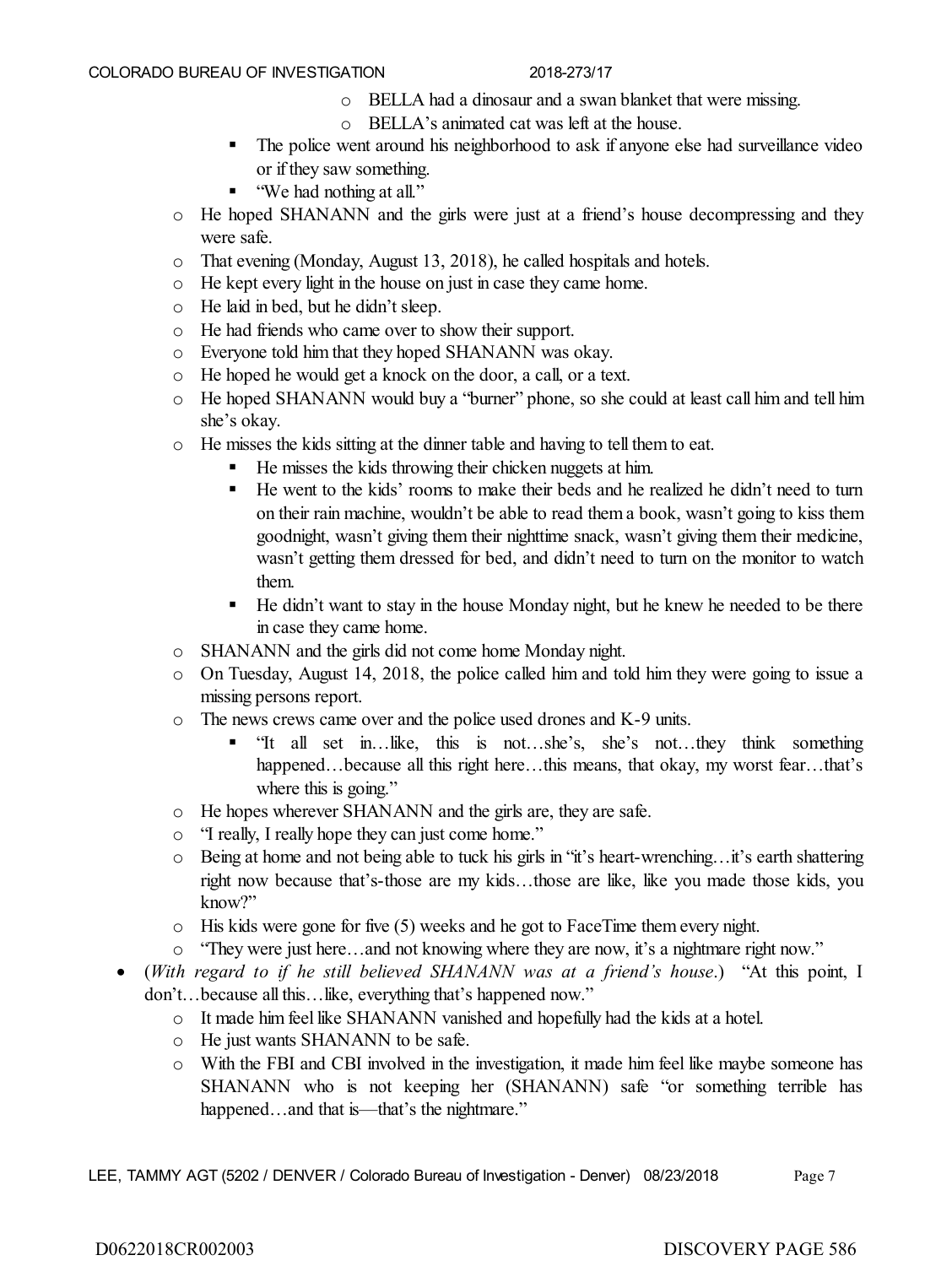- o He thought that someone could have hurt his wife and girls.
- o "It's running through my mind that somebody has hurt them and that they are not safe...and I really want them to be safe…I want them to come home."
- (*With regard to SHANANN's trip to Arizona*.) SHANANN was attending a "Thrive Local" conference.
	- o SHANANN made between \$65,000-\$70,000 a year with Thrive.
	- o SHANANN had approximately 200 people who are signed up under her.
- (*With regard to when he first realized he wanted to separate from SHANANN*.) He decided he wanted to separate from SHANANN during the five (5) weeks SHANANN and the girls were in North Carolina.
	- o SHANANN left for North Carolina on June 26, 2018.
	- o While she was gone, he and SHANANN could feel the disconnect through their calls and texts.
	- o He and SHANANN spoke less and less and were "less lovey dovey."
	- o As of a year ago, he could tell his relationship with SHANANN wasn't as "hot and heavy" as when they first met.
	- o He hoped the issues in his relationship with SHANANN would just work themselves out.
	- o He and SHANANN stopped going out on dates after they started having children.
	- o "I'm not gonna blame the kids for disconnection or anything, but like, yea, we focus like on the kids, like, all the time."
	- o He and SHANANN stopped having deep conversations.
	- o When he flew out to North Carolina, he met SHANANN and the girls at the airport.
		- He hugged his girls and gave SHANANN a hug and a kiss.
		- "You can just feel it start from there... like, everything just felt, like, different."
	- o Every night he was in North Carolina, he and SHANANN talked, but it was mostly through texts.
		- SHANANN's family was there and they really couldn't get their feelings across, except through texts.
	- o He (CHRIS) arrived in North Carolina on July 31, 2018, and they went to the beach on August 1, 2018.
		- SHANANN's father was with them for a few days, so he and SHANANN were rarely alone together.
	- o He and SHANANN discussed over text where their relationship was going.
		- North Carolina was the first time he and SHANANN ever discussed separating.
		- "Like, if we're bringing a third kid into this world, like, like, what's, what's our relationship gonna look like…is it gonna be—are we gonna be…are we gonna work this out…or is this gonna lead to a separation…is this gonna lead to where, like, we stay together and be civil with the kids or are we gonna be our separate ways?"
		- **SHANANN** was very emotional and there was a lot of crying.
		- He told SHANANN he didn't feel the same connection with her anymore.
		- He didn't feel like he could be himself anymore or the person SHANANN needed him to be.
		- Both he and SHANANN wanted to see if they could make their relationship work.
			- SHANANN suggested they read a book and go to counseling.
	- o When SHANANN went to Arizona, she confided in many friends about their relationship.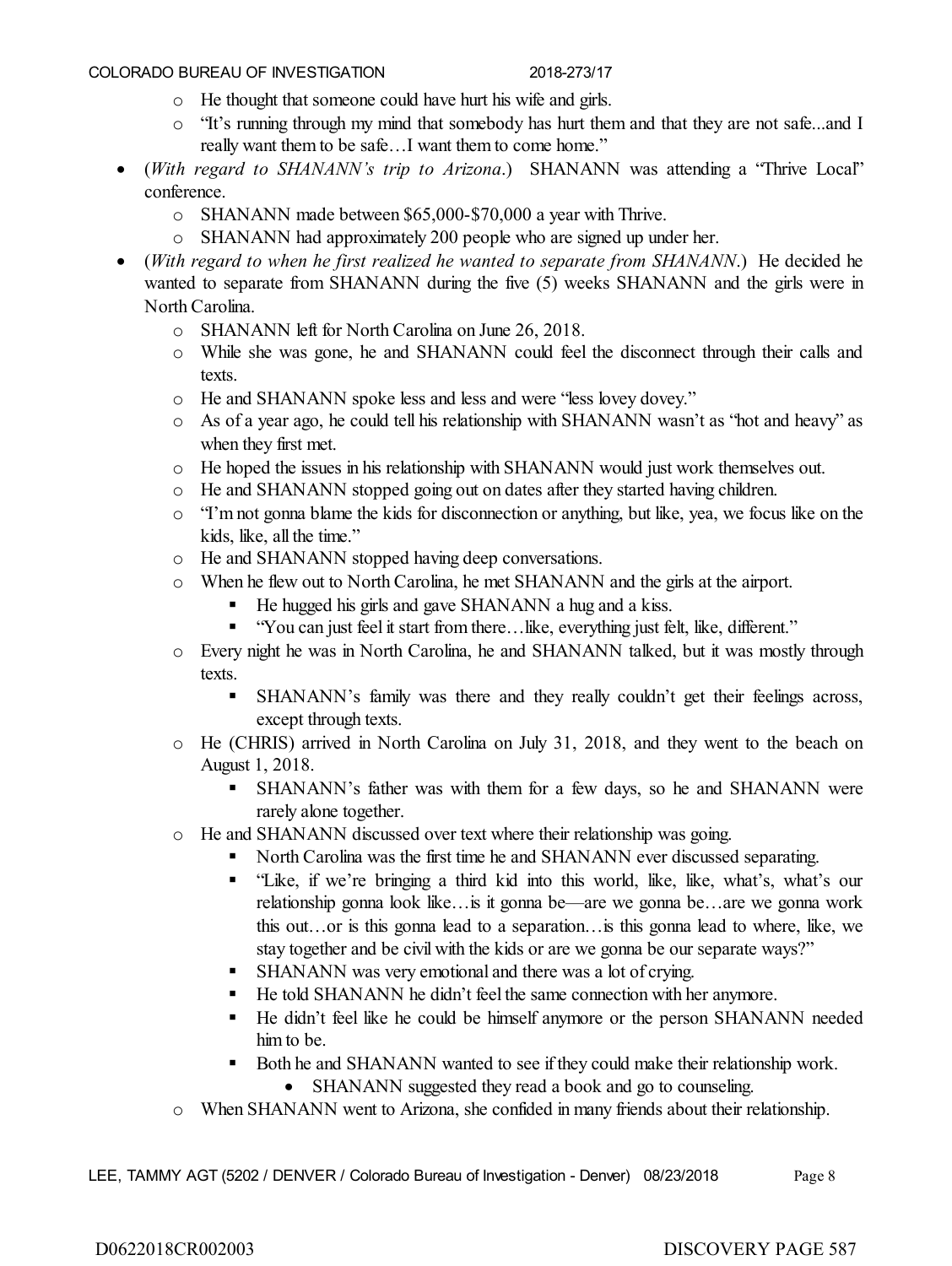- After SHANANN disappeared, he spoke to many of SHANANN's friends who told him they knew he and SHANANN were "having issues."
- He wasn't aware if SHANANN told anyone about the possible separation.
- SHANANN's friends said they could tell her emotional state was different.
- o He did not sleep in the same bed with SHANANN while they were in North Carolina.
	- He slept with the girls one night and slept on the couch.
	- He and SHANANN did not have sex in North Carolina.
	- He and SHANANN were not affectionate with each other during the trip.
- o SHANANN accused him of cheating and he told her, "You know that would never happen... like, you know the kind of guy I am."
	- He was at his friend JEREMY's house and JEREMY told him he (CHRIS) was the type of guy who could go away with his wife for a week and he knew nothing would happen.
	- "People know the kind of person I am…like, I'm not the type of guy that's just gonna say alright, my wife's gone, like, who's the, who's the girl, like, I can find for this, like, 5 weeks, like, no, that's not me…like, I respect my wife and she respects me."
	- "Like if she's somewhere safe right now, like, I don't think it would be with a guy."
	- "I never had an inkling she would do the same—do anything to me, you know?"
	- Sometimes when SHANANN called him while she was gone, he was out for a run or working out and didn't answer the phone.
	- SHANANN and the girls had never been away from him for that long in the past.
- o SHANANN was more emotional when she was pregnant.
	- SHANANN's mother was full-blooded Italian and would make SHANANN very anxious.
	- **SHANANN** was under a lot of stress being around both of their families.
	- SHANANN most likely confided in her friends, NICKOLE and CASSIE, about her relationship with him (CHRIS).
	- SHANANN did not confide in her mother about their relationship
- (*With regard to his physical relationship with SHANANN*.) The last time he and SHANANN had sex was in May (2018) when they conceived their third child.
	- o He and SHANANN talked about having a third child.
	- o SHANANN kept track of her ovulation cycle.
	- o Before May (2018), he and SHANANN had sex once or twice a week.
	- o There were times they would go a month or two without having sex.
	- o He was usually the one who would initiate sex.
	- o Most times, he was shot down by SHANANN for sex.
	- o He enjoyed having sex with SHANANN.
	- o SHANANN was more emotional when she was pregnant.
- (*With regard to his and SHANANN's relationship with their in-laws*.) There was an "incident" while SHANANN and the girls were in North Carolina.
	- o His (CHRIS') mother had ice cream in her house that CECE was allergic to (CECE was allergic to tree nuts and kiwi).
		- CECE was the type of kid who would lunge to get the ice cream and her reaction to tree nuts was getting worse each time she saw the allergist.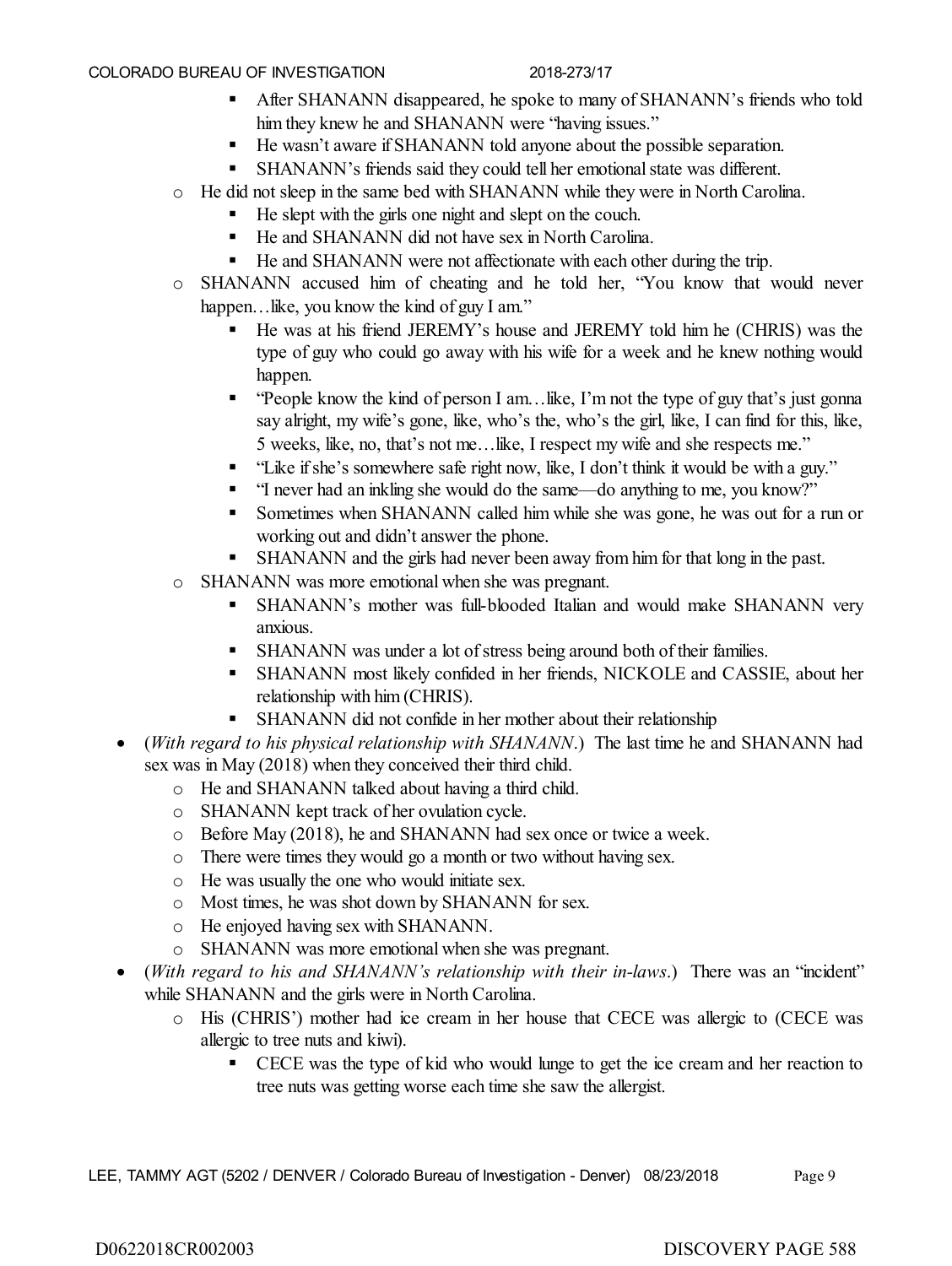- o One of his sister's kids ate the ice cream next to CECE and SHANANN said the kids could no longer visit his parents.
- o When he arrived in North Carolina, his parents told him they hadn't seen the kids for two (2) weeks.
- o He was hurt because he wanted his parents to see their "grandbabies."
- o He went to visit his parents and sister without SHANANN and the girls.
- (*With regard to if he and SHANANN talked about counseling*.) He and SHANANN discussed going to counseling on August 8, 2018.
	- o He told SHANANN he didn't think they needed to go to counseling.
	- o He felt like anything they needed to say to each other, they could just say.
	- o SHANANN told him she had married friends who were still going to counseling.
	- o He was open to the idea of counseling, but he didn't want to do it.
	- o He already felt disconnected from SHANANN and didn't feel like counseling was going to help.
- (*With regard to his schedule on August 8-12, 2018*.) He worked on Wednesday and Thursday (**August 8th and 9th, 2018**).
	- o On **Friday, August 10, 2018**, he took off work because SHANANN flew out to Arizona.
		- NICKOLE picked SHANANN up to go to the airport early in the morning.
			- He hugged SHANANN goodbye.
			- He told SHANANN to let him know when she arrived and told her he would send her pictures of the girls.
			- When SHANANN left for Arizona, he and SHANANN talked about counseling and knew the sex of their third child.
				- They weren't going to tell their family what the sex of the baby was until SHANANN got home.
				- NICKOLE knew the sex of the baby and was planning a gender reveal party.
			- He waited for the girls to wake up and then they hung out around the house.
			- He took the girls to the grocery store and to fix his eye glasses, which had some cracks in the frame.
			- They went to Target and also picked up their ClickList groceries from King Soopers.
	- o His children attend Primrose School in Erie five (5) days a week, but the school was closed on Friday (August 10, 2018) for a teacher work day.
	- o He and the girls got home around 4:30 P.M.
	- o Friday evening, he made the girls dinner and got them ready for bed.
	- o He does not call or FaceTime SHANANN with the girls while she is gone because the girls would get very upset.
	- o BELLA asked repeatedly about SHANANN while she was in Arizona.
	- o BELLA and CECE would have a "cry fest" if they talked to SHANANN while she was gone.
	- o BELLA and CECE went to bed between 7:30-8:00 P.M.
	- o After the girls went to bed, he went downstairs and worked out.
	- o He watched Sports Center.
	- o He did not have anyone come over on Friday.
	- o On **Saturday, August 11, 2018**, BELLA got into bed with him that morning and they waited for CECE to wake up.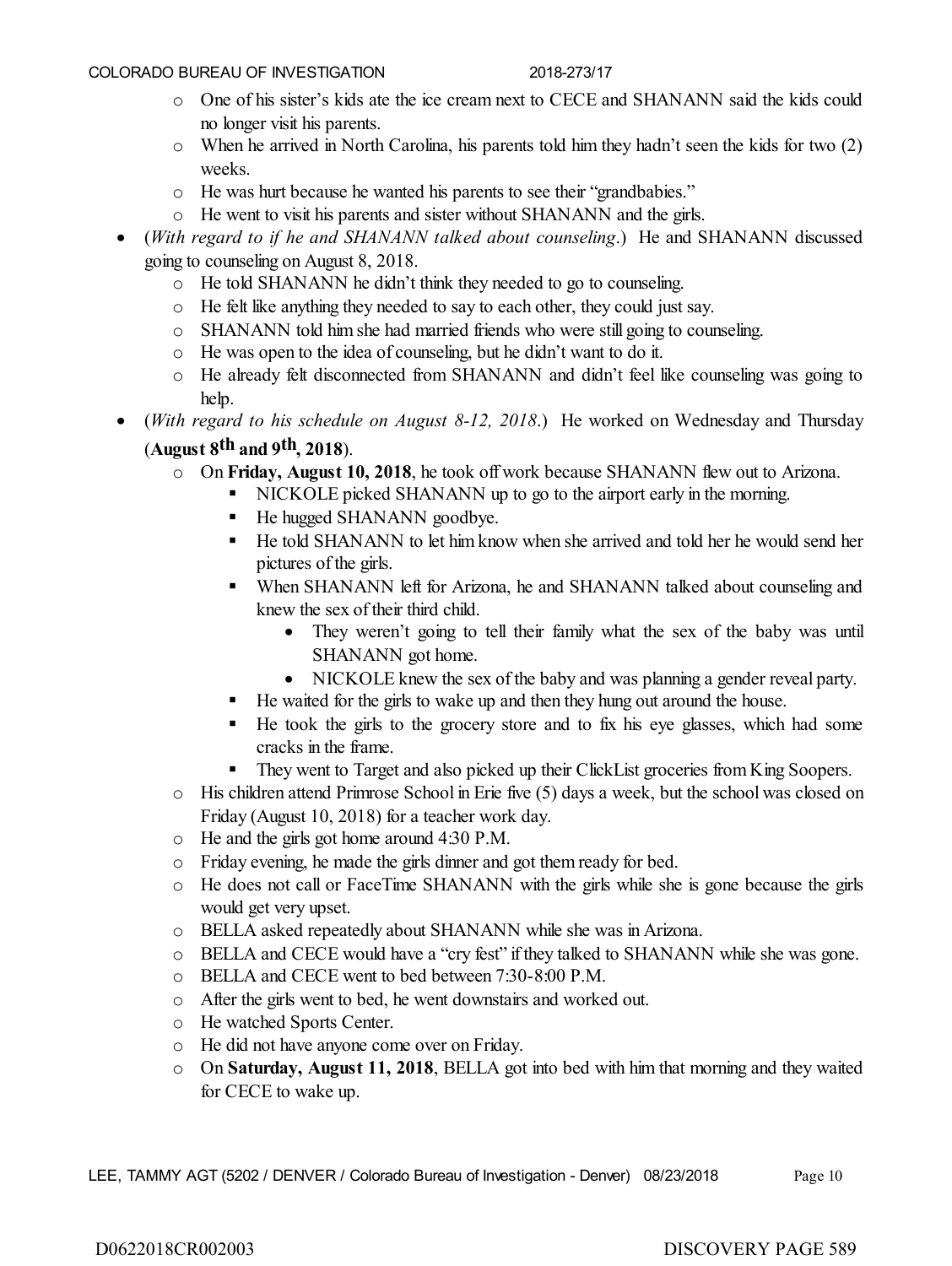- He was going to go to Costco that day, but SHANANN told him she would do it when she returned.
- He hung out at the house with BELLA and CECE and played outside before it got too hot.
- He and the girls played inside in their play room.
- At 5:00 P.M., JEREMY LINDSTROM's daughter, MCKENNA, came over to babysit while he went to a Colorado Rockies game.
- The game started at 6:10 P.M.
- He went to the Rockies game with people from work (KODI and SAM).
	- He, KODI, and SAM ate at the Lazy Dog before the game.
	- He did not talk to KODI or SAM about his relationship with SHANANN.
	- His supervisor, LUKE EPPLE, was the only one at work that knew he and his wife may get separated.
		- o He told EPPLE to say something if he saw his mind wasn't on task.
- The Rockies game was part of a raffle they did at work.
	- Their seats were on the 3<sup>rd</sup> baseline, approximately 10 rows up.
- The Rockies won after a walk-off 3-run homerun in the bottom of the 9<sup>th</sup> inning.
- He talked to SHANANN on the way home from the game to ask her how much he should pay MCKENNA.
- He stopped at the ATM inside the Conoco gas station next to his house so he had money to pay MCKENNA.
- He got home at approximately 11:00 P.M.
- The girls were already sleeping in their own beds.
- The girls have their own bedrooms and share a Jack and Jill bathroom.
- o On **Sunday, August 12, 2018**, BELLA woke up and went into CECE's room and woke her up.
	- He and the girls went downstairs and watched Bubble Guppies.
	- He put the girls down early for a nap because JEREMY's (LINDSTROM) son was having his 4<sup>th</sup> birthday party.
	- He woke the girls up from their nap around 12:30 P.M. and went to JEREMY's house. (*CHRIS recalled he and girls went to Target earlier in the day to purchase a birthday present*. *CHRIS said they came home from Target and he fed them leftover, cold pizza*.)
	- They stayed at JEREMY's house from 1:15 P.M. until 4:30-5:00 P.M.
	- He didn't know the party was going to have water balloons and a pool.
	- He hadn't packed swim suits or water shoes for the girls.
	- CECE and BELLA had a lot of fun playing in the water.
		- He sent SHANANN pictures and videos of the girls from the party.
	- When they got home, he gave BELLA and CECE a shower because they had sand on them.
	- He got the girls out of the shower, dried them off, put lotion on them, and got their pajamas on.
		- CECE had on a pink nightgown with a drawing of a bird on it and a nighttime diaper.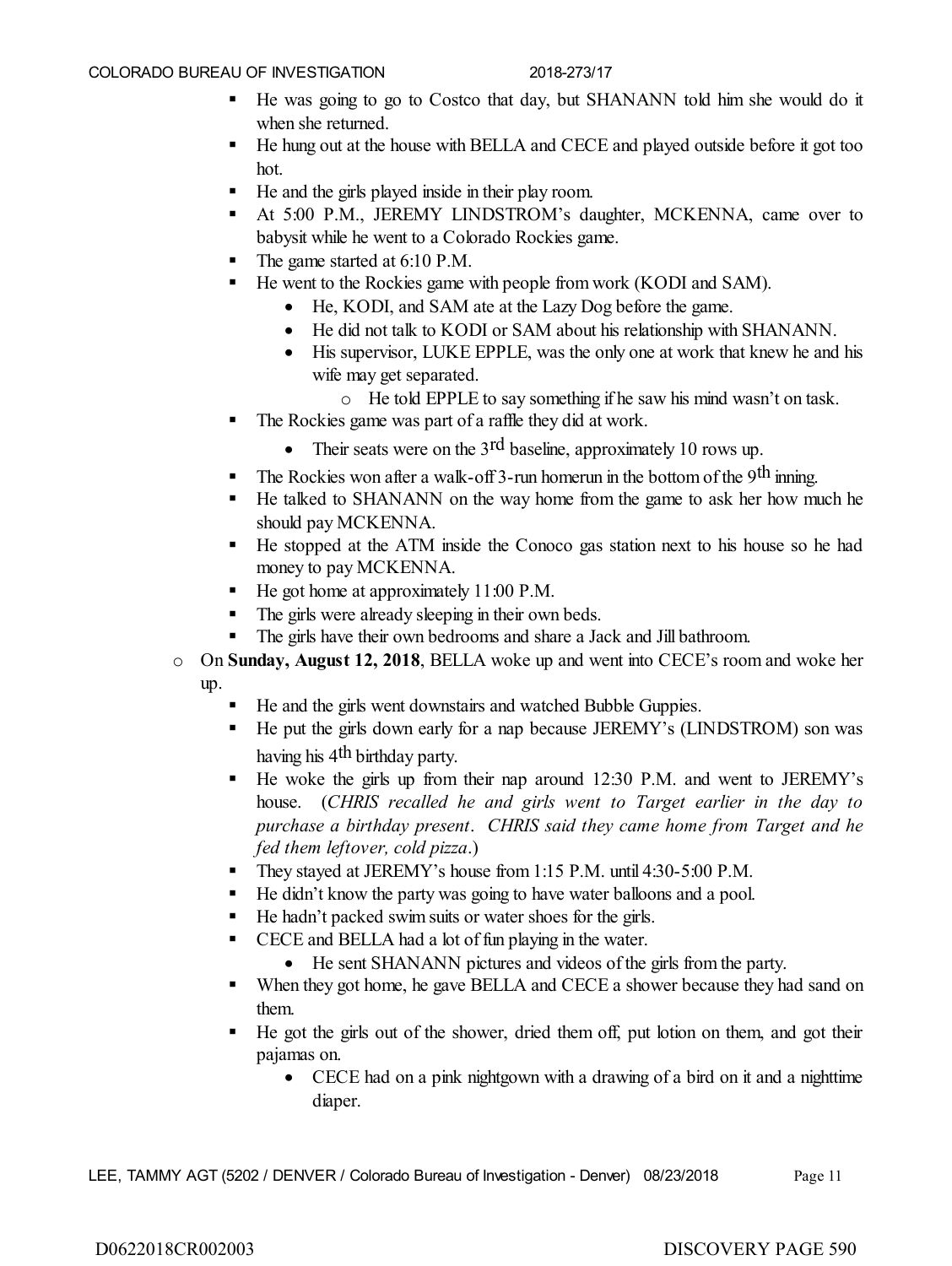- BELLA had on a multi-colored nightgown that said "Believe" or had a unicorn on it.
- The girls get hot at night, but they don't take off their pajamas. (*Chris explained sometimes the girls will remove pajama pants if they get hot at night*.)
- They went downstairs and the girls wanted more cold pizza for dinner.
- He FaceTime'd SHANANN's parents with the girls.
- BELLA and CECE sat on their little couches and he got them snacks.
- He gave CECE vanilla wafers and BELLA had some chips.
	- The girls ended up swapping their snacks.
- He brushed the girl's teeth, had them use the potty, and put them in bed.
- The girls will lay in bed, but they don't normally get out of bed after their rain machines are on and the lights are out.
- "BELLA came out twice that time just 'cause she knew, like, SHANANN was coming home."
	- BELLA came out of her room and asked if SHANANN was home yet.
	- He told BELLA, SHANANN would be there when she woke up.
	- CECE never came out of her room after he put her to bed.
- Sunday evening, SHANANN texted him and told him about the power being out in Arizona from the dust storms.
	- SHANANN told him her friends, ADDY and CINDY, paid for her dinner.
	- SHANANN's flight ended up getting delayed.
	- He could tell SHANANN was ready to get home to see her girls.
	- "She was just ready to be home, be with us, and just kind of like, just be around us."
	- SHANANN was supposed to be home at 11:00 P.M. before her flight got delayed.
	- SHANANN didn't end up getting home until 2:00 A.M.
		- o He felt SHANANN get into bed.
		- o The doorbell motion sensor picked SHANANN up as she walked up to the front door (*which he explained he saw on his phone later that day (Monday)*.
		- o The doorbell alert is tied to his entire home security system.
		- o They have alerts on their front door, rear sliding door, garage doors, basement door, and motion sensors in their living room and basement (garden level).
		- o It will alert if a door is left open for a certain period of time.
		- o They only use the living room and basement motion sensors when they leave and set it to "away."
		- o He couldn't check the surveillance system for any clues surrounding SHANANN and the girl's disappearance because there had been so many alerts and the history didn't go back that far.
		- o He is not sure how many 'events' his surveillance system can store.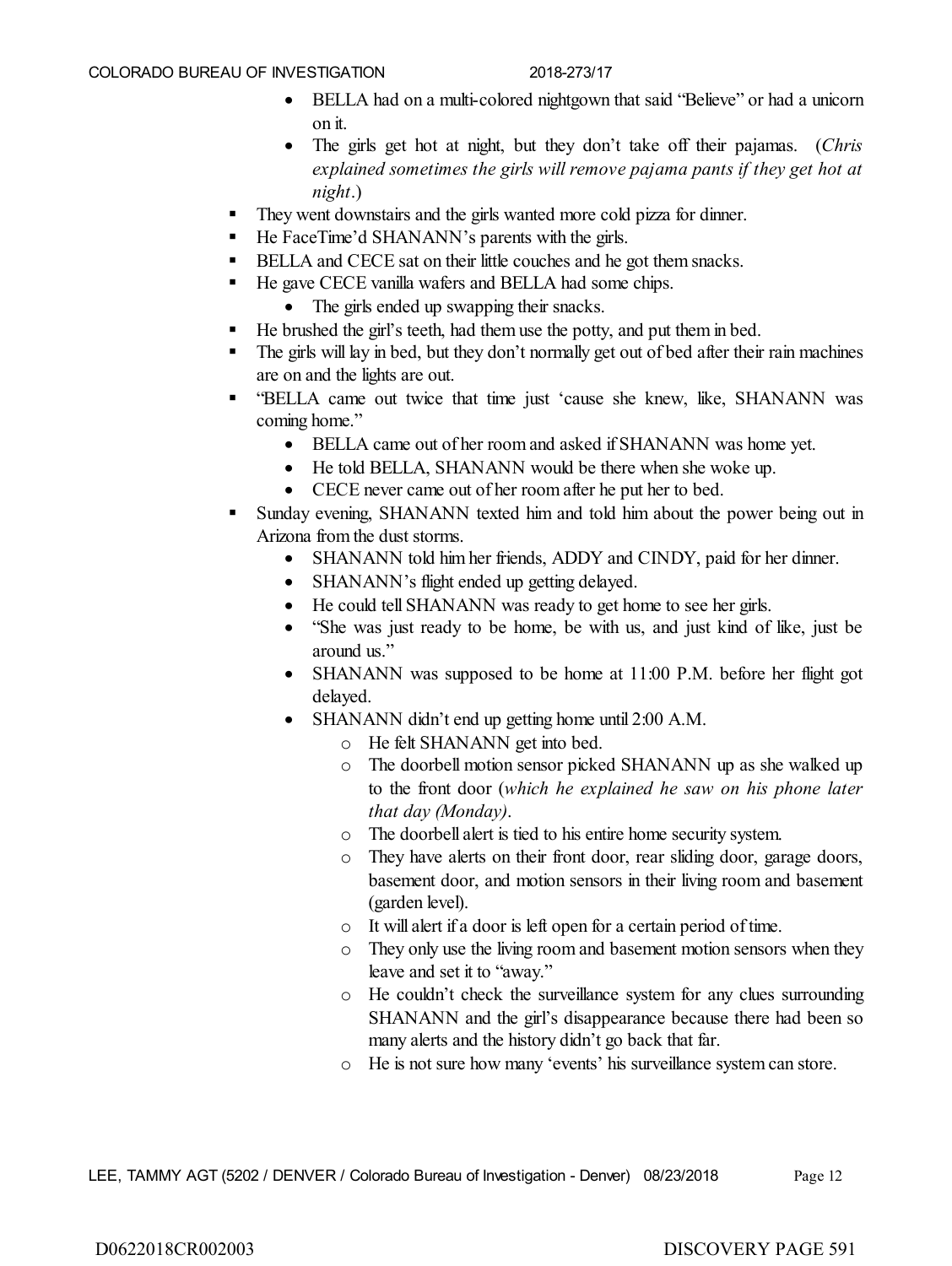- o The only thing he saw that was strange was that when he left for work, the surveillance system said the garage door was left open (5:27 A.M.).
- o A minute before receiving the notification that the garage door was left open, there was another notification stating the basement door (*door on main floor leading down to basement*) was left open (5:26 A.M.).
- o He did not recall seeing the basement door open when he looked around the house for SHANANN and the girls.
- o He usually works out in the basement, but he didn't work out the morning of **Monday, August 13, 2018**.
- o The surveillance system is called "Vivent" and it is an app on their cellphones.
	- **The surveillance system uses SHANANN's email**  $(\text{shanannwatts}(\textcircled{a})\text{gmail.com})$  and password (4284915Sw).
- o The surveillance system was installed a few years ago.
- (*With regard to what happened when SHANANN got into bed Monday morning (August 13, 2018)*.) He felt SHANANN get into bed.
	- o He sleeps facing the wall on the right side and SHANANN sleeps on the left side of the bed.
	- o He did not believe SHANANN unpacked her suitcase because it was still at home.
	- o He did not believe SHANANN was using her cellphone after she got into bed.
	- o (*With regard to SHANANN's normal nightly routine*.) SHANANN would brush her teeth, use make-up remover, take 'Balance,' and lay in bed and text or call people.
		- SHANANN would charge her cellphone next to the bed.
		- SHANANN had an Apple watch and would take it off and charge it each night.
		- SHANANN sleeps in a t-shirt and underwear.
			- That morning (Monday), SHANANN was wearing a t-shirt and underwear.
		- SHANANN always wore her wedding ring to bed.
			- SHANANN would only take off her wedding ring to color her hair.
			- SHANANN never stopped wearing her wedding ring even though they discussed separating.
			- SHANANN wore her wedding ring to Arizona.
			- It was very unusual that SHANANN's wedding ring was left on the night stand.
			- SHANANN colored her hair the week before in North Carolina, so she did not color it at home.
	- o He got up at 4:00 A.M. and got ready for work.
		- He went downstairs and made a protein shake, packed his lunch, filled up his water jug, collected his book bag, got his computer, and put more tools in his truck. (*CHRIS described his work truck as being parked on the corner of the house, west side*.)
		- SHANANN told him the night before to wake her up when he went to work so she could shower.
		- He woke SHANANN up because he didn't want to assume she wanted to sleep and he knew he needed to do what she said because he didn't want to make her mad.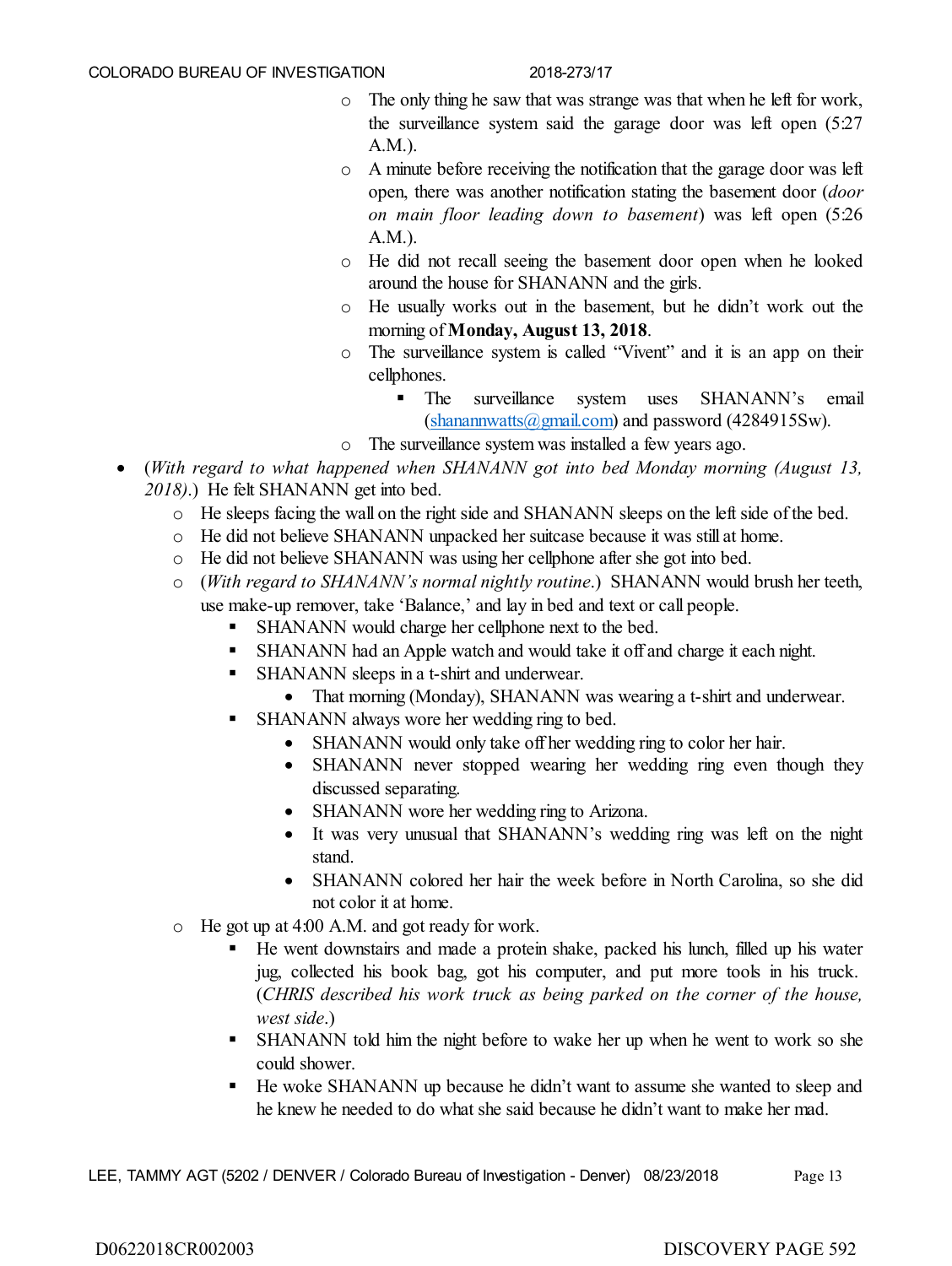- He "slipped" back into bed and rubbed SHANANN's shoulder and head to wake her up slowly.
- He was on top of the covers and was fully dressed in his work clothes.
- He asked SHANANN if she wanted to wake up and take a shower.
- SHANANN said yes and he asked her if they could talk a little bit.
- SHANANN agreed, so he told SHANANN they needed to sell the house and downsize.
	- Their mortgage was \$2,700.00 per month.
	- They lived in their home since May of 2013.
- SHANANN had already contacted the realtor the week before.
- He suggested they get a less expensive house in Brighton or Northglenn.
- He told SHANANN he didn't feel a connection with her any longer.
	- He told SHANANN their relationship wasn't working and the love they had for each other in the beginning was gone.
	- SHANANN cried and it was very emotional.
	- SHANANN was upset and she asked him if there was someone else.
	- He told SHANANN there was no one else and it was just him talking to her about their relationship.
	- "This isn't like somebody came into my life and took me from you...there's no outside influence coming from this."
	- SHANANN believed him that he didn't have anyone else in his life.
	- SHANANN wouldn't have an affair on him and she knows he would never cheat on her.
	- The only time SHANANN was suspicious of him was early in their relationship when they first started dating and he was still getting messages from other women.
	- SHANANN had full access to his cellphone and often used it to make posts on Facebook about Thrive.
	- He never logged into SHANANN's Facebook and only did recently because the police and news crews wanted to see pictures.
	- He and SHANANN talked from about 4:15 A.M. until 5:00 A.M.
		- He hoped he and SHANANN could sell their house and each leave with some money.
		- He hoped SHANANN would stay in Colorado because SHANANN told him in the past that if they separated, she couldn't afford to live in Colorado on her own.
		- He hoped they could split the money from their home and still live close to each other.
- During their talk, he and SHANANN never got physical with each other.
	- He and SHANANN have never raised a hand to one another or struck each other for any reason.
	- He and SHANANN rarely even yell at each other.
	- When he and SHANANN talk, "it's pretty civil."
- After he talked to SHANANN, he backed his work truck (F-250) up to his garage door so he could load his large, clear containers, O-rings, earbuds, and some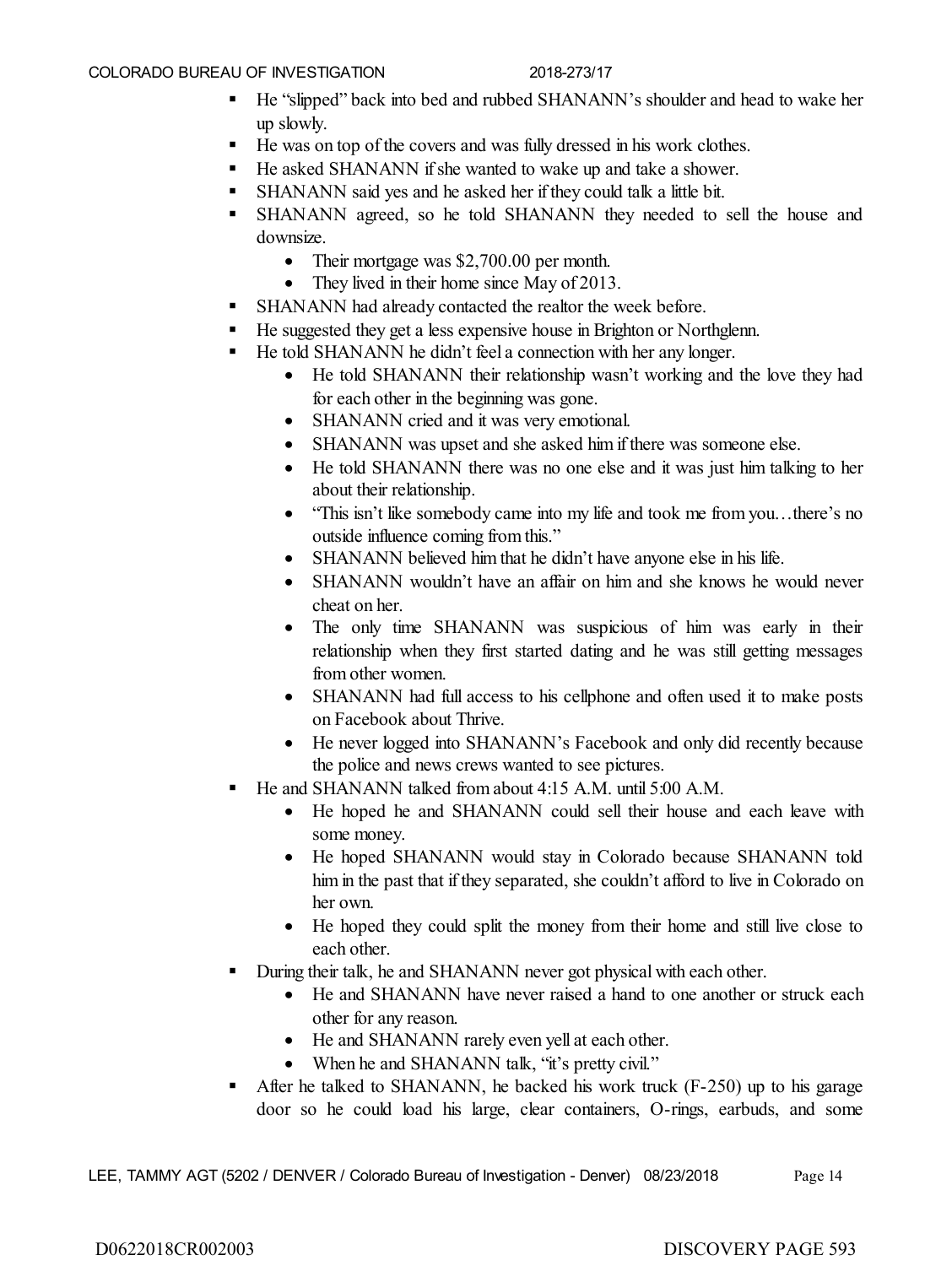combination wrenches from his personal toolbox. (*CHRIS explained he normally takes his tools out of his work truck every Friday and backs up to his garage door and loads his tools when he returns to work after the weekend.*)

- His work truck was backed up about an 1/8 of the way into the garage because SHANANN's car was parked inside.
- His work truck won't fit in the garage because it is too long.
- $\bullet$  It took him approximately ten  $(10)$  minutes to load his work truck.
- He loaded his truck from 5:15 A.M. until approximately 5:25 A.M.
- He got into the truck, hit the button for the garage door to close, and drove to work.
	- (*With regard to his route to work Monday morning*.) He took Saratoga Trail, Right on Wyndham Hill Parkway, Right at roundabout to County Road 7, left on County Road 52, took County Road 52 (east) to I-76, took I-76 to Roggen, and then drove out to Cervi Ranch (possibly on County Road 386).
	- He knows where everything is located in his 'area.'
	- When he arrived at work he went to Cervi 319, Cervi 1129, Cervi 1029, and Cervi 629. (*CHRIS later estimated Anadarko's oil well sites cover approximately 10-20 square miles*. *CHRIS explained there is also a large number of cattle, sheep, and irrigation spots on the property*.)
- When he arrived at work at approximately 6:45 A.M., he first went to Cervi 319 (oil well site).
	- No one was there when he arrived, but TROY MCCOY, MELISSA PARRISH, and CHAD MCNEIL showed up.
	- KODI ROBERTS was working, but he was working at Cervi 1029.
	- MCCOY, PARRISH, and MCNEIL arrived at Cervi 319 around 7:15-7:30 A.M.
	- He was trying to pressure test the line to see if he could find a leak.
	- MCCOY, PARRISH, and MCNEIL weren't at Cervi 319 when he arrived because most days the workers either go to the office or the field first.
	- He knew ROBERTS had a leak at Cervi 319 over the weekend, so he (CHRIS) wanted to check it out and make sure they didn't have a health, safety, or environmental issue on their hands.
- (*I asked CHRIS if it was normal for him to leave his house around 5:30 A.M. and arrive at the oil well site at 6:45 A.M.*) "I'll usually leave between 5:30 and 6 o'clock, somewhere around there…I just knew it'd take us a little while to get out there…I wanted to be out…like, we usually like to start work at like 6:30."
	- He did not stop anywhere along his trip to work on Monday morning.
	- He did not see anyone he knew on the way to work.
	- He called MCCOY, ROBERTS, and MCNEIL while he was out at the oil field, but the calls wouldn't go through.
- He worked at Cervi 319 from 6:45 A.M. until approximately 8:00 A.M.
- He worked at Cervi 629 until approximately 8:30 A.M. (*CHRIS explained no other workers were at Cervi 629 when he was there*.)
- He drove over to Cervi 1129 at 9:00 A.M. to see if it was ready to run and it wasn't.
- He left Cervi 1129 at 10:00 A.M.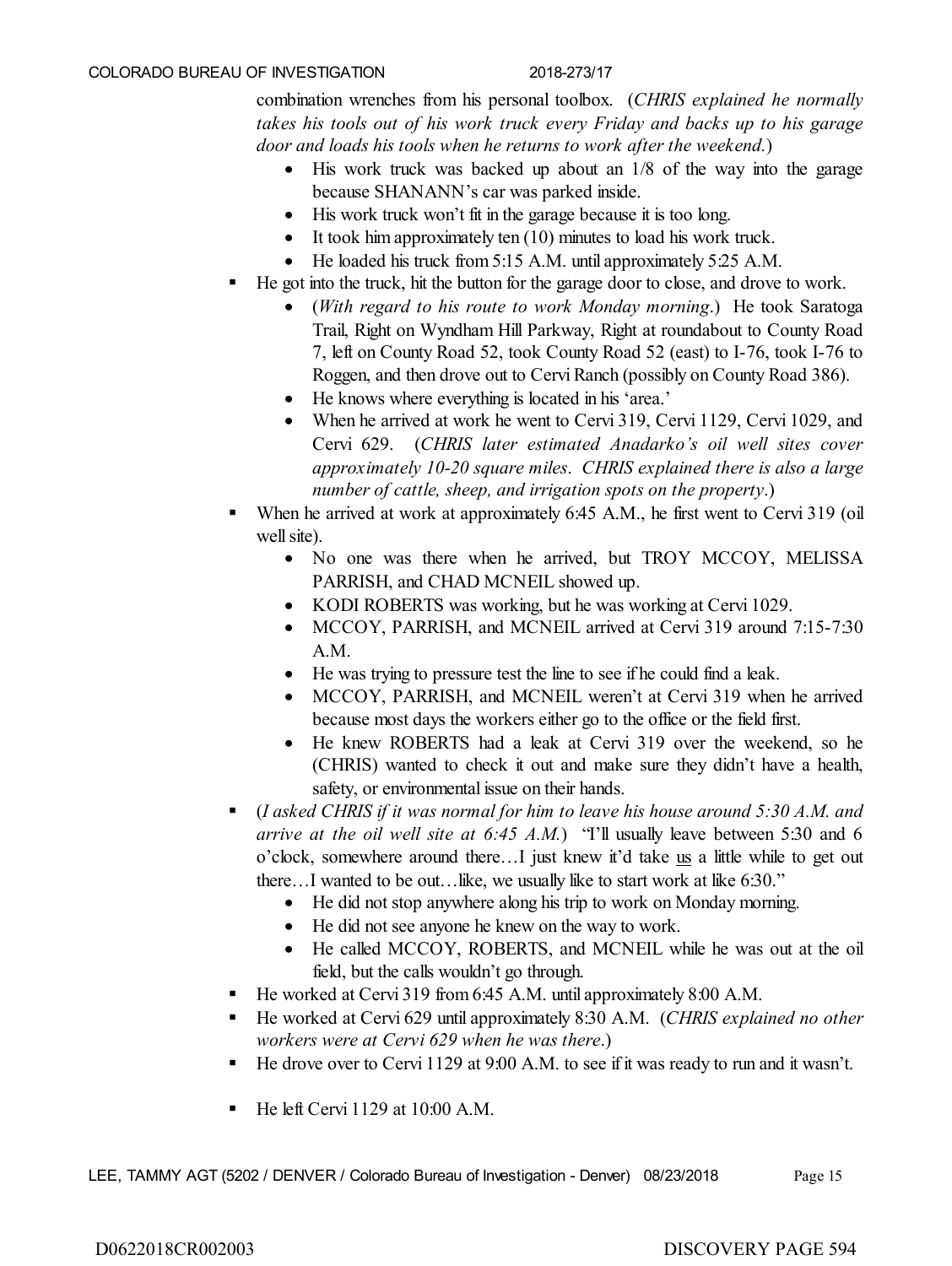- At 10:00 A.M., he drove to Cervi 1029 and stayed there until he left to come home at 1:00 P.M.
- o (*With regard to the policies pertaining to having civilians in his work truck*.) BELLA and CECE have played in his truck a few times.
	- SHANANN has been in his truck to see what he had in there, but she had never ridden in his truck.
	- They are only allowed to take other Anadarko employees and trainees in their work trucks.
- o (*With regard to if he made any phone calls while he was at work*.) He texted ROBERTS, MCCOY and MCNEIL and ended up calling and talking to EPPLE to let him know he was out at the Cervi Ranch.
	- He texted SHANANN and also tried to call SHANANN, but she didn't answer and his call went to her voicemail.
	- He called ATKINSON after he received the front door bell alert.
		- ATKINSON told him SHANANN hadn't answered anyone, she could see the shoes SHANANN wore home from the airport sitting inside the front door, and SHANANN's car was in the garage.
		- He wouldn't know if SHANANN had other pairs of shoes missing because she has an entire shoe closet.
	- He called EPPLE on his way home from work to let him know they couldn't find SHANANN or the kids.
	- (*With regard to if he called Primrose School*.) "Yea. I don't remember what time that was, but I asked if the kids were there."
		- (*I asked CHRIS if he had any other conversation with Primrose that morning*.) He told Primrose that they were more than likely going to put the house up for sale and he wasn't sure if they would be staying in the area.
		- He told Primrose he wanted the kids to stay on the waiting list.
		- Primrose charges on Mondays for the week and Monday was going to be the girls' first day back.
	- (*With regard to the route he took to get home*.) He drove I-76 west to County Road 52 (west) and took it home.
- (*With regard to CHRIS' financial situation*.) Last year, he and SHANANN spent approximately \$25,000.00 (over \$500.00 each week) for their daughters to attend Primrose School.
	- o SHANANN had surgery on a compressed disc in her neck last year.
	- o He and SHANANN had insurance, but the surgery was over \$100,000.00.
		- He pays over \$500.00/month for health insurance through Anadarko.
	- o SHANANN handled all of the finances, so he did not know how much they had left to pay on her medical bills.
	- o CECE had acid reflux and they had medical bills related to her endoscopies.
	- o They had numerous medical bills related to CECE's allergy testing, CECE's blocked tear duct, and both girls had tubes in their ears and their adenoids removed.
	- o Both of his girls had inhalers for child asthma, CECE took Singulair for her allergies, and BELLA and CECE took medication for acid reflux.
	- o They owe approximately \$8-10,000.00 in credit card debt.
	- o Their Lexus was paid for by Le-Vel (Thrive) through a car allowance.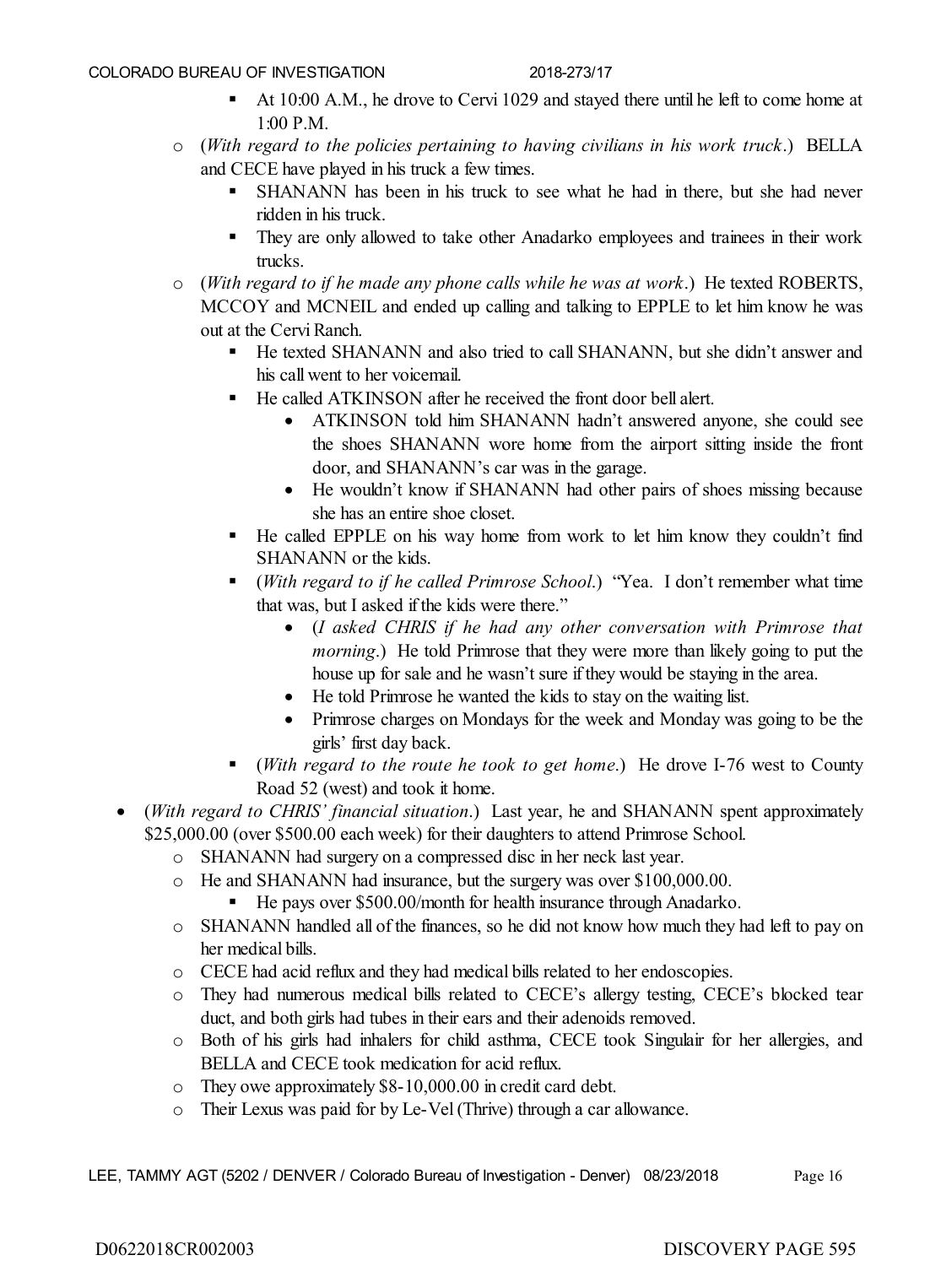- o He and SHANANN filed for bankruptcy two (2) years prior.
	- He does not recall how much was discharged during the bankruptcy.
- o He knew when the kids returned to school that they would be living paycheck to paycheck.
- o SHANANN recently took out \$10,000.00 from his 401k to catch up on their mortgage payments. (*CHRIS believed the loan against his 401k was taken out approximately five (5) months ago*.)
	- They were three (3) months behind on their mortgage payments.
	- They had received a letter from Chase Bank pertaining to their delinquent home loan.
	- He and SHANANN were stressed out about their financial situation.
	- He currently owes his mortgage payment for August (2018), which is due tomorrow (August 16, 2018).
	- $\blacksquare$  He currently has \$2,000.00 in his Chase checking account and approximately \$1,500.00 in their USAA checking account.
	- Almost all of their credit cards are maxed out.
		- SHANANN had only been paying the minimum payment on their credit cards.
- o (*With regard to life insurance*.) He has a policy on SHANANN and the girls through Anadarko.
	- BELLA and CECE had a \$20,000.00/each policy and SHANANN had a \$50,000.00 or \$100,000.00 policy.
	- He has his own policy and he believed SHANANN may have gotten another life insurance policy on her own.
	- SHANANN got their policies through his cousin's wife (NICOLE KENNEDY), so he does not know how much they were.
		- SHANANN and NICOLE had a falling out over a "money thing."
		- He believed NICOLE and SHANANN's old boss believed SHANANN had embezzled money from the business.
		- SHANANN's old boss owned a bunch of wheel shops.
		- He believed the accusation against SHANANN occurred around 2010, which was right before he (CHRIS) met SHANANN.
		- SHANANN and her old boss are still good friends and her old boss has been contacting people around the world about her disappearance.
		- He has not talked to KENNEDY for years.
- (*With regard to what he believed happened to SHANANN, BELLA, and CECE*.) "Like, the first day I thought she was with somebody."
	- o He thought SHANANN was decompressing at a friend's house.
	- o He now believes SHANANN is not safe, is possibly in trouble, or somebody has hurt her and the kids.

Next, I asked CHRIS if he could pass a question on the polygraph related to if he physically caused SHANANN's disappearance. CHRIS replied, "Yes." I asked CHRIS to tell me what the question meant to him and what he believed I was asking. CHRIS stated, "I feel like you're asking me, did I have anything to do with it myself or did I help somebody do it...and I had no part in any of that." I then asked CHRIS to tell me all the ways someone could physically make someone disappear. CHRIS replied, "I mean, like, if you're talkin' bout like what I've seen like on the movies or like, how like people, if you read about other people…I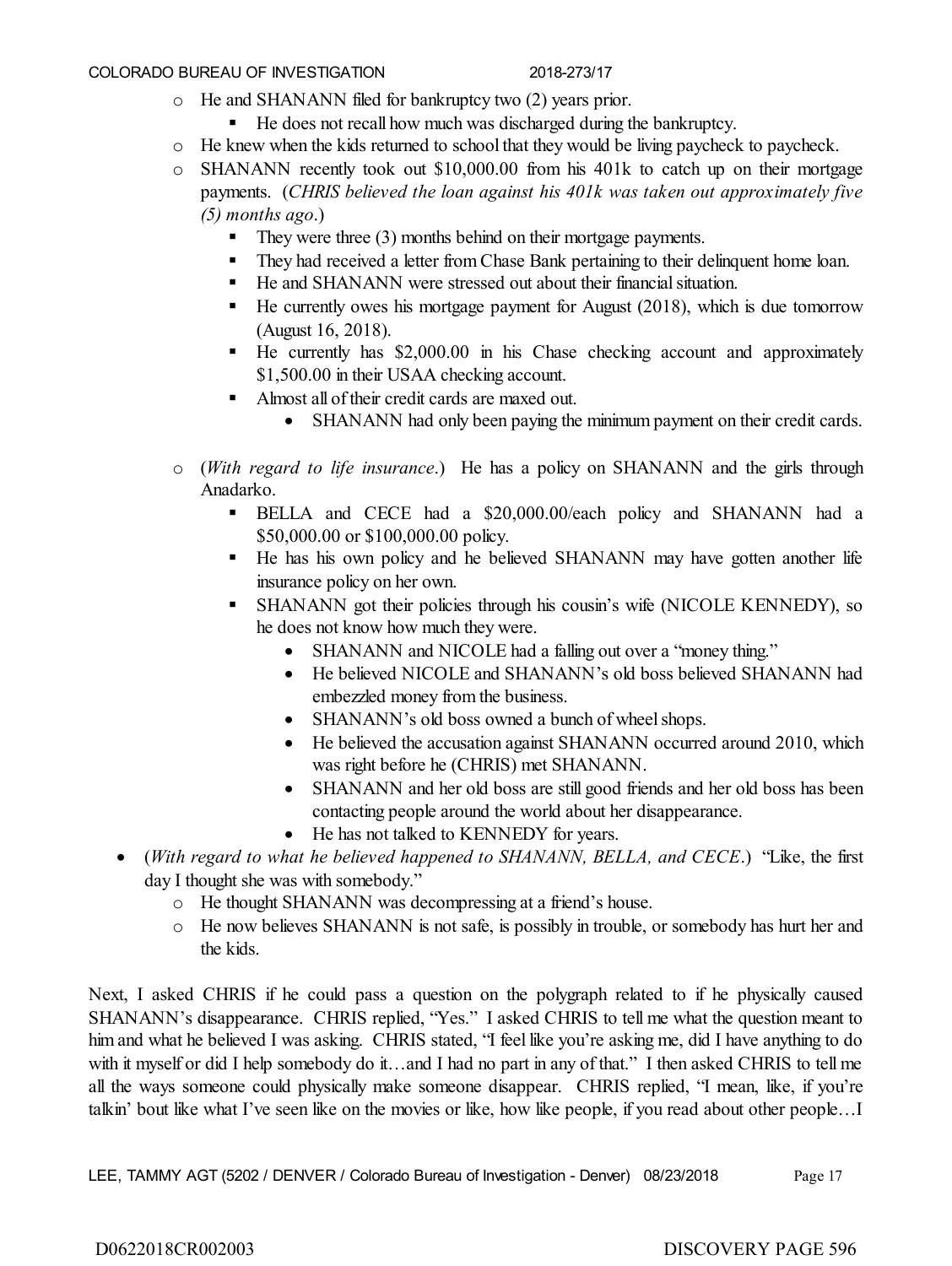mean, you hire somebody (like a hit man), I'm just being honest." I asked CHRIS to think about all of the possible scenarios in his head and he said he could hire someone or a person would use someone they knew to "do it." At that point, CHRIS giggled and told me it was a hard question to answer because he had nothing to do with the disappearance. CHRIS said he didn't like to think about it.

I explained to CHRIS that a person could physically cause another person's disappearance by murdering them. CHRIS agreed with my statement. I asked CHRIS to list all the physical ways a person could cause someone's disappearance through murder. CHRIS stated, "Stab someone, shoot someone, hit em' with a blunt object, um, what else is there, I mean, use a weapon of like a gun or a knife." CHRIS appeared to be thinking so I said, "You could smother someone." CHRIS repeated what I said and I immediately said, "You could strangle someone." CHRIS said, "You could hang some—…yea, you can –all that kind of things…I mean, it's hard to even think about that kind of stuff right now." I continued with telling CHRIS a person could drown, shock, or burn someone to death. I asked CHRIS if he could think of any other ways to murder someone and he said, "Lure them into a trap...I guess." I asked CHRIS to explain and he said you could have someone waiting around the corner and an accident could happen, such as getting hit by a car. I told CHRIS that a person could kidnap another person and he agreed and said someone could take a person somewhere and torture them and leave them without food or water. CHRIS then stated that a person could poison another person or beat them to death as a way to make them disappear. I asked CHRIS if he would have an issue with that question on the test and he said he could definitely pass that question.

I explained to CHRIS that I wanted him to make sure that I only wanted to know if he "physically" caused SHANANN's disappearance. I told CHRIS that sometimes people can feel guilty for causing someone to leave, such as telling a spouse you wanted to be separated. CHRIS said, "That's why I feel like a jackass right now." I reiterated to CHRIS that the test was only to ask if he physically caused her disappearance by murder, kidnapping, etc., not just caused her to leave because she was upset over their conversation Monday morning in bed. I explained to CHRIS that I was only going to ask him about SHANANN on the test. I told CHRIS that it wasn't hard to assume that SHANANN and the girls were most likely somewhere together. CHRIS asked, "That's gonna loop the kids with it though, right?" I explained to CHRIS the polygraph test I was going to administer was only going to ask him questions about SHANANN.

Next, I told CHRIS I was going to ask him on the polygraph test if he was lying about the last time he saw SHANANN. CHRIS replied, "No." I asked CHRIS to describe the last time he saw SHANANN and he said the last time he saw her she was in bed after he talked to her. CHRIS said SHANANN was lying in bed and had just told him she was going to take the girls to a friend's house and she would be back later. CHRIS said SHANANN was lying on her right side and she had mascara running down her face. CHRIS explained SHANANN didn't take her make-up off before she went to bed that morning. CHRIS said the last time he saw his children was on the baby monitor as it was cycling back and forth. I told CHRIS I had to talk about the worst case scenario and told him if he murdered SHANANN, that image he described would not have been the last time he saw her. CHRIS said, "I know…I agree with that." I told CHRIS if he murdered SHANANN in the house, she was obviously removed at some point, so her lying in the bed would not have been the last time he saw her. CHRIS said he agreed.

Lastly, I told CHRIS I wanted to ask him on the polygraph if he knows where SHANANN is now. CHRIS replied by saying, "I do not." I told CHRIS he was cooperating with the missing person investigation and the question centered around him actually knowing the location of SHANANN, but not telling the police. I told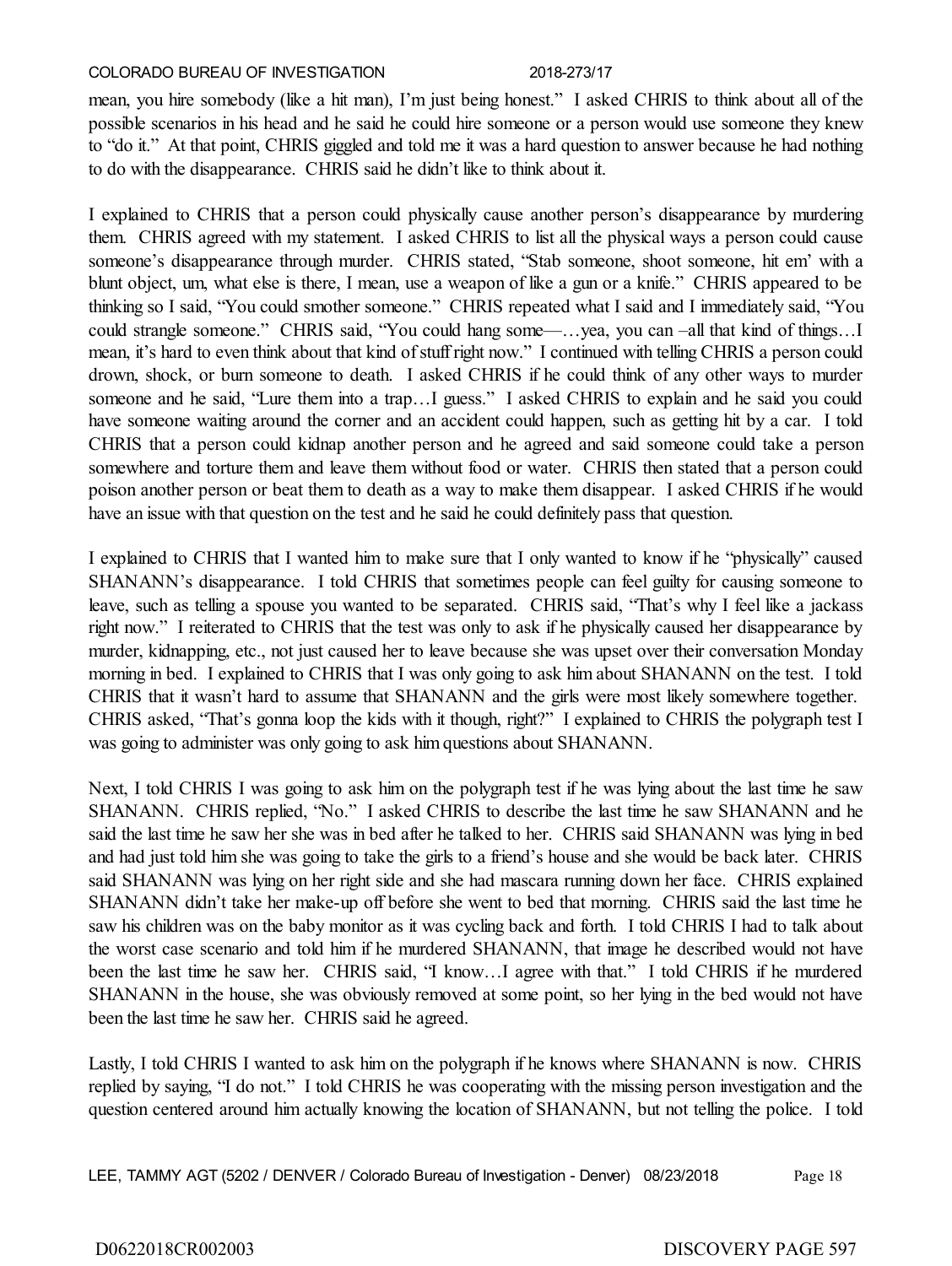CHRIS that SHANANN could have called him and told him her whereabouts or if he actually murdered her, he would know the location where he or someone else dumped SHANANN's body. I told CHRIS that if the last time he saw SHANANN she was in bed crying, he would be able to pass the question because we all knew SHANANN was no longer in bed.

I asked CHRIS what his answers would be to all three (3) of the posed questions and he responded, "I had nothing to do with what's going on right now…I did not physically harm her…I did—last time I saw her was in bed laying on her side with some mascara on her face after we had a conversation and I do not know where she is right now."

I asked CHRIS who he believed would have hurt SHANANN and the girls and he said he exhausted every option. CHRIS said he thought it was possibly a stranger who had SHANANN and the kids "and they're not safe right now...and that they've been physically hurt."

I asked CHRIS to tell me what he thought should happen to the person if indeed his wife and children were murdered. CHRIS said, "The worst possible thing." I asked CHRIS to explain and he said, "It's either gonna be like life in prison or the death penalty, isn't it…that's the only 2 things you really can do."

I asked CHRIS if he had any more information he hadn't shared with the detectives and he said no. CHRIS said he exhausted every option of reaching out to friends and family members who may have seen or heard from SHANANN.

During the entirety of the pre-test interview, CHRIS denied any involvement in his wife and daughter's disappearance as well as any infidelity.

# **POLYGRAPH**

# **QUESTIONS**:

A polygraph examination was administered using a recognized directed lie comparison technique, the Utah 3-Question Test. The examination utilized a Lafayette computerized instrument (#381938) model LX5000, which continuously monitors and records respiration, electrodermal activity and cardiovascular functioning. In addition, a motion sensor pad designed to record peripheral behavior activity and cooperation during the examination was utilized. The instrument passed internal self-calibration prior to the exam.

I conducted a known acquaintance test to assess CHRIS' suitability for testing and to establish baseline physiology. CHRIS was able to follow instructions and showed suitable responses.

The following relevant questions were defined and reviewed in detail and asked of CHRIS over three (3) chart repetitions:

1. **Did you physically cause SHANANN's disappearance?** Answer – No.

2. **Are you lying about the last time you saw SHANANN?**

Answer - No.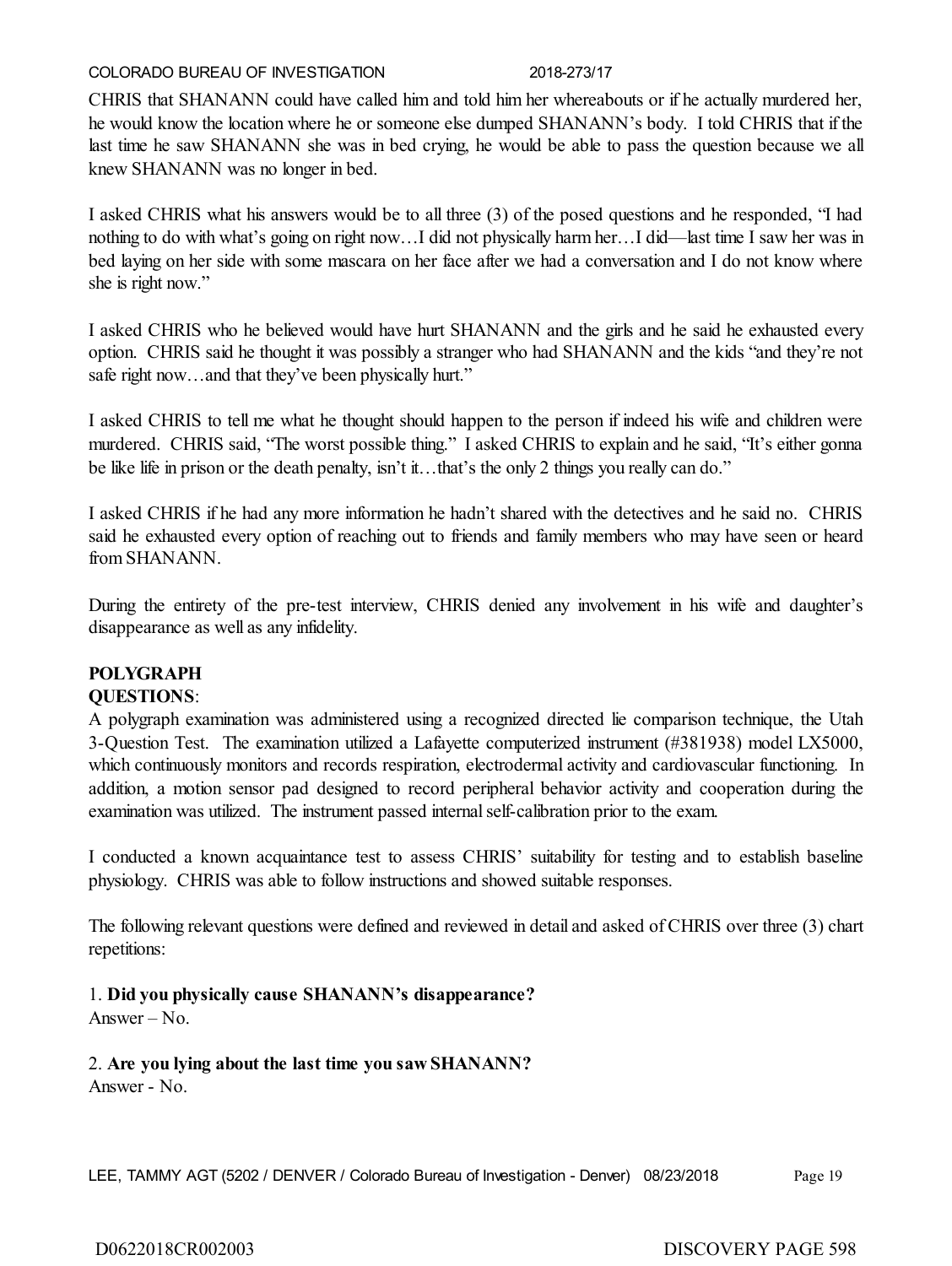3. **Do you know where SHANANN is now?** Answer - No.

I assessed CHRIS' psycho-physiological responses to the above relevant questions.

It is my professional opinion CHRIS was not being truthful during the testing.

Global analysis of the physiological data revealed it was of sufficient interpretable quality to complete a standardized numerical analysis of the test results.

Analysis of the polygraph tests using the Empirical Scoring System resulted in statistically significant numerical scores that support a conclusion of "*Deception Indicated*" (DI) when CHRIS was answering the above listed questions.

# **POST-TEST**

### **INTERVIEW:**

While I was out of the room scoring the polygraph charts, CHRIS remained in the interview room and watched videos on his cellphone of his girls giggling and playing. SA CODER and I returned to the room to speak with CHRIS about his deception. We also had a printed photograph of BELLA and CELESTE we placed on the table in front of CHRIS. I informed CHRIS it was clear he was not honest during the testing and he did not pass the polygraph test. CHRIS replied by saying, "Okay." I told CHRIS we now needed to talk about what actually happened. CHRIS stated, "I didn't…I didn't lie to you on that polygraph…I promise." SA CODER told CHRIS it was time and asked him to stop and take a deep breath.

I told CHRIS that I appreciated him coming to take the polygraph even though he knew he wasn't going to pass the test. I told CHRIS he stayed because he knew he needed to get everything off of his chest. I asked CHRIS if he could start again and tell us everything that happened. CHRIS said everything he said was true. I told CHRIS the most important thing was to find out what happened to SHANANN, BELLA, and CELESTE. CHRIS said, "Okay." I told CHRIS that holding the lie inside of him would do nothing for him and he responded, "I know this…like, I'm not, like, trying to, like, cover things up." CHRIS said he wants his wife and children to come back home. I told CHRIS he knew his wife and children were not coming back home. CHRIS continued to say he "hoped" his wife and children would come back home "and I don't know they're not coming back home." SA CODER explained to CHRIS that we were confused and we had received a lot of leads over the past day. CHRIS continued to say he didn't know where his wife and children were located. CHRIS said, "If I could have my babies back home right now, I would…I want them back…I want everybody back…that is the God's honest truth."

SA CODER told CHRIS he couldn't understand why there were 2 CHRIS'. CHRIS then said, "I cheated on her...I'm not proud of it...she accused me of it...I denied it...and I feel horrible for it...like, she was pregnant...I didn't hurt her...I cheated on her...I hurt her emotionally." CHRIS admitted he also did not attend the Rockies game. CHRIS said he went to dinner with "her" the night of the Rockies game. CHRIS said the five (5) weeks he spent alone, he spent it with "her." CHRIS explained he fell out of love with SHANANN because he fell in love with "her." SA CODER asked CHRIS what "her" name was and CHRIS said he didn't want to get her involved in what was going on and didn't want to ruin her life. CHRIS said "she" was a wonderful person who knew he was married and that he was having "issues" in his marriage. CHRIS said he told "her" he was going to get separated from SHANANN, but he didn't know what that was going to look like.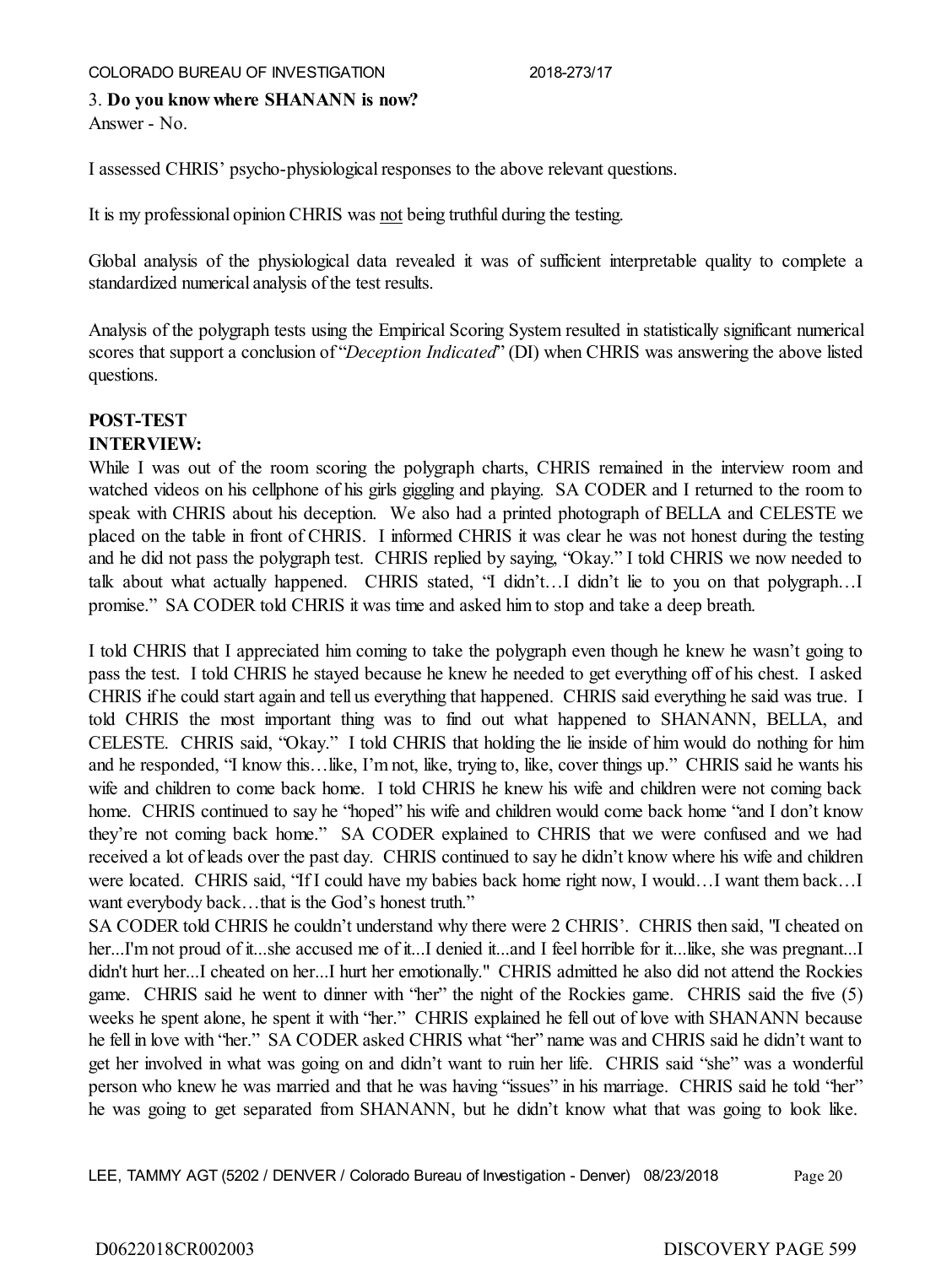CHRIS said "she" took his breath away and he never thought in a million years something like that could happen. CHRIS said he never felt the same way about anyone in his lifetime as he did about "her." SA CODER told CHRIS that he didn't think his girlfriend hurt anyone and asked CHRIS if they could leave "her" out of it and get back to talking about his wife and daughters. CHRIS agreed. SA CODER asked CHRIS where his wife and children were located and he said he didn't know. CHRIS said the affair was the only thing he was holding back. SA CODER reminded CHRIS that he was not questioned about infidelity on the polygraph. SA CODER then informed CHRIS we already knew all about his girlfriend, "NIKKI" (later identified as NICHOL "NIKKI" KESSINGER (Age 30; 07/03/1988)).

SA CODER told CHRIS we were very concerned about his wife and daughters and CHRIS said he was also concerned. SA CODER told CHRIS that it shouldn't have been the happiest time in their marriage. SA CODER said he believed SHANANN may have been a controlling person who didn't listen to him and could do whatever she wanted. SA CODER said he wanted to give CHRIS an opportunity to help us find SHANANN and the kids. CHRIS said he would do whatever he could to help us (police) find his wife and children. CHRIS said he didn't know where his wife and kids were located. SA CODER reminded him that his father flew across the country and was waiting in the lobby. SA CODER told CHRIS he was lying to his father and everyone he talked to. SA CODER pleaded with CHRIS to help us find his babies. CHRIS said he wanted to find them.

SA CODER asked CHRIS if we could go back and talk about "that night." CHRIS agreed and SA CODER told CHRIS the police had his 'Alexa' (which he explained was trained to record distress) and the police also had the contents of his, KESSINGER's, and SHANANN's text messages. SA CODER asked CHRIS to tell us again about that evening. CHRIS reiterated he woke up at 4:00 A.M. and woke up SHANANN at 4:15 A.M. to talk about the house and separation. SA CODER asked CHRIS if they talked about KESSINGER and CHRIS said SHANANN accused him of having someone else. CHRIS said he denied having an affair. CHRIS said SHANANN asked him why he had a \$68.00 at dinner the other night and asked him if there were two (2) of them at dinner. CHRIS admitted the charge came from his dinner with KESSINGER. CHRIS said he couldn't bring himself to admit the affair because he and SHANANN were already crying very hard. CHRIS said he told SHANANN he just wanted to separate.

SA CODER asked CHRIS about selling the house and CHRIS said SHANANN initiated the selling of their home the week prior because both of them knew they couldn't afford to live on their own. CHRIS said SHANANN contacted their realtor named "ANN" (unknown last name). On Monday (August 13, 2018), he (CHRIS) sent ANN a text message asking what she could do.

SA CODER then asked CHRIS to tell him about the pregnancy. CHRIS said SHANANN was about 80/20 when they talked about the pros and cons of having a third child. CHRIS said after SHANANN got pregnant, she told everyone it was his idea. CHRIS said he wanted to have a son. CHRIS said SHANANN told her friends after she was pregnant she was 70/30 against the pregnancy. CHRIS said he was confused why SHANANN would say such a thing. SA CODER asked CHRIS if he understood that some of what he was saying didn't make sense. CHRIS said, "I know." SA CODER said he didn't understand how a woman and two (2) kids could vanish off the face of the earth. CHRIS said, "I promise you…I have nothing on my hands that's –I did nothing to those kids or her...to make them vanish."

CHRIS told us it was on video that he left and was in his truck. CHRIS said, "I didn't, like, load anything into my truck besides my tools, my container, my book bag, my water jug, my lunchbox." SA CODER asked CHRIS what happened next and CHRIS said he drove out of the driveway. SA CODER asked CHRIS what happened with his wife and kids before he drove out of the driveway. CHRIS said, "I didn't do anything with them…they were still in the house." SA CODER asked CHRIS where his wife and kids went and CHRIS said he didn't know. SA CODER told CHRIS that his wife wasn't the type of person to vanish and CHRIS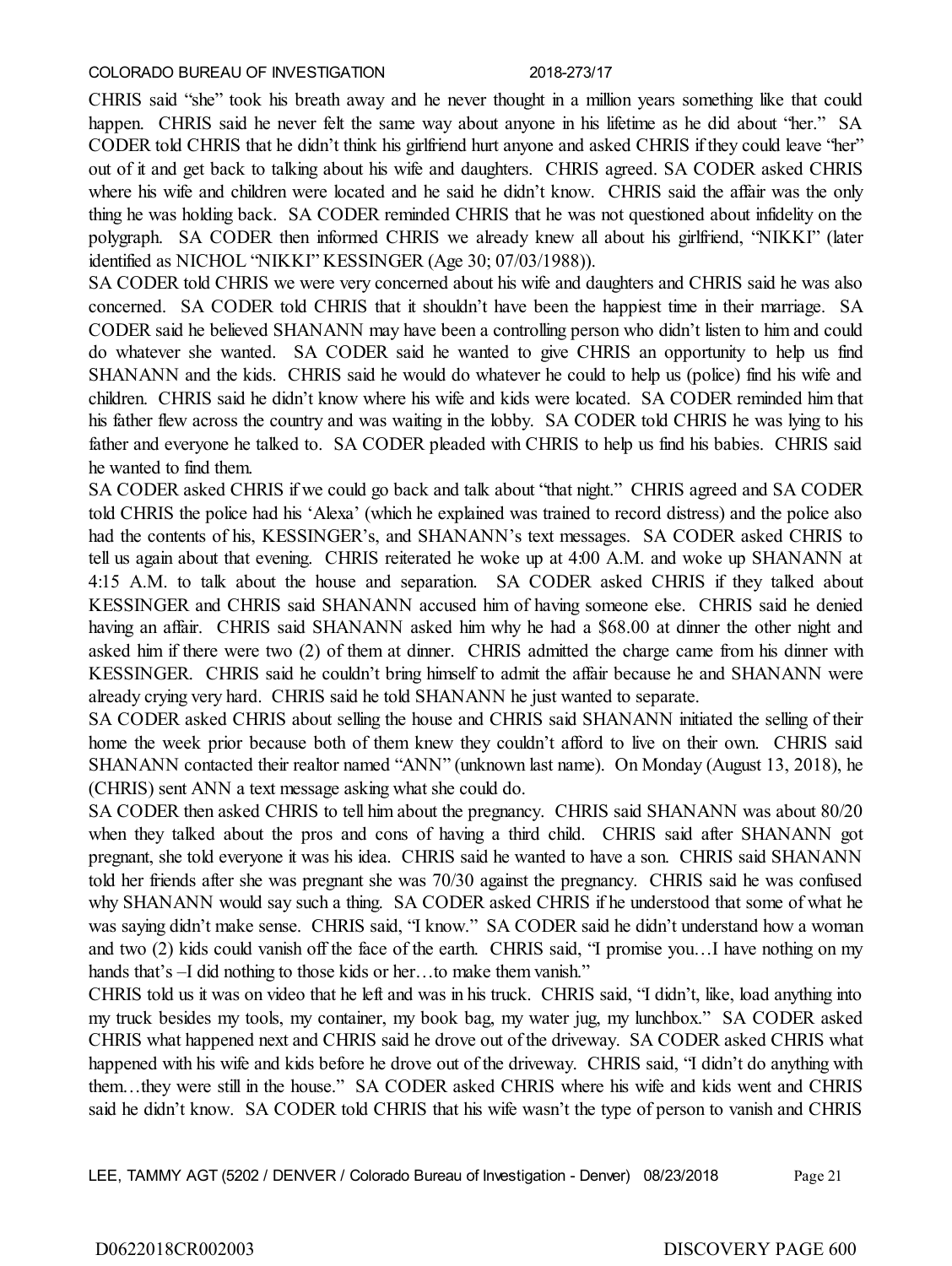agreed. SA CODER told CHRIS that his wife had plans that day and during the week and did not leave because she wanted to. CHRIS said, "Kay." CHRIS said he didn't do anything to SHANANN or the girls. I asked CHRIS if it was an accident and he replied, "I didn't do anything." I again asked CHRIS if it was an accident and he said there was not an accident and if there was, he wasn't in the house when it occurred. CHRIS said he did not cause an accident and didn't do anything to his wife and kids. SA CODER asked CHRIS if it was a misunderstanding and CHRIS said the only misunderstanding was that he didn't tell SHANANN about the affair. CHRIS said he couldn't bring himself to tell SHANANN about the affair.

SA CODER asked CHRIS how the separation was going to work and CHRIS said he planned on getting his own place. CHRIS said he anticipated having 50/50 split with the kids. CHRIS said he planned to "take it slow" with KESSINGER to see if anything developed. I told CHRIS I found it hard to believe he and SHANANN had an emotional conversation with SHANANN where they were both crying and he had yet to shed one tear in the 2 days we interviewed him. CHRIS said he loved his girls and it didn't mean anything that he hadn't shed any tears. (*At that point, CHRIS appeared to force a sniffle*.) CHRIS said him not crying didn't mean he didn't love his kids or his wife. I told CHRIS it didn't make any sense, and he said, "I'm hoping they're still around some—I'm hoping they're still somewhere...alive." I told CHRIS he no longer had his girls to take care of and the loss of them should cause him pain. CHRIS said he did feel pain. I told CHRIS I wanted to see the guy who felt bad about what he did and wanted to get it off his chest so the police could find his little girls so his girls were not out in the middle of field somewhere. CHRIS said, "I love those girls to death." CHRIS said he was showing us the CHRIS who cared about his girls and wife. CHRIS said his lack of tears didn't mean he lacked love for them. I told CHRIS it was weird and didn't make sense. CHRIS said he understood and could see my point.

I told CHRIS that I understood how some people could be pushed to do something they regret. CHRIS said, "I know." SA CODER told CHRIS that we could keep talking to him once we found his girls. SA CODER told CHRIS we would continue to talk to him no matter what he told us. I asked CHRIS if SHANANN did something to the girls and he said, "No—I don't know...I have no clue." I asked CHRIS, "Did SHANANN do something to them and then did you feel like you had to do something to SHANANN?" CHRIS sighed and said, "No...no, they were at the house when I left...they were there." I told CHRIS that the only way SHANANN and the girls could have left was in his truck. CHRIS said, "There's no way cause, like, I didn't just throw them in, in my truck." I reminded CHRIS his truck had GPS installed. I asked CHRIS if he knew the GPS would ping every ten (10) seconds and he said yes. I told CHRIS we were going to find out exactly where he went. CHRIS said, "Uh huh…I know." SA CODER asked CHRIS if we weren't asking him the right questions and CHRIS said, "You're asking all the questions." SA CODER asked CHRIS what we were doing wrong and he said we weren't doing anything wrong. SA CODER asked CHRIS if SHANANN did something and he said, "I don't think she did anything to these kids…we both loved them with all our hearts…there's no way." I told CHRIS it could have been an accident because I knew something happened inside his house. I asked CHRIS if something happened to his baby girls and then he felt like he needed to take something into his own hands and deal with it. SA CODER asked if he had to clean something up for SHANANN. I told CHRIS I knew he loved his girls with all of his heart, but sometimes people make mistakes. SA CODER asked CHRIS what he was thinking about and he replied, "She couldn't have." I asked CHRIS which one of his girls had breathing problems. CHRIS explained both of his girls had inhalers, but CECE had the endoscopy and surgeries. I asked CHRIS if he thought CECE had trouble breathing and SHANANN freaked out and decided she didn't want to live without her baby girl. CHRIS said he didn't

think so. Next, I talked to CHRIS about a cold case homicide from Aurora where a male beat a family to death with a ball-peen hammer. I told CHRIS that the only survivor of the attack was a 3-year old girl. I told CHRIS the girl grew up with no family and she admitted she wished she had died with her family. I told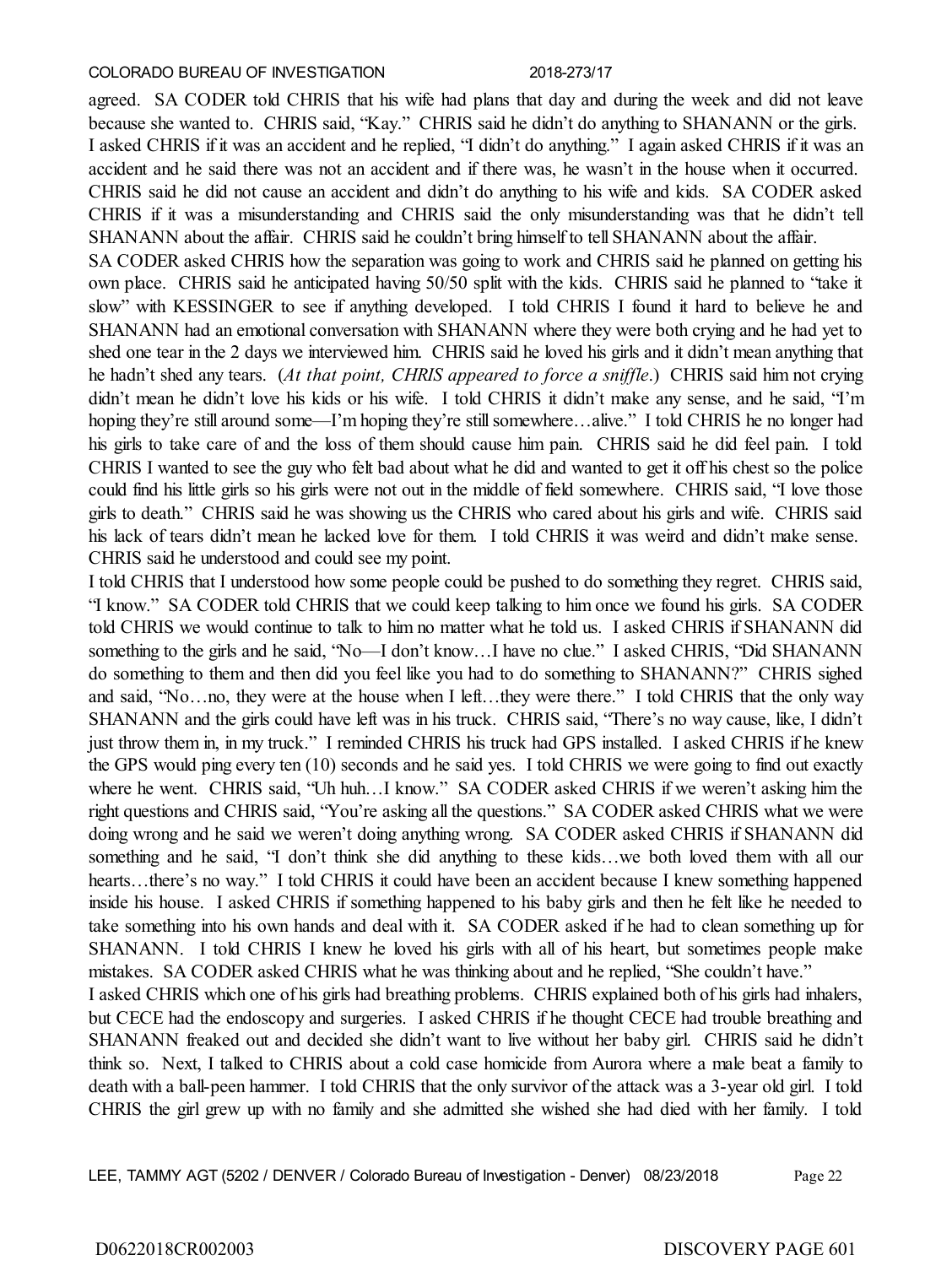CHRIS I have seen parents panic and decide their children can't live without each other. I told CHRIS I have also worked on a case where a mother smothered her two (2) children because she didn't want her husband to take her children away from her. I told CHRIS that the mother felt like she was doing right by her children and was saving them future pain. CHRIS looked at me and asked, "Why? How's she saving them pain?" I told CHRIS the mom didn't want them to have to live a life without her.

SA CODER told CHRIS it was a weight that was going to be on him forever unless we could resolve it. I told CHRIS we were giving him a lifeline and he needed to reach out and take it. SA CODER then pointed to the photograph of BELLA and CELESTE and asked CHRIS if the girls looked like the photograph. CHRIS pointed to CELESTE and explained she wore the same dress on August 8<sup>th</sup> or 9<sup>th</sup> because he recalled having to unbutton two buttons on the back of the dress in order to get her pajamas on that evening. SA CODER asked CHRIS if he made sure the girls were warm when they left the house and CHRIS seemed confused and said his girls were always warm and their beds were always warm. SA CODER asked CHRIS if they were taking care of the girls at the very end and he said the girls were always taken care of and never missed a meal. I told CHRIS he took the girls out of the house with their blankets and animals because he cared. CHRIS said, "I mean, I'm always caring for these kids…there's nothing in this wor—they're my life."

I told CHRIS I believed either he or SHANANN made a mistake. I told CHRIS I was getting concerned that maybe he did something to all 3 of them. CHRIS said, "I did not do anything to these kids." I asked CHRIS what SHANANN did to the girls and he immediately asked if he could talk to his dad. SA CODER asked CHRIS if he would please tell his dad what happened. CHRIS said he had been in there for 5-6 hours and asked if he could just talk to his dad. SA CODER recommended CHRIS' dad come into the interview room instead since there was a lot of activity in the lobby area of the police department. SA CODER asked CHRIS what he would tell his dad and CHRIS said he would tell his dad he loved him and wanted him to be by his side. SA CODER told CHRIS that it seemed he wanted to get everything off his chest and asked him if he could explain further what happened between SHANANN and the girls. CHRIS said he talked to SHANANN about the separation, the house, and SHANANN asked about the affair. CHRIS said SHANANN had mascara running down her face and it was very emotional. SA CODER asked CHRIS if he promised to talk to his dad and tell him everything and CHRIS agreed. SA CODER asked CHRIS if it would be easier for him to tell his dad and his dad could tell us. CHRIS said, "I don't know." SA CODER said he believed CHRIS was the type of guy who needed to take responsibility. SA CODER said he was worried his dad would distract him and CHRIS asked if SA CODER meant it would distract him from talking to us. CHRIS said he just needed to talk to his dad.

At that point, SA CODER and I met with CHRIS' father, RONNIE WATTS, in the lobby. RONNIE was wearing a polo shirt that had "Papa Ronnie" embroidered on the chest. We explained to RONNIE that CHRIS wanted to talk to him about what happened. We also informed RONNIE that everything that was said in the interview would be audio and video recorded. RONNIE said it was fine and told us he understood. RONNIE was escorted to the interview room and we told RONNIE and CHRIS they could have as much time as they needed. CHRIS pointed to the digital recorder on the table and asked if we were going to leave it in the room and we said yes. The door was shut for privacy, but still had the key in the lock.

RONNIE asked CHRIS if he was going to tell him what was going on. CHRIS told RONNIE he failed the polygraph. CHRIS said, "They're not gonna let me go." RONNIE asked if there was a reason why the police wouldn't let him go. CHRIS said the police knew he had an affair. RONNIE asked CHRIS if he was going to tell him what happened. CHRIS said when he and SHANANN had a conversation that morning, it was emotional as they spoke about the separation. CHRIS said he went downstairs and then told his dad, "I don't want to protect her...I don't want to protect her, but I don't know what else to say." RONNIE asked him what happened and CHRIS replied, "She hurt them." CHRIS said, "And then I freaked out and hurt her."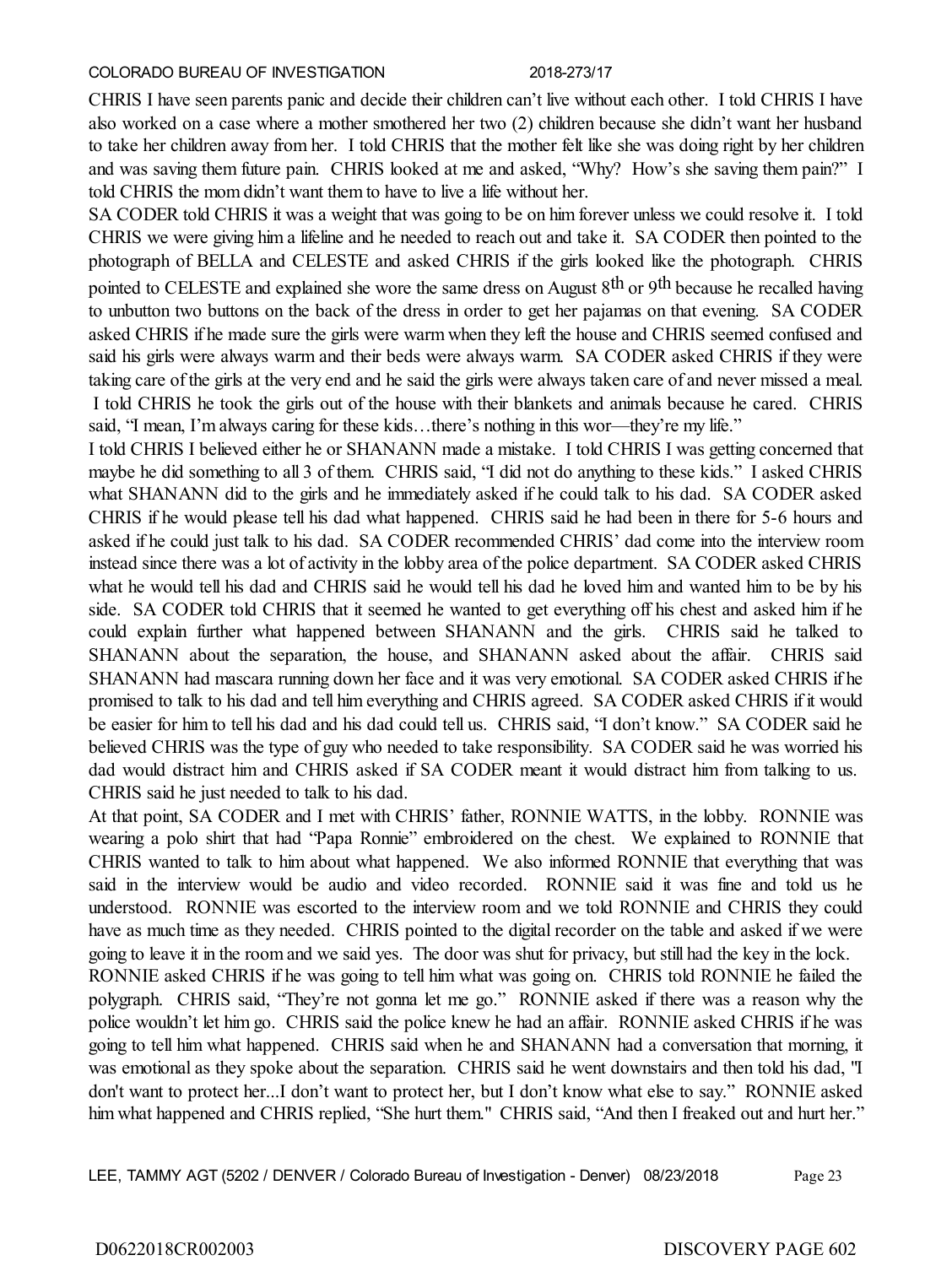RONNIE asked CHRIS if SHANANN and the girls left after that and CHRIS didn't answer. RONNIE asked if SHANANN started hurting the kids and CHRIS said, "She—they were--." RONNIE told him to talk to him and tell him what happened. CHRIS whispered, "She...she smothered them...they were smothered." RONNIE immediately asked, "They what?" CHRIS answered, "She strangled them." RONNIE asked, "She smothered them? Or chokin' em?" CHRIS replied by saying, "Like, I didn't – I didn't hear anything. When I was downstairs, I came back up and they were gone. I don't know, like, me tal- talta- talkin' to her about that…tal- talkin' to her about the separation and everything…about, like… I don't know, like, what else to say. Like, 'cause I freaked out and I did the same thing to fuckin' her. Those were my kids."

RONNIE asked CHRIS if SHANANN freaked out over the separation as he was leaving for work. CHRIS said SHANANN laid back down when he went downstairs, but he heard a "little commotion" upstairs and didn't think much about it. CHRIS said he went back upstairs and saw SHANANN on top of CECE. RONNIE asked CHRIS if SHANANN was choking CECE and if SHANANN killed CECE. CHRIS said, "They—they were blue." RONNIE asked, "Both of them?" and CHRIS said yes. RONNIE asked if SHANANN choked both of them to death and he said, "I freaked out and did the same thing to fucking her."

RONNIE said, "Oh my God." CHRIS said he didn't call the police about what happened. RONNIE asked, "So then what'd you do…haul the bodies off or somethin'?" CHRIS said he didn't know what else to do and freaked out. RONNIE reiterated that SHANANN choked both BELLA and CECE to death and he (CHRIS) "lost it" and choked SHANANN. RONNIE clarified with CHRIS if he choked SHANANN and CHRIS said, "Mm hm...that's just…it's rage." CHRIS told his dad he was sorry and RONNIE told him he knew he was sorry. CHRIS said he knew SHANANN knew in her heart about his affair, but she was waiting for him to admit it. CHRIS said she believed SHANANN just "lost it" because she knew he was cheating and he denied it. RONNIE asked CHRIS if that was the point SHANANN "went off" and CHRIS said it was when SHANANN started crying.

CHRIS asked his dad what was going to happen. RONNIE asked if SHANANN was upset over the separation or the affair. CHRIS said he believed SHANANN thought he was having an affair. CHRIS said he kept denying the affair to SHANANN. CHRIS said he had talked to SHANANN prior about separating, but SHANANN hoped they could go to counseling. CHRIS said he didn't want to go to counseling. CHRIS told his dad it would be the last time he would see the light of day. RONNIE questioned why SHANANN would have to hurt "them babies." RONNIE continued to apologize to CHRIS and told him he would love him no matter what. RONNIE asked CHRIS if SA CODER knew about what happened and CHRIS said he wanted to tell him (RONNIE) first. RONNIE said, "Well, we need to find a good lawyer and see what and the hell they can do."

At that point, SA CODER and I re-entered the interview room and RONNIE said, "Come on in." I asked CHRIS if he was doing okay and RONNIE said, "No, he's not." I sat down next to CHRIS and asked CHRIS to help us work through everything with him. I asked CHRIS to tell us what he told his dad. CHRIS said after he and SHANANN had their conversation Monday morning, SHANANN accused him of the affair and he denied it. CHRIS said SHANANN knew in her heart that he was having an affair. CHRIS said SHANANN also knew about the dinner from Saturday night and that it was too expensive for just him. CHRIS said he went downstairs, started packing up some things, and heard "a couple things upstairs." CHRIS said he didn't think anything about the noise. CHRIS said he continued packing and went upstairs to talk to SHANANN before he left for work. CHRIS said he saw in the baby monitor that BELLA's covers were pulled off and she was just lying in bed. CHRIS said he figured BELLA was just hot. CHRIS said the baby monitor cycled over to CECE's bedroom "and she (SHANANN) was in there with her...on top of her." CHRIS said he "freaked out" and ran into CECE's bedroom and 'got on top' of SHANANN. CHRIS said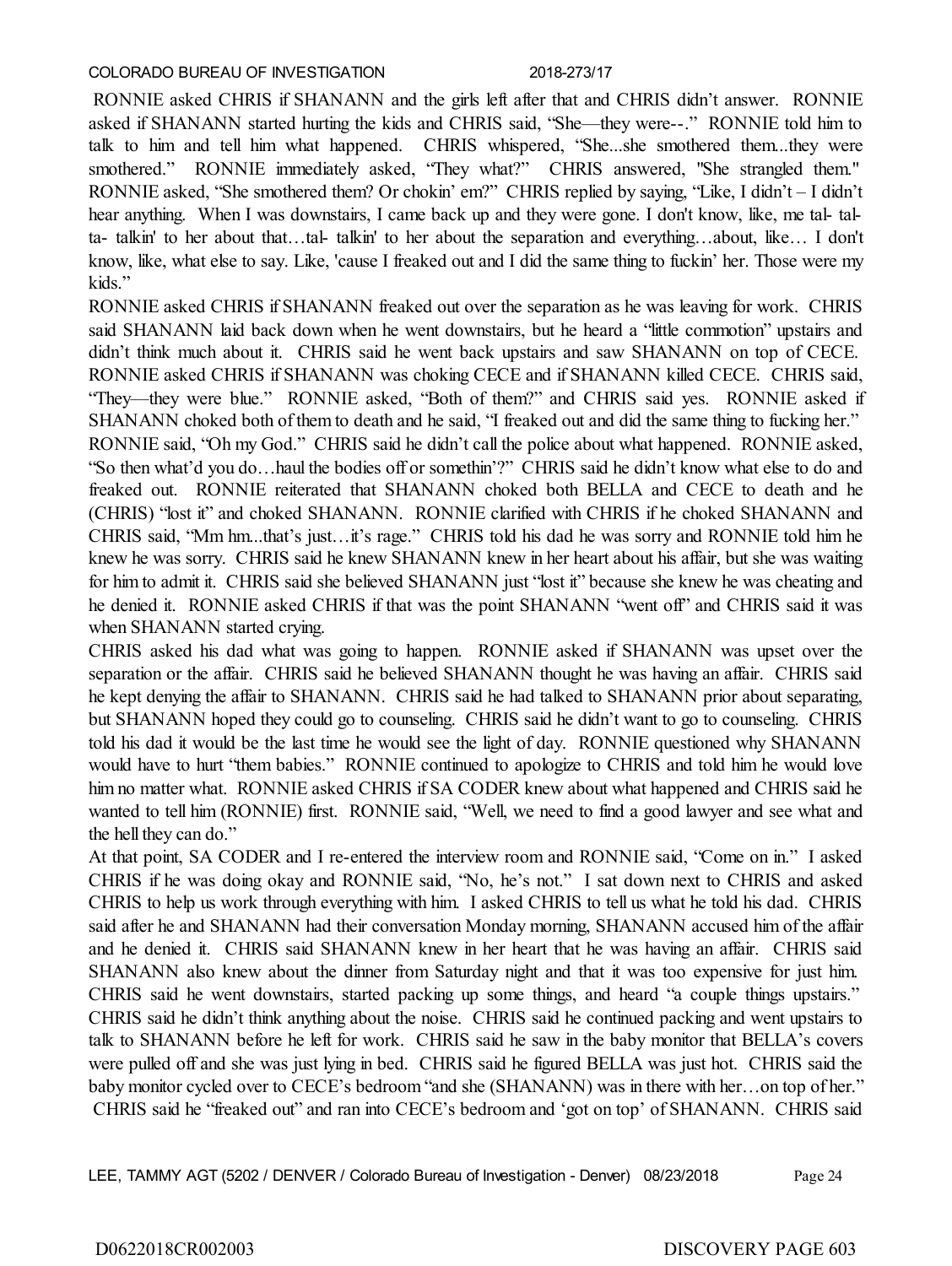CECE was blue and "those were my babies…those were my kids." I asked CHRIS what happened and he said, "I did the same thing to her (SHANANN)." CHRIS said he was in CECE's room when he did the same thing to SHANANN. CHRIS then described that he put SHANANN back in their bed. CHRIS said he didn't know what to do and was shaking. CHRIS said, "Both my kids were blue and they were gone." CHRIS said, "And then in just like, blind--I'm not that person, like, she hurt my kids...fuck, I had to do the same thing to her." I asked CHRIS what happened after SHANANN was in her bed and he said he pulled the sheets back over SHANANN and covered her up "cause I couldn't see...I couldn't look at her...I felt horrible for what I did...then I look at my kids and see what she did."

I asked CHRIS where SHANANN and the girls were located now and told him we needed to find his babies. SA CODER told CHRIS we could help him get his girls out of the cold. CHRIS said, "They're-they're gone…there's no bringing them back." I asked CHRIS where they were and they were located at the first location he went to at work that day, which was Cervi 319. I asked CHRIS where they were located at Cervi 319 and he said, "Right there, off the site." I asked CHRIS how he picked the location and he said it was the first site he was supposed to go to that morning. I asked CHRIS where we would find the girls at that site and he said, "I didn't know what to do…I didn't know what to fucking do...like, none of, none of this made sense...why would she hurt my fucking girls?" I asked CHRIS if his girls were in something or under the ground. CHRIS didn't answer, so I asked him if he would take us out there. CHRIS said there was no way he wanted to go out there. CHRIS said he would go if we wanted him to, but he didn't want to go. SA CODER asked CHRIS if he could point to where the girls were located and then we could get them out of the cold. CHRIS said he was sorry and started to cry. CHRIS asked us not to think anything less of him. SA CODER asked CHRIS if all three (3) girls were out at Cervi 319 and he said yes.

I asked CHRIS what SHANANN was doing to CECE and he said she was on top of her with her hands around CECE's neck. SA CODER asked CHRIS if he actually saw it and CHRIS confirmed he saw it on the baby monitor. CHRIS said that is when he ran into CECE's bedroom and threw SHANANN off of CECE.

CHRIS said he saw that CECE was already blue and not moving. CHRIS said he went into a blind rage and did the same thing to SHANANN. I asked CHRIS if he ever went into BELLA's bedroom and he said after he put SHANANN back into their bed he saw BELLA on the baby monitor and "just knew" by the way she was "sprawled out." I asked CHRIS if that was when he packed up the girl's special stuff (blankets and stuffed animals) and CHRIS nodded 'yes.' I asked CHRIS how he got the girls out to Cervi 319 and he explained he took them in his work truck. CHRIS said he put SHANANN and the girls right behind his driver's seat. I asked CHRIS what he was thinking and he said he was thinking that his babies were gone and that he put his hands around his wife's neck and "did that same thing." I asked CHRIS if SHANANN fought back and he said "not much" because he had a lot of rage. I asked him how he knew SHANANN was dead and he said he knew because she wasn't moving.

At that point, RONNIE asked us to look at SHANANN's Facebook page. RONNIE explained 2 days ago, SHANANN posted a photograph of a 5-foot-tall baby doll that was lying on the couch. RONNIE said the doll was completely covered with a sheet. RONNIE said, "I'm thinkin' this might have been planned…I don't know." RONNIE said the caption read, "What do you say to this?" RONNIE said the sheet covered the doll's head and the only thing sticking out was the doll's feet. RONNIE said SHANANN commented that BELLA had put the sheet on the doll. RONNIE said a kid wouldn't do such a thing. SA CODER asked CHRIS if he recalled the incident and CHRIS said SHANANN made fun of it and thought it was funny. I asked CHRIS if BELLA did it and he said he didn't know because he couldn't recall. RONNIE said he was around BELLA and BELLA would only cover her baby dolls up to their stomach. RONNIE said he never saw BELLA cover a doll's head like it was a body.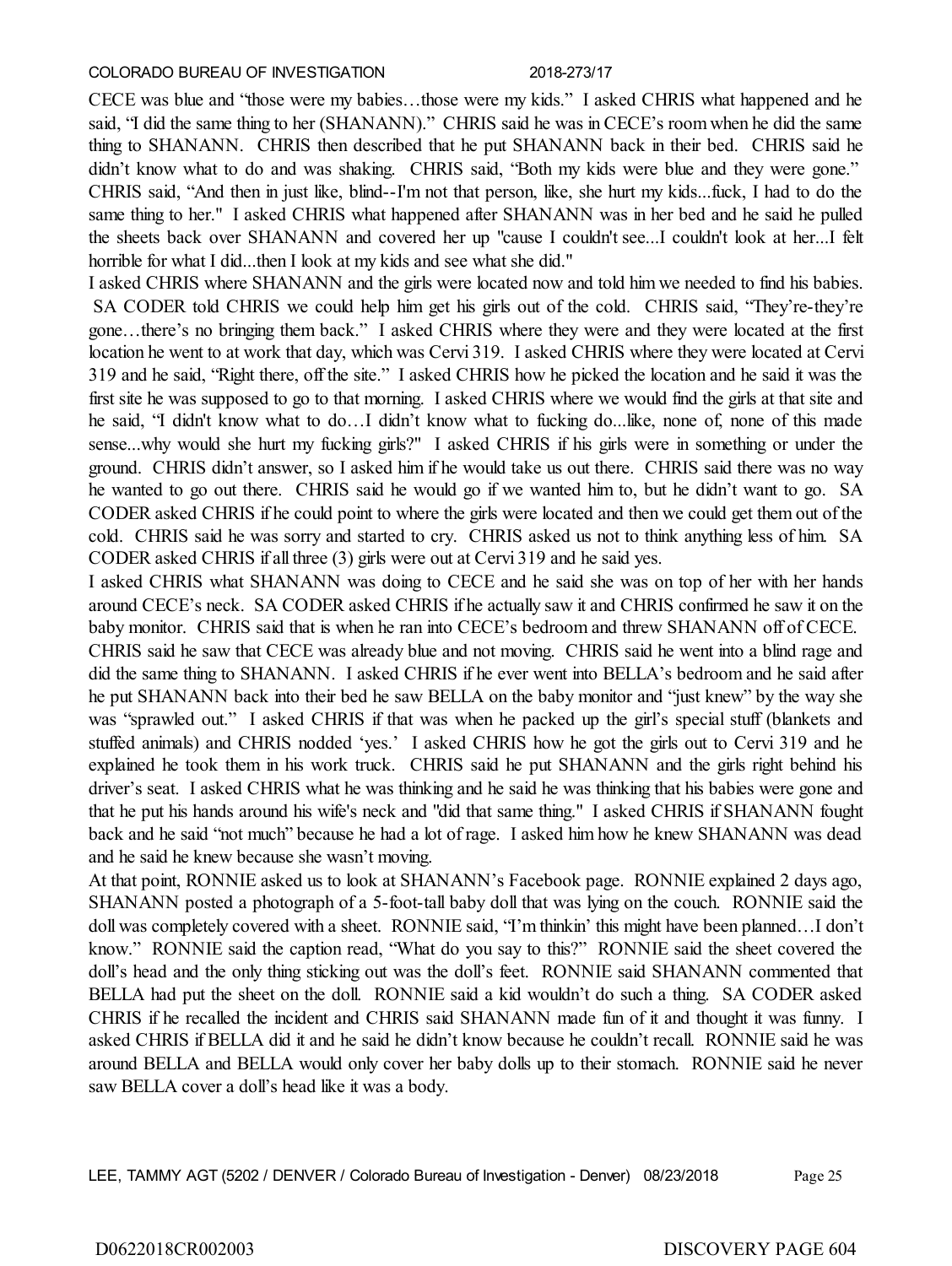CHRIS then looked at SA CODER and I and said he was sorry for lying to us. SA CODER told CHRIS he was a good man and CHRIS immediately responded, "I'm not a good man." SA CODER told CHRIS he stayed to talk even though he knew it was going to be difficult. CHRIS said, "I stayed here for 6 hours and 11 minutes so far" (*CHRIS was reading the counter on the digital audio recorder*). RONNIE said he could understand how rage could come out by seeing your kids dead. CHRIS told his dad he didn't understand what it felt like to see his daughters blue in the face. I told CHRIS his dad was going to love him no matter what. CHRIS looked at his dad and asked how he could still love someone who killed their wife. CHRIS said, "Nothing will ever be the same again."

SA CODER asked CHRIS if SHANANN was on top of CECE when he got into the room. CHRIS said yes. RONNIE asked CHRIS if SHANANN's hands were around CECE's throat and CHRIS said he didn't know what to do. SA CODER asked CHRIS if he was trying to save CECE and he said, "She was already blue in the face, she wasn't moving, her head just laying over limp like that." I told CHRIS it was very important to know where he put the girls at the oil well site and he said, "I didn't know what else to do…I didn't—I didn't know what else to do…I was so scared…it's like, my wife just did this and I just did that…what do I do…anything that I would do from there was just gonna be, just a fuckin', just insensitive and just a horrible thing." SA CODER told CHRIS he was in a tough spot. I asked CHRIS if he would show us where they were located and he asked, "What's gonna happen?" SA CODER told CHRIS we were going to help his girls get out of 'there.' SA CODER asked CHRIS if he preferred one of his co-workers go out there and he said, "Oh my God, no! No!" CHRIS said SA CODER told him everyone thinks of him as a good man but they will say, "What the fuck did you do, CHRIS…why didn't you just tell the cops to begin with?" CHRIS said he could not have his co-workers show us out to the oil well site because they were just going to form their own opinions about him "once they figure everything out." SA CODER told CHRIS the girls were still his babies and I told him he didn't want someone else to find them out there. CHRIS agreed to show us where they were located at the site. I told CHRIS that SA CODER and I needed to step out of the room to get some things arranged. RONNIE agreed to stay in the room with CHRIS.

While SA CODER and I were out of the room, RONNIE told CHRIS he was sorry. CHRIS said, "I didn't know what the fuck to do…this is just fucking horrible." CHRIS said, "The problem is, I don't even know if they (the police) believe me or not." RONNIE said, "I know you'd never do nothing to hurt no children…never…that was your life right there…those little girls." CHRIS told RONNIE that his mother always said SHANANN was an unstable person, but he never believed in a million years "that could happen." RONNIE said he was asked if he thought SHANANN could do anything to hurt BELLA and CECE and he (RONNIE) told them, "No. Herself? Maybe." RONNIE said he didn't have a clue SHANANN could do such a thing. CHRIS asked his dad, "Why did this happen to me? Why did this happen to those two little girls?" RONNIE told CHRIS he was sorry.

RONNIE told CHRIS he would get him a lawyer and would see what they could do. RONNIE asked CHRIS if SHANANN killed both of their girls while they were sleeping and CHRIS said "yep." CHRIS said, "I emotionally drove her to do something stupid." RONNIE told CHRIS it was not his fault and not to blame himself for it. CHRIS said, "It's all I can do right now." RONNIE said they would probably call it a "crime of passion" and CHRIS replied, "I don't know, like, just because I hid it…I hid it…that's the thing…that's the thing that's gonna break the camel's back right there…I didn't just call the police right after it happened." CHRIS asked RONNIE if he told his mom yet and RONNIE said no. CHRIS told RONNIE that SHANANN had a temper and one minute she would be okay and the next minute she would not be okay. RONNIE asked CHRIS what SHANANN said that morning when he told her everything. CHRIS said SHANANN asked him why and asked him why he wanted to give up. CHRIS said SHANANN told him, "Fuck you, and fuck you, and fuck you."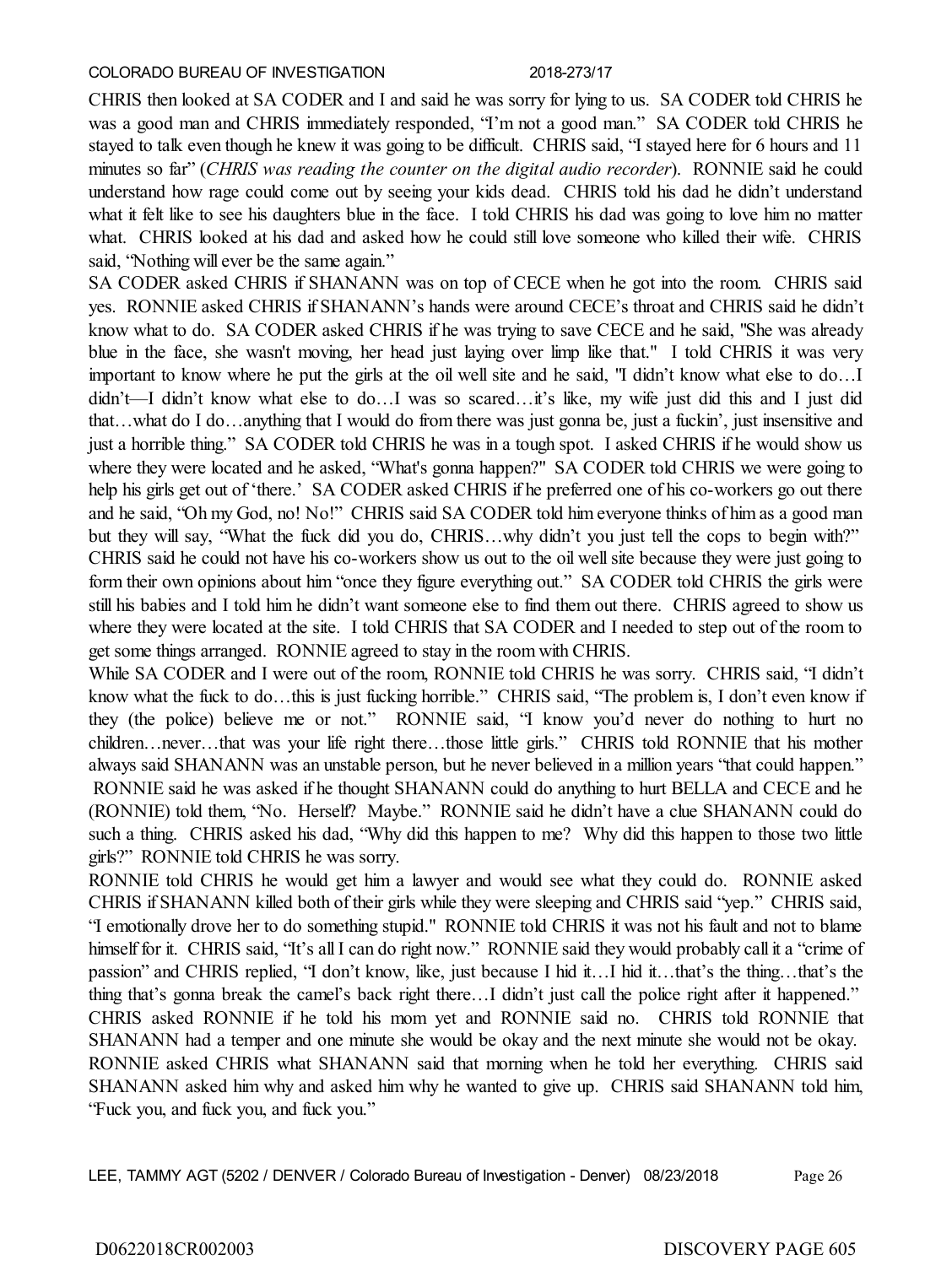RONNIE continued to question CHRIS about why SHANANN would take any of it out on the girls. CHRIS said he ruined everyone's life, which included his family and friends. CHRIS then asked his dad if he (CHRIS) should call his foreman and tell him he was going to go out to the oil well site. RONNIE asked if he could just describe where SHANANN and the girls were and CHRIS said no. RONNIE asked CHRIS if they were buried in something and CHRIS said, "SHANANN is." RONNIE asked about "the babies" and CHRIS said, "That—that's what I feel horrible about…they're in a freakin' oil tank…I didn't know what else to do." CHRIS said, "Please, God, forgive me for everything." RONNIE said, "Babies, babies, babies." CHRIS replied by saying, "They're gone." CHRIS said SHANANN took it out on the girls because of him. CHRIS told his dad that he (RONNIE) didn't know how unstable SHANANN was. RONNIE said CHRIS' mother also believed SHANANN was "unstable, a narcissist, and bipolar."

SA CODER and I returned to the room a short time later and RONNIE advised he needed to step out to use the bathroom and to text his daughter. RONNIE asked SA CODER about finding a lawyer who wasn't a public defender and SA CODER and RONNIE agreed they would discuss it later. I walked RONNIE to the lobby and returned to the room. We returned with a colored photograph (approx.  $8\frac{1}{2}$ " x 11"), which was taken from a drone earlier the same day. The drone had flown over Cervi 319 and the image showed a tank battery and a field surrounding the site (which included the image of what I was informed was a sheet near the bottom of the photograph). I asked CHRIS what the photograph was and he confirmed it was of Cervi 319.

I asked him to tell me the location of SHANANN and his girls. CHRIS asked how old the image was and I told him it was taken today. CHRIS looked at the photograph and pointed to the patch of dirt in the field below where the tank batteries were located. CHRIS advised SHANANN was buried at that location. CHRIS then pointed to both oil tanks and advised BELLA and CELESTE were in the tanks. I gave CHRIS a pen and asked him to mark where everyone was located. CHRIS put an "S" where SHANANN was located and a "B" and "C" on each oil tank to indicate where BELLA and CELESTE were located (separate tanks). I had CHRIS sign the bottom of the photograph and I labeled it with the date and time.

SA CODER asked CHRIS if the girls were inside the tanks and he said yes. SA CODER asked CHRIS if someone who didn't know what they were doing could open the tanks. CHRIS nodded 'yes.' I asked CHRIS what was in the tanks and he said it was a mixture of oil and water. I asked CHRIS about the sheet located in the field and he said the sheet was what SHANANN had been wrapped in. I asked CHRIS what the girls were wrapped in and he said they were just in their pajamas. I asked CHRIS if they were wrapped in their blankets and he shook his head 'no.' I asked where the girls' blankets and stuffed animals went and he advised they probably blew away in the wind. CHRIS said the blankets and stuffed animals were left by the sheet, which was near SHANANN's grave. CHRIS explained he dug SHANANN's grave using a shovel from the back of his work truck. CHRIS said he always had a shovel with him at work.

I asked CHRIS how SHANANN was dressed and he said she was wearing a black or gray t-shirt and blue underwear. I asked CHRIS how much time passed from the time he put her back in bed after she was deceased until he put her in the truck. CHRIS said it only took minutes. I asked CHRIS if he was sure the girls' blankets and animals weren't going to be in the tanks and he said no. CHRIS said the blankets and animals were left near the sheet (by the grave). SA CODER asked CHRIS what the girls were wearing and he said they were wearing nightgowns. CHRIS said CECE was wearing a pink nightgown with birds on it and BELLA's nightgown had a unicorn or "believe" on it. SA CODER asked CHRIS how someone could get the girls out of the tank and he said the girls were inside 20 foot tanks, which had hatches on the top. SA CODER asked CHRIS how far down the girls were in the tanks and CHRIS said it depended on the fluid level in the tank.

SA CODER asked CHRIS if there was any chance his baby monitor recorded anything and CHRIS said no. SA CODER asked CHRIS what he believed made SHANANN "snap." CHRIS said it was SHANANN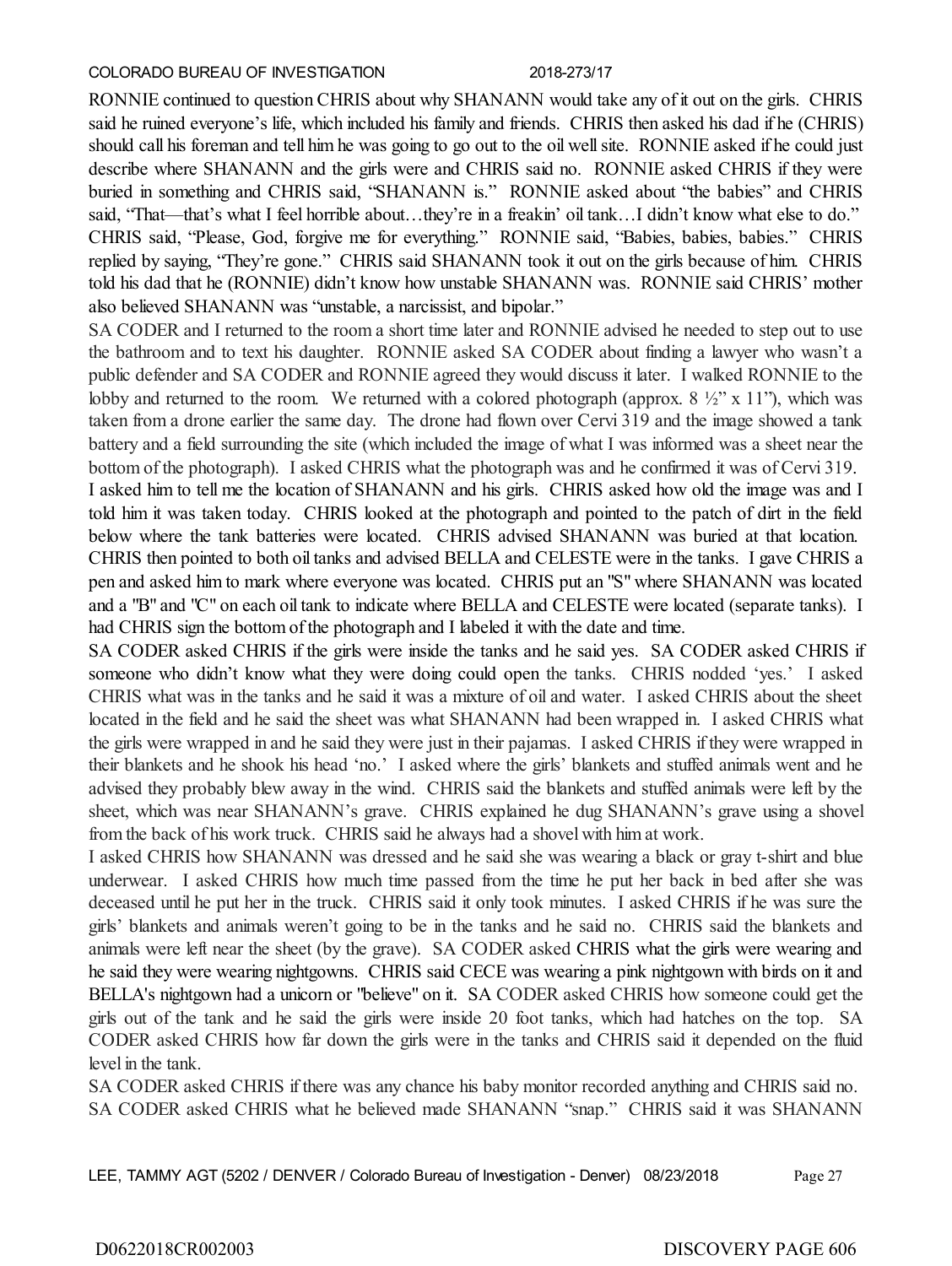knowing he had an affair, even though he didn't admit anything. CHRIS said SHANANN needed him to admit it and he refused. SA CODER reiterated some of the events CHRIS had told us and asked him again what he saw when he went downstairs on Monday. CHRIS said he heard commotion upstairs, but didn't think anything of it. CHRIS said he figured one of the kids got up. CHRIS said he decided to go back upstairs to talk to SHANANN "and go to their room…or master bedroom…she wasn't in there." CHRIS said he looked in the baby monitor, which was beside the master bed. CHRIS said he saw BELLA and observed BELLA's covers pulled back and she was sprawled out on her bed. CHRIS said after 3-5 seconds, the baby monitor cycled over to CECE and he observed SHANANN on top of CECE and "ran" into CECE's bedroom. CHRIS said SHANANN was straddling CECE on the bed. CHRIS said he "walked" up from behind when SHANANN on the bed. CHRIS demonstrated that it looked like SHANANN's hand was on CECE's neck. CHRIS said CECE was lying on her side, so he pulled SHANANN off. CHRIS said CECE was limp and blue "there's no movement at all." CHRIS said, "You pick a arm up and it just falls."

CHRIS said he looked at SHANANN, got on top of her (SHANANN) and "did the same thing." CHRIS denied having to knock SHANANN down and said he pulled her off and onto the bed. CHRIS said he "lost it." CHRIS said SHANANN ended up lying down on the bed (crossways) when he pulled her off. CHRIS believed CECE had a queen sized bed. CHRIS said CECE was in the middle of the bed with her head near the headboard when he ran into the room. (*CHRIS then showed us an image on his cellphone of CECE's bedroom.*) CHRIS said he didn't believe SHANANN put up a fight because he "lost it so much." CHRIS said he felt so much anger that he didn't feel anything else when he strangled SHANANN and he has no marks on his body. CHRIS said he was numb, but he felt strangling SHANANN was over fast. SA CODER asked CHRIS if it was possible SHANANN's neck was broken and he said he didn't think so. CHRIS described strangling SHANANN with both of his hands (*demonstrated on video*). I asked CHRIS if SHANANN was strangling CECE with one hand or two and he said he came from the back and wasn't sure. CHRIS then explained he knew SHANANN was on top of CECE, but the monitor was black and white because it was dark.

SA CODER asked CHRIS if he had any idea why SHANANN would have hurt the girls and he said, "We both loved those kids more than, more than you know." CHRIS said people in his family have always told him they believed SHANANN was unstable. CHRIS said his friends (*later identified as his friend "MARK*") also told him they thought SHANANN was unstable. CHRIS then said, "I don't want to paint a bad picture of her." I told CHRIS it didn't look good. SA CODER asked CHRIS if it was possible we would see something on the girls other than the cause of death being SHANANN's hands. CHRIS said, "No." SA CODER told CHRIS it was hard to believe his wife did it and CHRIS said, "I know." SA CODER asked CHRIS if it was possible SHANANN "did" one daughter and he (CHRIS) did SHANANN and the other daughter. CHRIS said no. SA CODER asked if it was possible we may find his handprints on the girls' necks and he said, "No, Lord no." SA CODER told CHRIS we would be able to compare the diameter of the finger marks on the girls' necks and CHRIS said he understood.

I asked CHRIS what he was thinking about and he said he let his family down. CHRIS said he let down his dad, his mom, his sister, nephew, nieces, friends, co-workers…everybody." I asked CHRIS about the point when he witnessed SHANANN strangling CECE and pulled SHANANN off. I asked CHRIS if he thought about calling an ambulance and he said CECE was blue and limp. CHRIS said he had never seen anything like it in his life. CHRIS said CECE was "laid over," wasn't moving at all, and "no gasp of breath." CHRIS said CECE was "totally just blue." I told CHRIS I had been doing my job for a long time and I told him most parents will never be able to fathom their child is dead, even if their kid is stiff or blue. CHRIS said parents always want to call to see if someone can revive their child. I asked CHRIS to explain what was going on in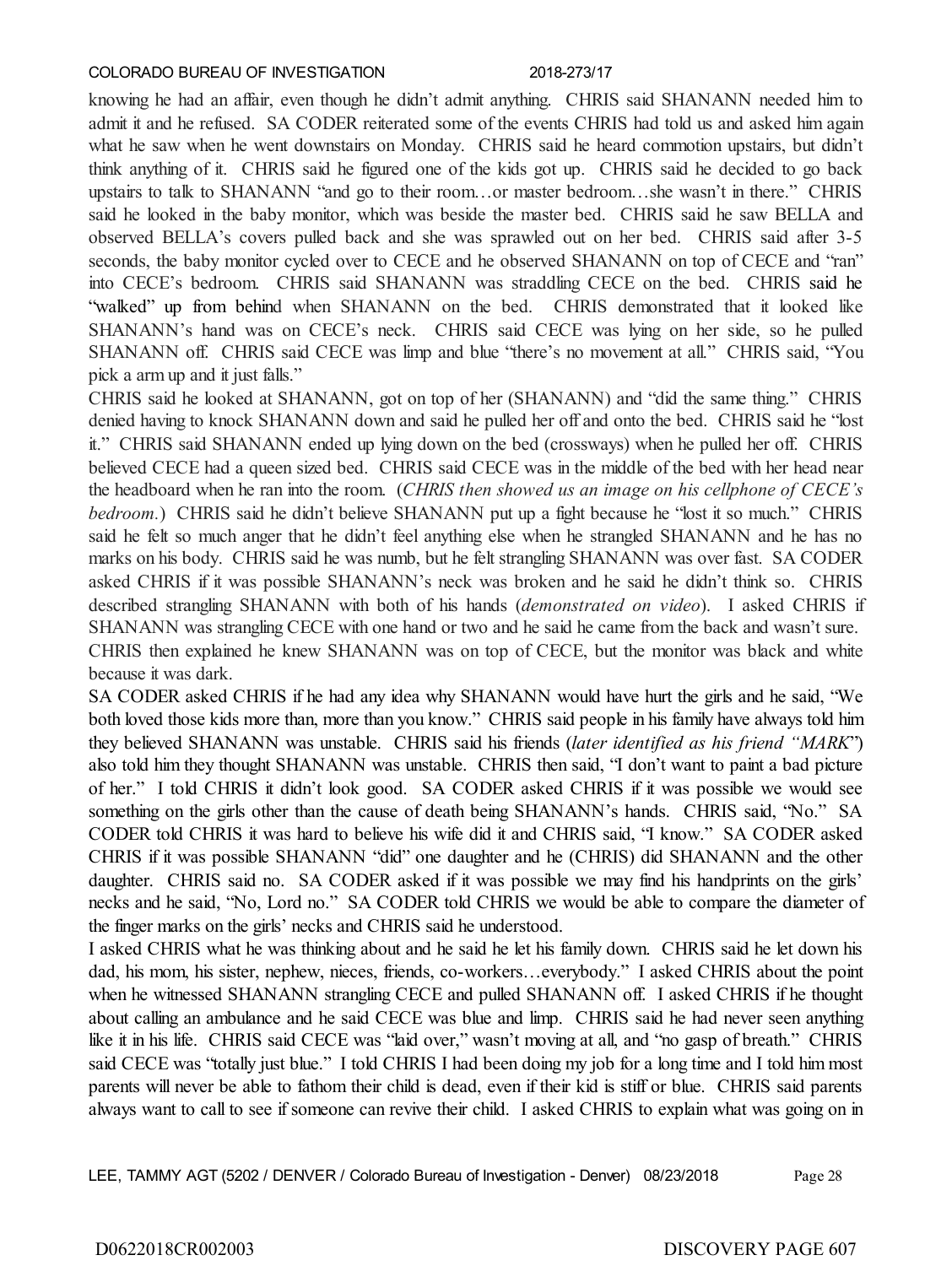his head and he said, "The rage that I felt for what she was—what she did…it just took over." I asked CHRIS if he agreed it sounded weird and he said, "I understand…I see where you're coming from."

I told CHRIS that I would hate for SHANANN to get a bad rap if she didn't have anything to do with it. CHRIS said, "I know." I told CHRIS it wouldn't be fair and he said, "I know." I asked CHRIS if he wanted to tell us the truth about what happened and he said it was the truth. CHRIS said, "I did not hurt these girls." I asked CHRIS if he was good with the public knowing SHANANN killed her daughters. CHRIS immediately responded by saying, "I did not hurt these girls." I asked CHRIS the question again and he said, "Yes, 'cause I did not hurt these girls." I told CHRIS I didn't think he meant to hurt his girls and he said he didn't hurt them. I told CHRIS he didn't save them either and he said, "I know that." CHRIS said none of it made sense. I asked CHRIS if he was sure SHANANN didn't catch him in CECE's room and he said, "No, my God, no."

SA CODER told CHRIS that it looked like CHRIS found a new life and the only way to get the new life was to get rid of his old life. SA CODER told CHRIS he believed CHRIS killed the girls before SHANANN came home. CHRIS said no. CHRIS' voice started trailing off as he said, "This is the truth." CHRIS said he was not a monster and didn't kill his babies. SA CODER asked what was going to happen when the girls' cause of death comes back to him. CHRIS said it wouldn't come back to him because he was 100% positive the girls' death wouldn't come back to him. SA CODER asked who it would come back to and he said, "SHANANN was on top of CECE." CHRIS said BELLA was "laid out, sprawled on her bed." CHRIS said his fingerprints were not going to be on CECE's neck and the fingerprints would belong to SHANANN. CHRIS said he did not witness what SHANANN did to BELLA.

SA CODER asked CHRIS why he took the bodies out of the house and buried them. CHRIS said he was scared and didn't know what to do. CHRIS said he was scared of what everything was going to look like. CHRIS said, "My two babies were gone and I just did that to my wife." CHRIS said it was a nightmare. I told CHRIS that it seemed like SHANANN was a pretty good mom and he said, "I was a pretty good dad as well." CHRIS said, "You don't really know a person until you don't know a person." I told CHRIS I would hate for people like SHANANN, BELLA, and CELESTE who couldn't defend themselves, to have someone lie about them. SA CODER asked CHRIS why he didn't put SHANANN in the tanks and he said he didn't know what to do. CHRIS estimated SHANANN was buried approximately 2 feet down in the ground. CHRIS estimated it took him 20-30 minutes to dig SHANANN's grave.

I asked CHRIS how often the tanks are checked and he estimated once a week. I asked CHRIS if he wanted someone else to find his girls and he said he didn't know what else to do. CHRIS said he was going to Cervi 319 anyway that morning and didn't know what else to do. SA CODER asked CHRIS what he meant from his prior interview when he (CHRIS) talked about something happening to his wife and daughters, which was an "act of pure evil." CHRIS said he was referring to the evil that he witnessed when SHANANN was on top of CECE. CHRIS said he also felt evil for what he did to SHANANN. SA CODER asked CHRIS again about what he witnessed in CECE's room. CHRIS said SHANANN was wearing the same clothes he buried her in. I asked CHRIS if SHANANN ever went to bed when she got home and he said all of that was true. I told CHRIS it appeared SHANANN may have been up purchasing haircare products at 2:30 A.M. on her cellphone and her credit card was denied. CHRIS said he wasn't aware of the purchase if it occurred. I asked CHRIS if SHANANN got upset with him because they didn't have any money and he said he wasn't aware of the attempted purchase.

SA CODER asked CHRIS if it was possible SHANANN would have a black eye and he said no. CHRIS said he did not punch or slap SHANANN. SA CODER asked CHRIS if SHANANN would have a stab mark on her body and he said no. SA CODER asked CHRIS if the Coroner was going to find out they were poisoned and he said no.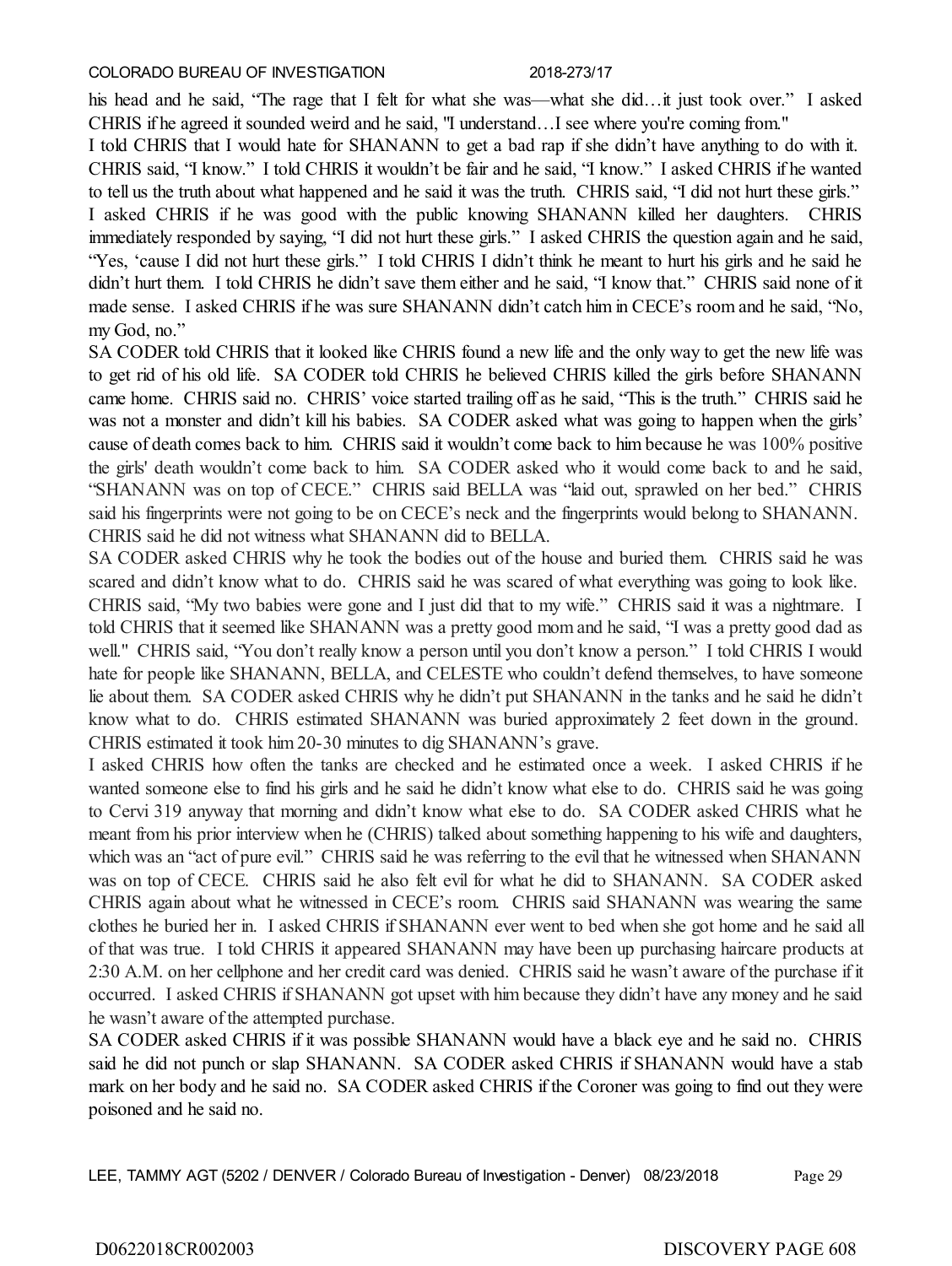I asked CHRIS about what he talked to KESSINGER about before his wife got home and he said they always talk and it was about their day. CHRIS said KESSINGER only knew about the disappearance by what she saw on the news. CHRIS said KESSINGER didn't know his wife was pregnant, but she does now. CHRIS said he was scared to tell KESSINGER about the pregnancy because he felt like KESSINGER wouldn't have gone on a date with him if she knew. CHRIS said KESSINGER knew he was married with kids. CHRIS asked if we were going to talk to KESSINGER and we said yes. SA CODER asked CHRIS if KESSINGER was going to tell us she knew he was going to kill his family and he said no. CHRIS said KESSINGER just knew they were going to hang out more after he got his own place. CHRIS said, "She (KESSINGER) genuinely liked me." CHRIS begged us not to put KESSINGER's name in the news because she had been through enough in her life.

I asked CHRIS if he felt sorry for what he did and he said, "I wish I wouldn't have lost control and got on top of SHANANN and did that…and then I did that (*referring to dumping them at the oil well site*)." CHRIS apologized to myself and SA CODER for lying. I told CHRIS I believed he was there for a reason. CHRIS said, "There's a reason why I didn't—that I came in because, I mean, there's a reason why I didn't come in with a lawyer either...so I just, like, and this is gonna happen so." I told CHRIS I was struggling with the fact that as many people who would say he was a good person and would never do such a thing, there were an equal amount of people who would say the same thing about SHANANN. CHRIS said, "I know." I told CHRIS I was struggling with it and he said, "I know." SA CODER then asked CHRIS how we could prove SHANANN murdered the girls. CHRIS said we could examine the bodies and compare the hand marks on their necks. I asked CHRIS if he was sure they would have hand marks and that they weren't smothered and he said, "They shouldn't have been smothered, no...and BELLA, I don't know...but CECE she (SHANANN) was on top of her (CECE) and her (CECE's) head was to the side." I asked CHRIS if he saw SHANANN using a pillow on top of CECE and he said no.

I asked CHRIS why there were sheets inside his kitchen trash. CHRIS said he used the fitted sheet to wrap up SHANANN (*found at the oil well site*), so he didn't know what to do with the flat sheet and pillow cases that were left over. I asked CHRIS why he didn't try to hide the sheet out at the oil well site and he said he was so scared and didn't know what to do. SA CODER asked CHRIS if someone came up on him and he said no. CHRIS said he knew his co-workers were on their way out to the oil well site.

I asked CHRIS about the electronics taken from his residence and asked him if he could provide me with their passwords. I wrote down the passwords, which are attached to this report. SA CODER then asked CHRIS if he had any questions for us. CHRIS asked to use the restroom. SA CODER asked CHRIS if he had any weapons on his person and CHRIS said no. SA CODER conducted a pat down search of CHRIS and then escorted him to the restroom. SA CODER returned CHRIS to the room.

SA CODER and I returned to the room with CHRIS a short time later and asked him if he was positive BELLA and CELESTE were inside the tanks. CHRIS said yes. CHRIS said he put the girls into the tanks by the hatch on the top. CHRIS said he had to walk up the stairs and then opened the hatch. I told CHRIS the detectives on scene said they could barely fit their arm through the hatch. CHRIS drew an imaginary shape on the table with his hand to show us the approximate diameter of the hatch. I asked CHRIS if it was hard to get the girls in the tanks and he said no. I asked CHRIS if he had to push the girls into the tanks and he said, "Not really." I asked CHRIS if SHANANN was buried because he knew she was too big to fit in the tank and he said yes. I asked CHRIS if each girl was going to be in a separate tank and he said yes. CHRIS then advised he didn't know how much fluid was in the tanks. I asked CHRIS if he could hear them drop and he said BELLA's tank seemed emptier than CECE's tank. I asked CHRIS if it sounded like BELLA would have hit the bottom and he said he heard a splash. I asked CHRIS if it was possible he put the girls in the tanks when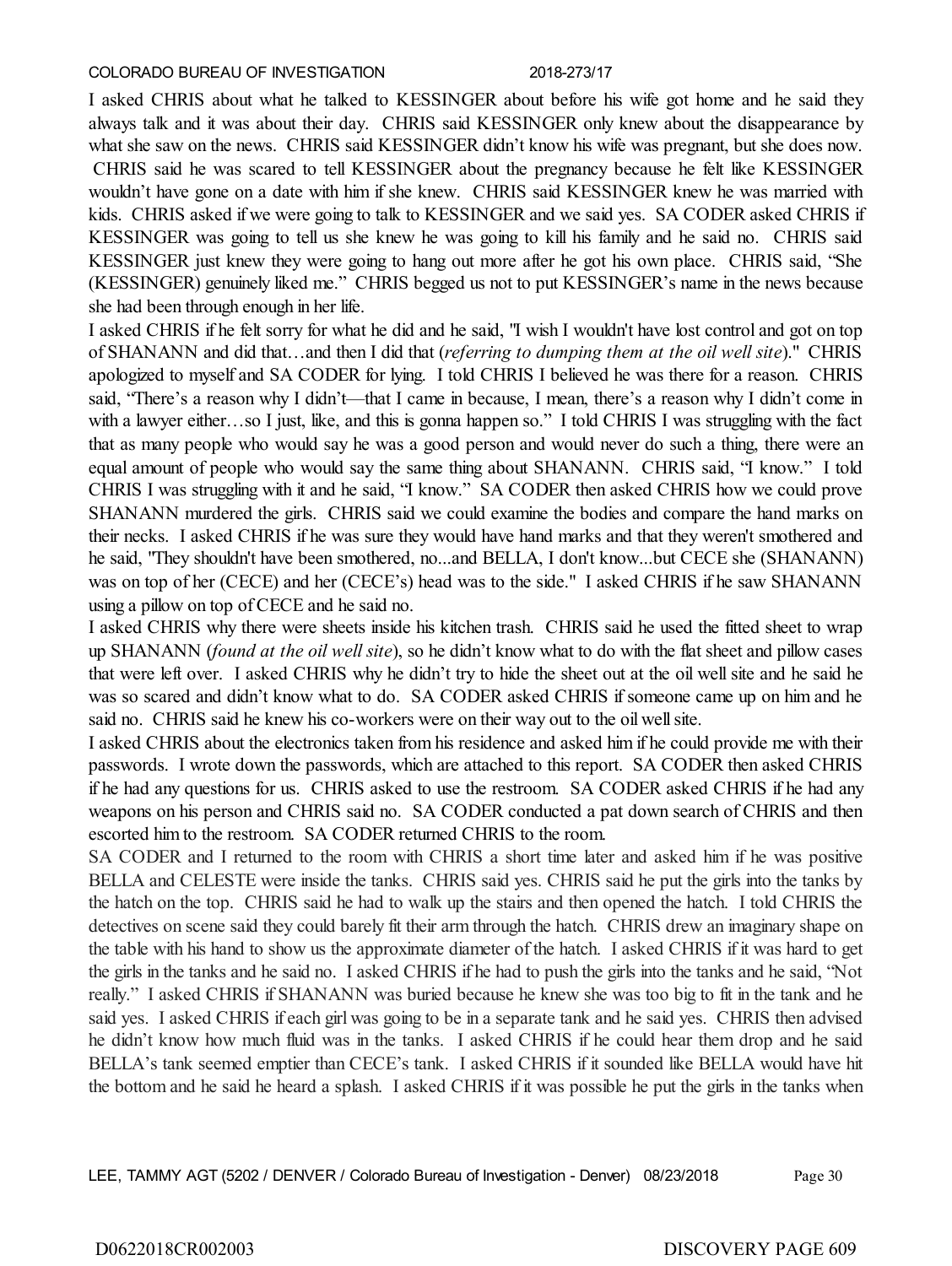they were alive and he said, "No, God no, no, no, no, God, no, God no." CHRIS said there was no chance the girls were alive when they were dropped into the tanks.

I asked CHRIS if the Coroner was going to find any resuscitation marks on the girls. CHRIS asked, "Like from CPR or something?" CHRIS said no. I asked CHRIS if he knew CPR and he said he took a class one time at work, which was two years ago. CHRIS said the class used adult dummies and he wouldn't even know how much pressure to apply to a child. CHRIS confirmed the girls were "gone," so he didn't attempt any sort of resuscitation. I asked CHRIS if he ended up checking on BELLA and he said yes. CHRIS said BELLA was, "blue in the face, not moving, I didn't hear anything as far as a pulse or a beat of any kind."

SA CODER and I thanked CHRIS for speaking with us and SA CODER asked CHRIS if he was hungry. CHRIS said he felt bad eating our food. SA CODER brought CHRIS two (2) pieces of pizza and a bottle of water. (*Note: I gave CHRIS an additional two (2) slices of pizza a short time later, which he also consumed*.) We then allowed RONNIE to return to the room to tell CHRIS goodbye as a police officer was going to drive RONNIE to a hotel for the night. RONNIE told CHRIS the police took his Lexus. RONNIE said the other detectives he (RONNIE) talked to said CHRIS' story changed a few times. RONNIE asked CHRIS if the baby monitor was upstairs or in the kitchen. CHRIS said it was upstairs and RONNIE said he thought CHRIS said it was in the kitchen. RONNIE told CHRIS he loved him no matter what. RONNIE said he (RONNIE) was interviewed and he told the detectives there was no way he (CHRIS) would ever hurt his children. RONNIE said it was a problem he didn't call the police and CHRIS agreed. RONNIE said they would just have to prove it some other way. RONNIE said it was unfortunate his baby monitor didn't record. RONNIE hugged CHRIS and left the police department.

SA CODER returned to the room and asked CHRIS to clarify the size of the hatch. SA CODER asked CHRIS to compare it to his paper plate. CHRIS estimated the hatch was twice the size of his paper plate.

SA CODER asked CHRIS if he had to squeeze the girls in to get them into the hatch. CHRIS said, "It wasn't right." CHRIS said he put the girls into the hatch feet first. CHRIS described the girls with their arms stretched above their head. SA CODER asked CHRIS why he put them in separate tanks and CHRIS said he wasn't thinking at that point in time and was scared out of his mind and didn't know what to do. CHRIS said he walked up the staircase and put one daughter in the tank and then returned with the second daughter and put her in the second tank. SA CODER asked CHRIS if he had to cut the girls up or anything and CHRIS said no. CHRIS assured SA CODER the girls were in the tank batteries.

Lastly, I returned to the interview room and asked CHRIS if a Frederick Police Department Officer could photograph him without a shirt on to make sure he didn't have any marks or injuries on him. CHRIS agreed and Officer MATT JAMES photographed CHRIS' face, head, arms, chest, back, hands, and legs. Officer JAMES advised me the photographs would be turned into their digital evidence storage system.

# **RESULTS TO:**

Results of the polygraph examination were released to CHRIS WATTS, Detective BAUMHOVER, and the 19th Judicial District Attorney's Office.

The report package will be mailed to Detective BAUMHOVER, which will include the original advisement of rights form, consent form, and biographical form. The audio recording and videos from the polygraph and interviews are attached to this report.

# **ATTACHMENTS:**

- 1. WATTS Miranda Advisement
- 2. WATTS Poly Bio Form
- 3. WATTS Poly Consent